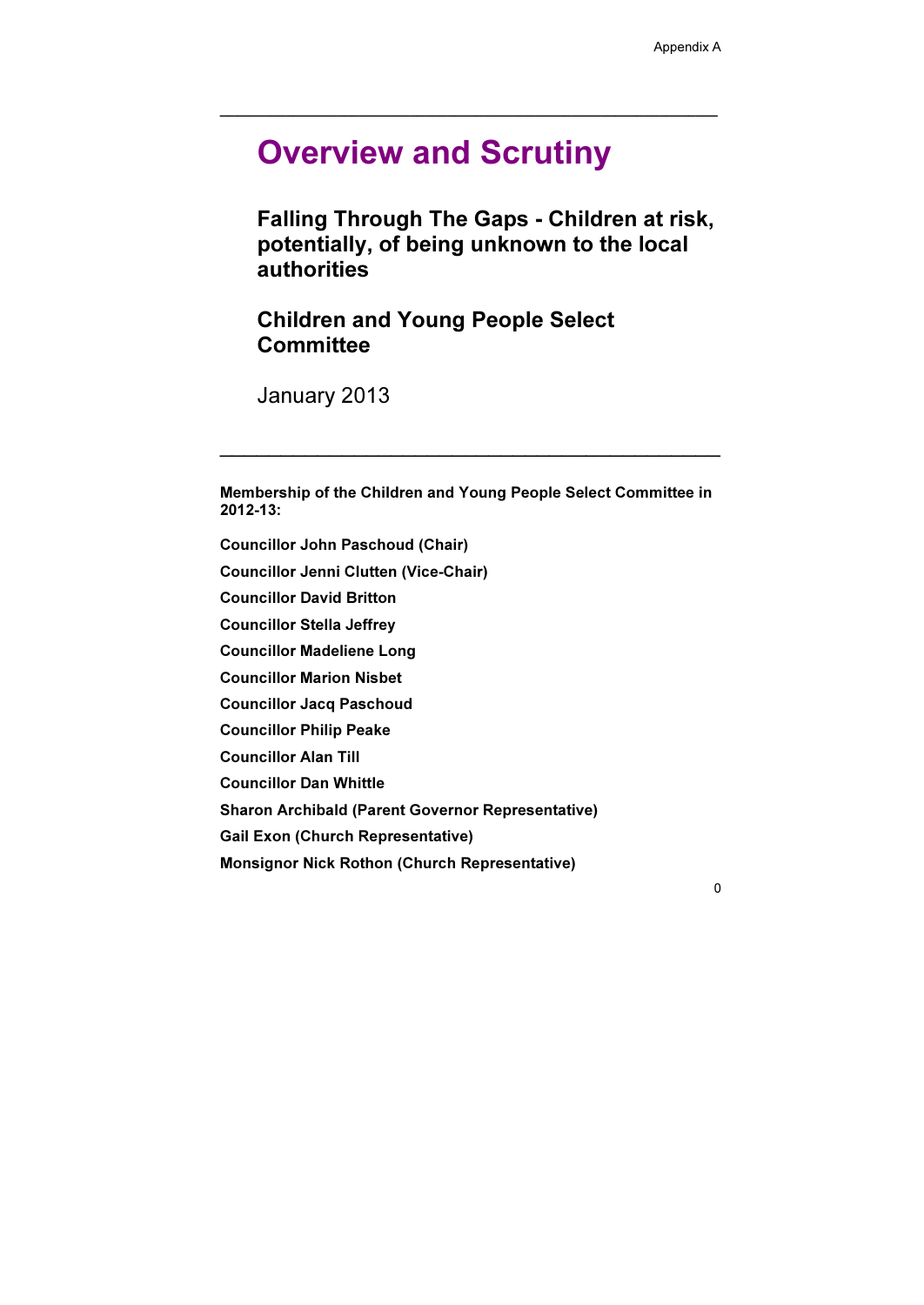# **Contents**

|                | <b>Chair's introduction</b>                                                                                                                                                                                             | 2                                           |
|----------------|-------------------------------------------------------------------------------------------------------------------------------------------------------------------------------------------------------------------------|---------------------------------------------|
| 1.             | <b>Executive summary</b>                                                                                                                                                                                                | 3                                           |
| 2 <sub>1</sub> | <b>Recommendations</b>                                                                                                                                                                                                  | 5                                           |
| 3 <sub>1</sub> | <b>Purpose and structure of review</b>                                                                                                                                                                                  |                                             |
|                | <b>Findings:</b>                                                                                                                                                                                                        |                                             |
|                | 4. Previous scrutiny<br>5. Identifying children at risk<br>6. Poor attendees<br>7. Informal exclusions<br>8. Elective home educated children<br>9. Traveller children<br>10. Young carers<br>11. Newly arrived children | 9<br>11<br>19<br>22<br>27<br>30<br>33<br>37 |
|                | 12. Sources                                                                                                                                                                                                             | 40                                          |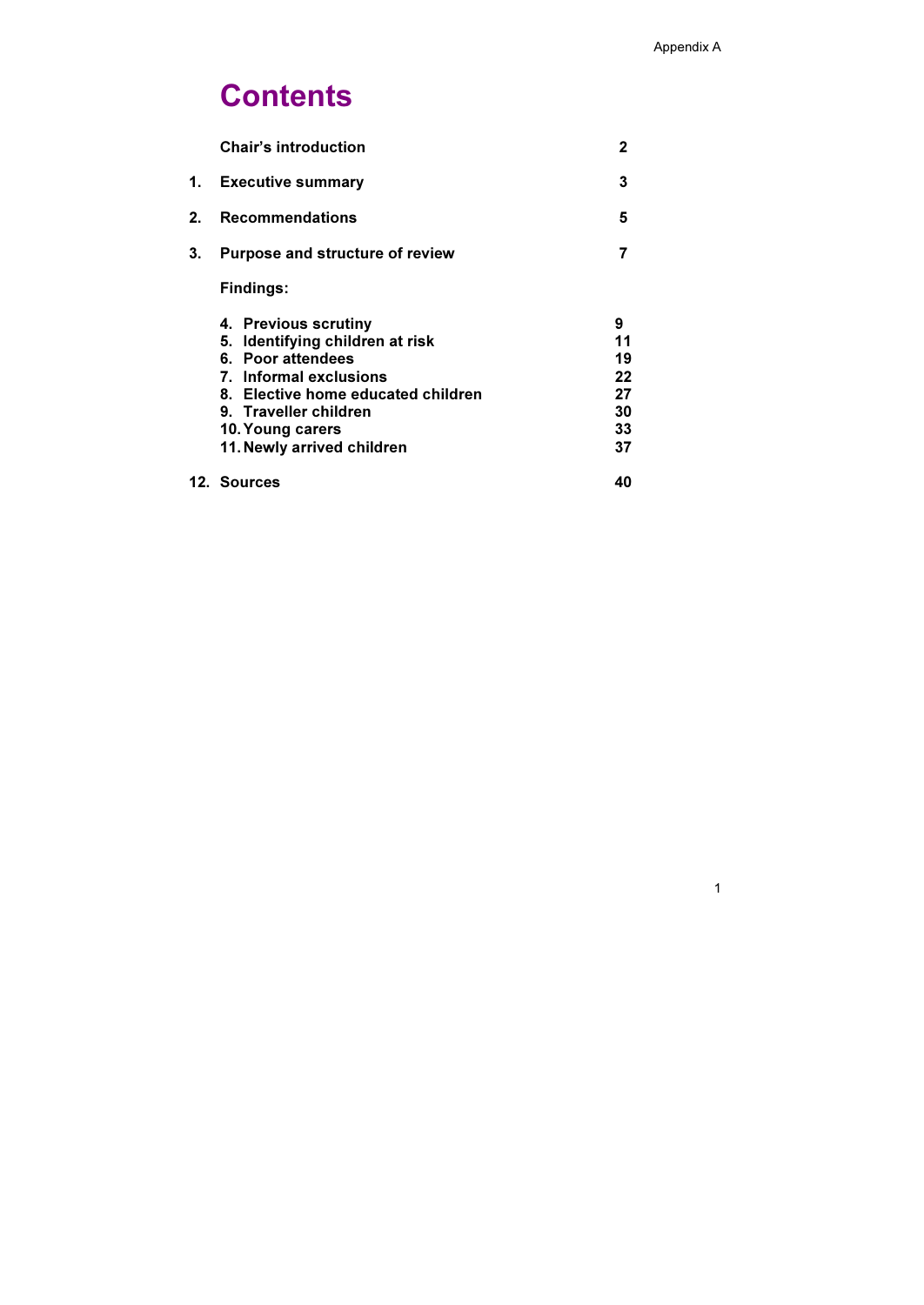## Chair's Introduction

The Children & Young People Select Committee of Lewisham Council is pleased to present this report and these recommendations. I would like to personally express my thanks, and those of the Select Committee, to all who contributed to the review, including Lewisham Council officers, Lewisham Schools staff, Lewisham Healthcare NHS Trust and local voluntary organisations. Our thanks are also due to our Scrutiny Manager, Andrew Hagger, who turned a large volume of evidence and minutes into a concise and readable report and provided suggestions for evidence and witnesses.

From the beginning we were all clear that we were not responding to or attempting to correct any particular concerns about services currently delivered by Lewisham Council, or any of the other public sector agencies looking after the welfare of children in Lewisham. On the contrary, much independent evidence, such as the Ofsted report from 2012, suggests that Lewisham's public services are doing very well in this respect. Our motivation for the Review has been the premise that "there's always room for improvement"; and our inspiration has been the watchword and title of Lewisham's Children and Young People's Plan: "It's Everybody's Business" to do the best we possibly can in safeguarding the children for whom we have a responsibility.

Our recommendations are deliberately not prescriptive of solutions, but attempt to suggest further improvements to close some of the 'gaps' through which vulnerable children may fall un-noticed. I hope that the Mayor and Cabinet of Lewisham, and the organisations with which we work will be able to make use of our work to make some relatively small and cost-effective changes to what is done now, so our policies and practices can be even better in the future.

All too often, local authority children's services make the news because a vulnerable child has 'fallen through one of the gaps'. It's less likely that the work we've done will be so newsworthy. But if as a result we can avoid only one future investigation into such tragic consequences, for even just one child in Lewisham, then our time will have been well spent.



Councillor John Paschoud, Chair of the Children and Young People Select Committee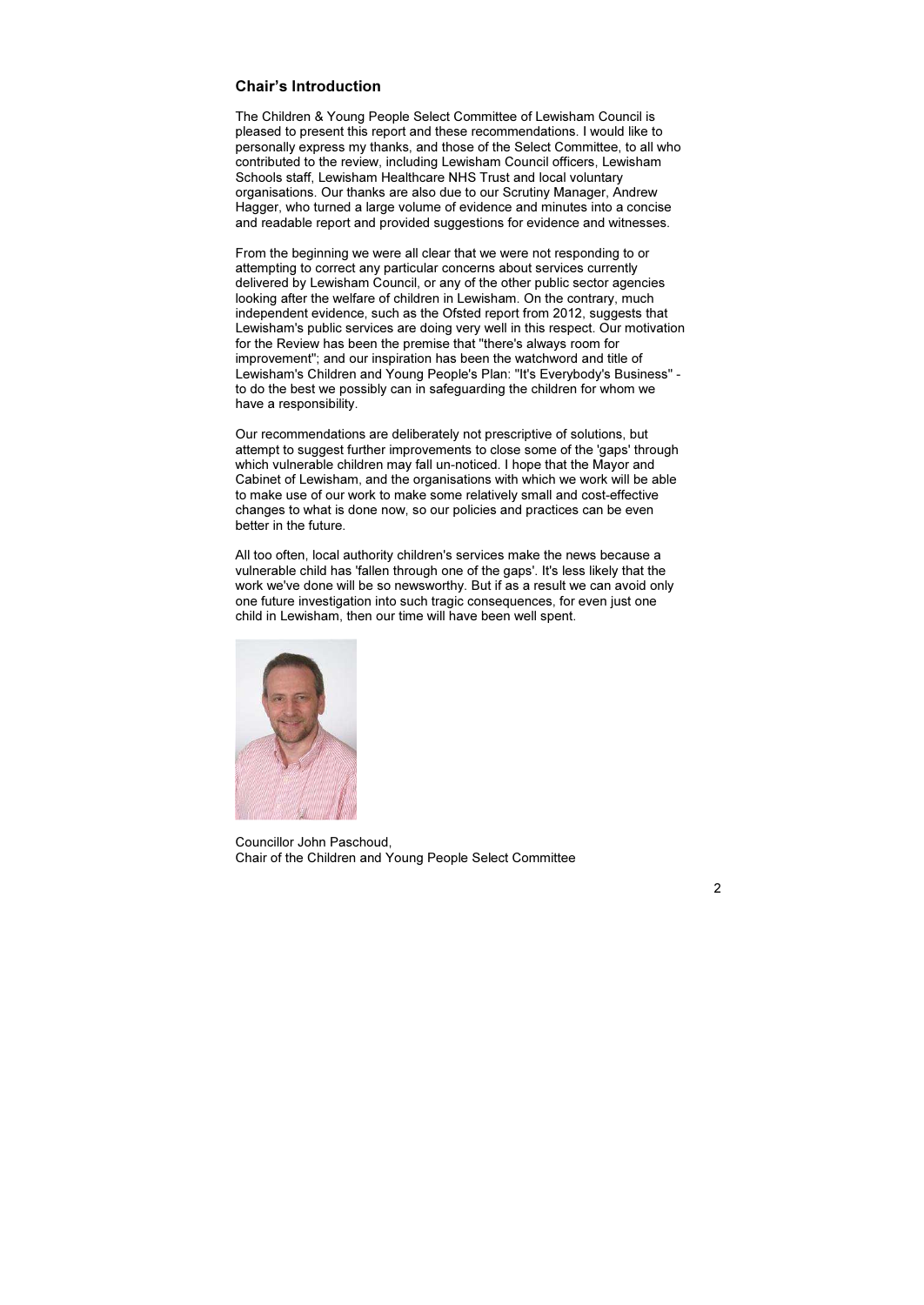## 1. Executive summary

- 1.1. Knowing the exact number of children living in the borough and where they are is difficult to quantify, as is quantifying the extent of the problem of children who are at risk of being unknown to local authorities. However, the Committee recognised that because of this difficulty it was important to carry out this review and to see if safeguards can be put in place to further prevent children being unknown to local authorities. Therefore the report focusses in on the potential gaps there may be in procedures, policies and protocols in and between organisations in the borough and tries to see if these procedures, policies and protocols could be strengthened to narrow those gaps.
- 1.2. Children unknown to local authorities are more vulnerable and more at risk. A child who is unknown is less likely to have any sort of effective intervention to help them and is a potential safeguarding issue. A child who is unknown is unlikely to be receiving a suitable education and therefore is at risk of failing academically and socially. Legislation and guidance sets out the responsibilities that local authorities have towards the children that live in their area, including suitable education.
- 1.3. Previous scrutiny carried out by Cardiff Council's Children and Young People Scrutiny Committee in April 2009 provided a useful starting point for the Committee and included recommendations around improved data sharing and monitoring. Work carried out by the Children and Young People Select Committee in 2009/10 also highlighted the importance of information sharing and good protocols in ensuring that safeguarding is effective.
- 1.4. The Committee found that Lewisham has well-established arrangements, structures and policies in place for identifying and supporting vulnerable children and young people, highlighted by Ofsted's report in March 2012 which gave Lewisham an outstanding mark for safeguarding services. The Attendance and Welfare Service also plays a pivotal role, including regular register checks and monitoring attendance. Lewisham Safeguarding Children Board co-ordinates different agencies that deal with safeguarding in the borough, while health services provide a point of contact for pre-school children through the Health Visiting Service and GPs.
- 1.5. Poor attendance was identified as a key indicator for potential issues surrounding a child potentially being unknown to local authorities. A child who is not in school is potentially unsafe, especially if it is not clear whether a child is being properly supervised while not in school. There are a range of tools that both schools and the local authority can use to monitor attendance, however if absence is incorrectly coded then reasons for poor attendance can be masked.
- 1.6. Unofficial exclusions are situations where a school requires a young person to leave the premises but does not record it as a formal exclusion. Unofficial exclusions are illegal and are hard to identify as they are by their nature unrecorded. A child who is unofficially excluded could potentially be put at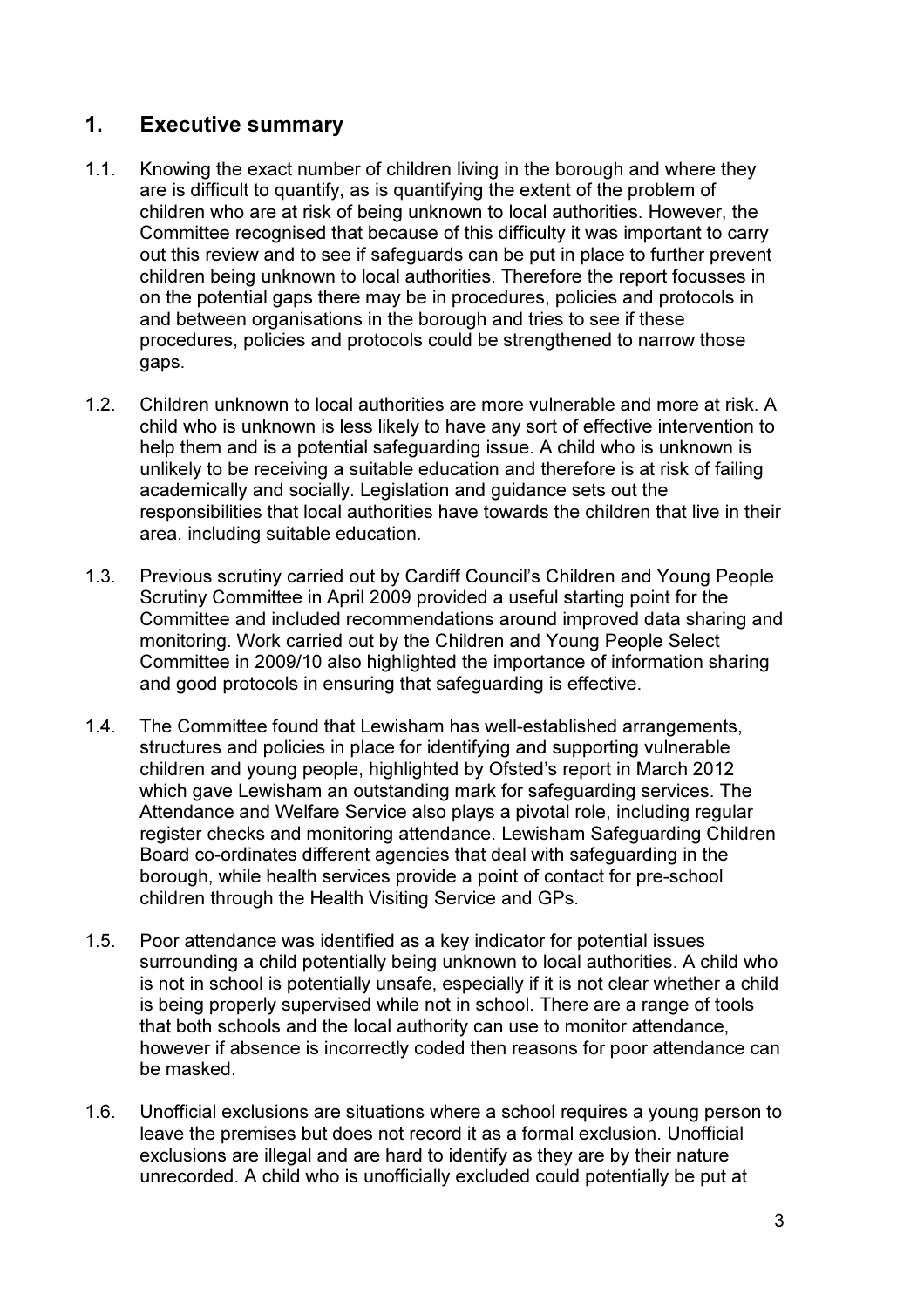greater risk and may be 'unknown' during the period they are excluded from school. Lewisham has policies in place, such as the Managed Moves Policy and the Fair Access Policy, to try to provide a framework for schools and parents to be able to deal with exclusions. However the Committee found that it is not possible to guarantee that unofficial exclusions will not take place in Lewisham schools. Closer monitoring of attendance to identify potential exclusions and more information for parents could help identify and prevent unofficial exclusions.

- 1.7. Children in elective home education could potentially be unknown partly due to legislation around the issue which limits the power that local authorities have to enforce visits and ensure standards of education. Lewisham's Elective Home Education Policy outlines guidance for local authority staff and schools and there has been a concerted effort to join-up and share information with other services in the Council and across the borough with regard to elective home education.
- 1.8. Traveller children are vulnerable to being unknown to local authorities due to a number of factors, including increased chances of being removed from the school roll due to moving between accommodation, poor attendance and poor health outcomes. Support for travellers is available from the traveller Outreach worker and the School Improvement Team, however the disbanding of the Traveller Education Service has had an impact on the community.
- 1.9. Young carers face significant challenges in their lives due to the pressures of their caring responsibilities. The Committee found that young carers are at risk of being unknown due to the impact these responsibilities have, while a potential lack of knowledge of 'who' and 'what' young carers are means that they could be overlooked. Work by Carers Lewisham and Lewisham council is trying to address this issue of awareness and Lewisham has a social worker dedicated to working with young carers.
- 1.10. New arrivals could deal with many different authorities within Lewisham, including housing, health and social care, or by contacting organisations such as Lewisham Refugee and Migrant Network (LRMN) or Action for Refugees in Lewisham (AFRIL) . However there is the potential to be unknown if children have been trafficked or have otherwise entered the country illegally and do not wish to be known.
- 1.11. The Committee found that generally the procedures, policies and protocols in place in Lewisham were good, with the recommendations produced aimed at further improving performance and monitoring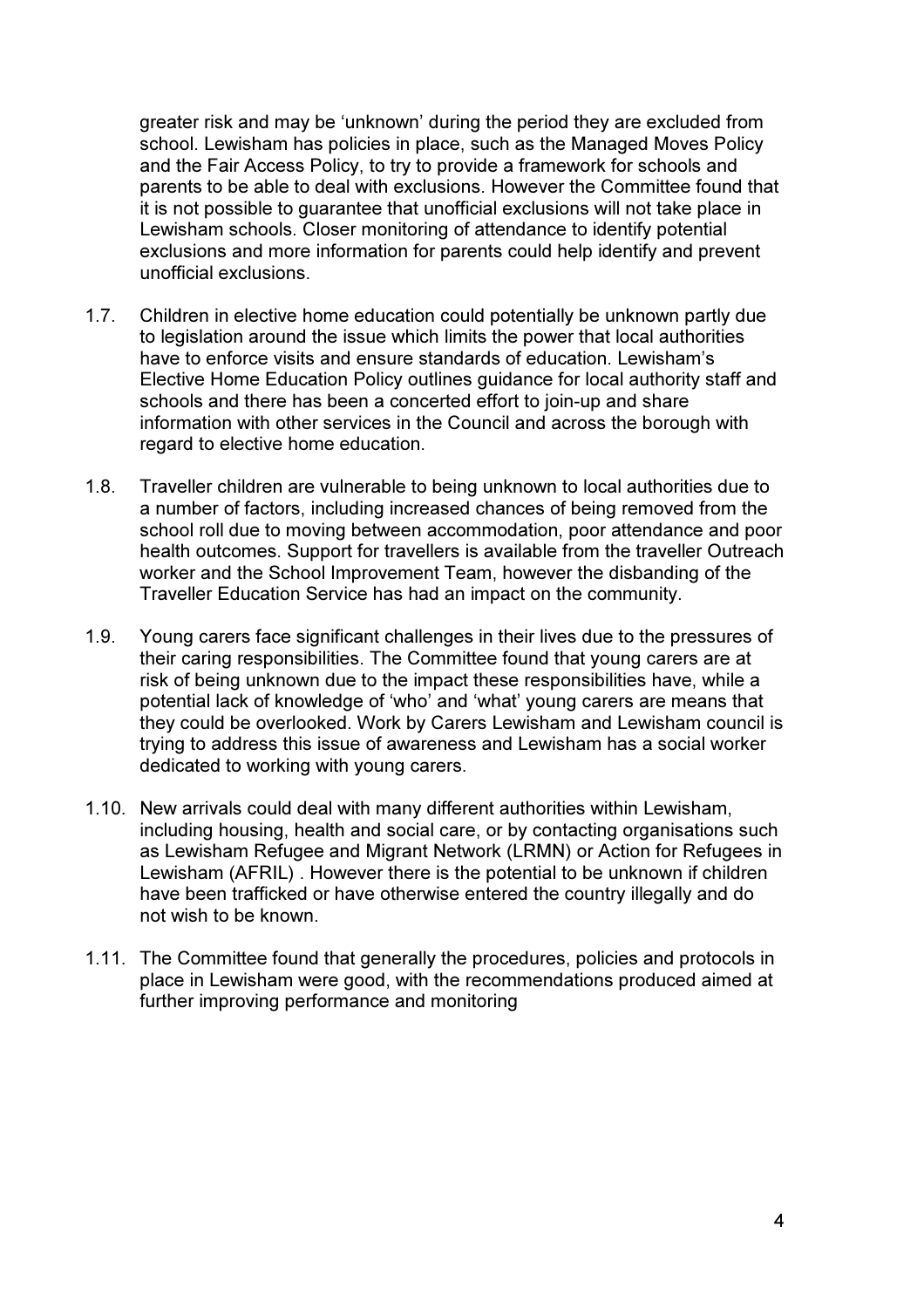## 2. Recommendations

- 2.1. The Committee would like to make the following recommendations:
- R1. Ensure that arrangements are in place so that when a child with potential difficulties who was previously unknown to authorities is identified, services can be made aware of their existence. This could be of particular use for newly arrived children in the country.
- R2. Consideration should be given to how the borough's single point of contact for safeguarding concerns can be more widely known, emphasising the wider message that 'It's Everybody's Business' to take responsibility and look out for vulnerable children in Lewisham.
- R3. MPs and Councillors, who may deal with newly arrived or unidentified children in their casework, should be regularly reminded of the clear point of contact and encouraged to refer to it.
- R4. Lewisham Safeguarding Children Board should continue to regularly scrutinise data about children who are missing from education and ensure that all agencies are aware of which groups of children are locally most at risk of missing education, in order to ensure that they are given the appropriate attention
- R5. Councillors' safeguarding responsibilities should be routinely highlighted to them through the member development programme.
- R6. Schools should be reminded of the need to ensure that the use of relevant categories for recording absences should be regularly audited in detail and the Attendance and Welfare Service should continue to challenge schools on their use in order to identify instances of poor attendance.
- R7. School Governors should be supported, where needed, with training and awareness on tracking and identifying poor attendance, particularly in relation to poor attendance as an indicator of broader problems that a child may be facing.
- R8. The local authority should ensure that schools operate close monitoring of attendance when a pupil has been formally excluded or around a managed move, to ensure that an unofficial exclusion is not taking place.
- R9. Parents should be able to access accurate information to support them in dealing with exclusions, both official and unofficial.
- R10. Lewisham should encourage networking between parents and children in elective home education to provide more accessible opportunities for informal contact between those families and officers.
- R11. The local authority should take into account differences in language and communication among groups identified in the review, for example the oral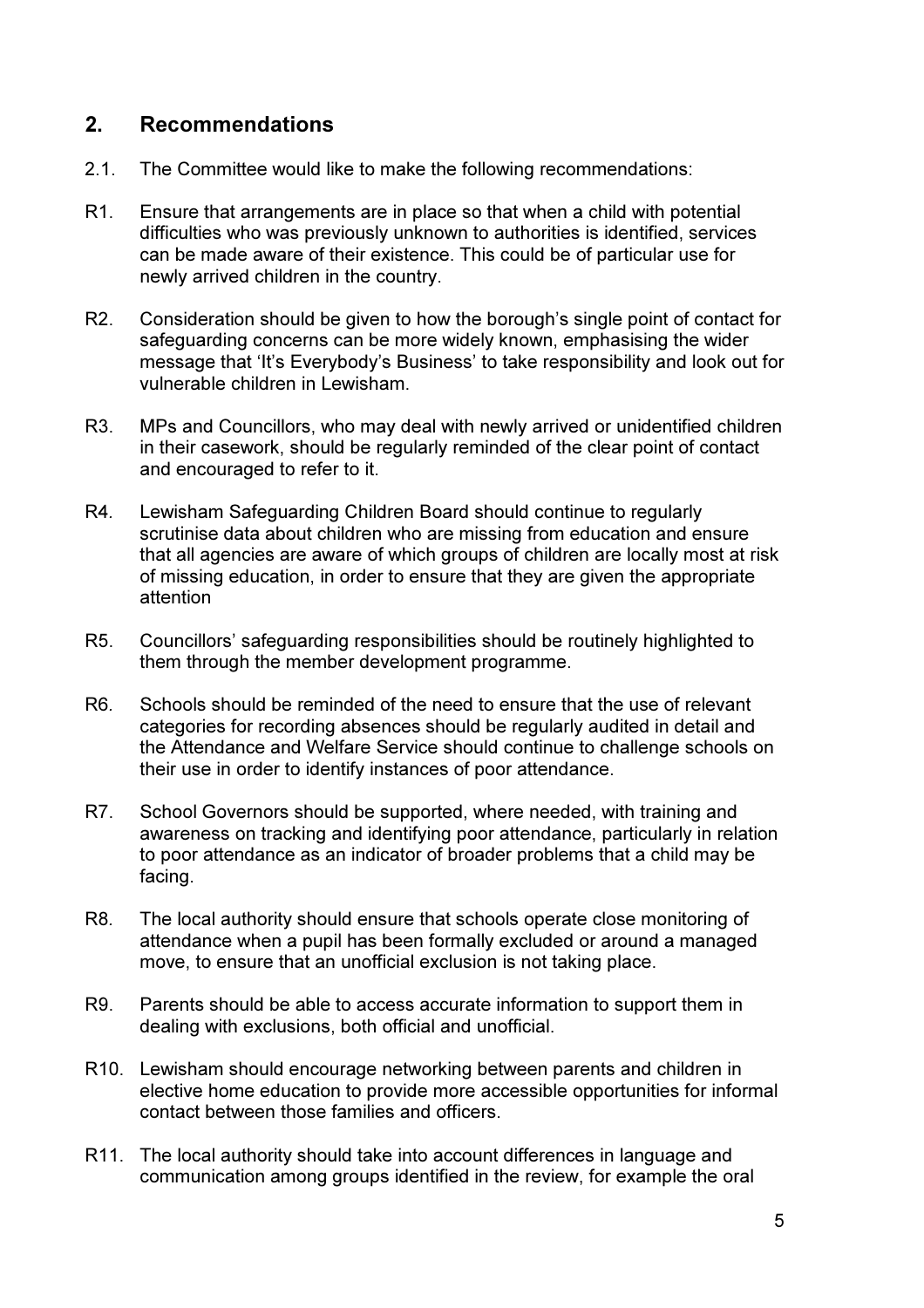culture of Travellers or language barriers for children who are newly arrived in the country, and consider appropriate approaches when dealing with these groups to ensure that children are known to local organisations.

R.12 A further recommendation is that the Committee undertakes a review looking at issues affecting young carers.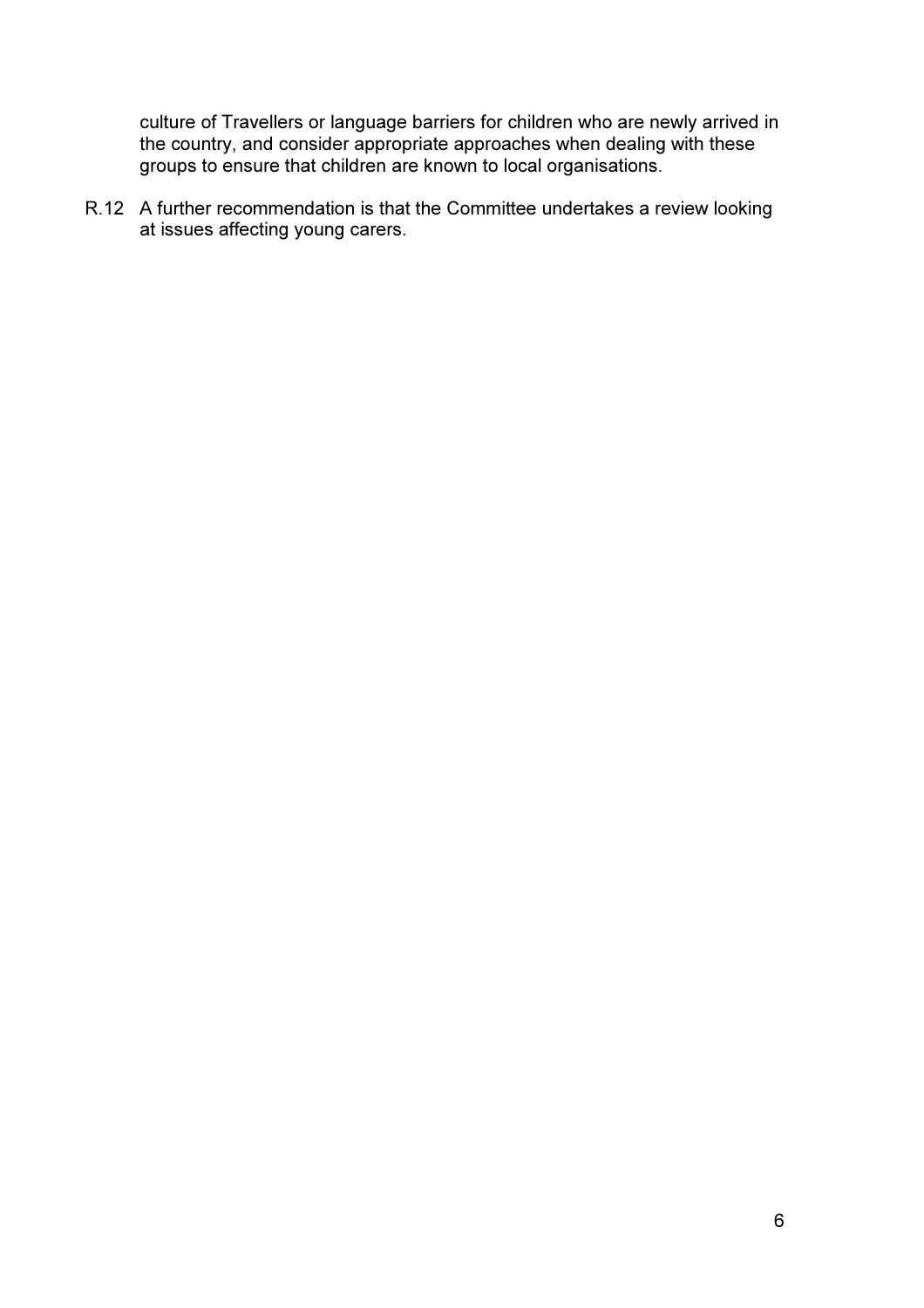# 3. Purpose and structure of review

- 3.1. At the meetings of the Children and Young People Select Committee on the 6<sup>th</sup> of March and 17<sup>th</sup> May 2012, the Committee discussed undertaking an indepth review looking at the issue of "missing" children – those that may be unknown to the local authorities and therefore, potentially, at risk and decided as part of its work programme to undertake an in-depth review.
- 3.2. Within those discussions, the Committee noted the difficulties of knowing the exact number and details of all of the children living in the borough at all times, and also the difficulty of quantifying the extent of the problem of children who are at risk through being unknown to local authorities, but the Committee felt that it was precisely because it was a difficult problem to quantify that it was something that the Committee should further investigate.
- 3.3. The Committee therefore agreed to focus on identifying the potential gaps in statutory agency knowledge about the number of children within the local authority, which could lead to vulnerable children not being properly accounted for or cared for, and what the local authority and partners were doing to limit those gaps.
- 3.4. The Committee identified a number of "risk" factors for children being unknown to the local authorities upon which a focus may lead to a) quantifying the potential extent of the problem and b) reviewing the procedures and relationships local agencies have in place to ensure that the risk of young people being not known to any agency including schools is minimised. The Committee discussed the various areas of potential consideration within this topic, and highlighted informal exclusions, home education, new arrivals into the country, young carers and travellers as potential areas of interest within the review.
- 3.5. The Committee agreed to take evidence to attempt to answer the following key questions:
	- What arrangements does the Council and its partners, through the Children's Strategic Partnership Board and the Lewisham Children's Safeguarding Board have in place to ensure that young people are known to local authorities at all times and the risk of children being unknown are reduced?
	- Are they as effective as they can be?
	- Are there ways that current practices and relationships could be improved?
	- What have other councils, schools and partners successfully done to reduce the risk of young people being unknown to them?
- 3.6. The committee received information ahead of their 20 September 2012 meeting from the Children and Young People Directorate about the Lewisham approach to the groups/areas of potential interest, as well as the 2010 Ofsted report on 'Children Missing From Education', the report by the Office of the Children's Commissioner School Exclusions Inquiry entitled 'They Never Give Up On You' , Lewisham Council's Elective Home Education Policy, Cardiff Council's Executive Response to Cardiff's Children and Young People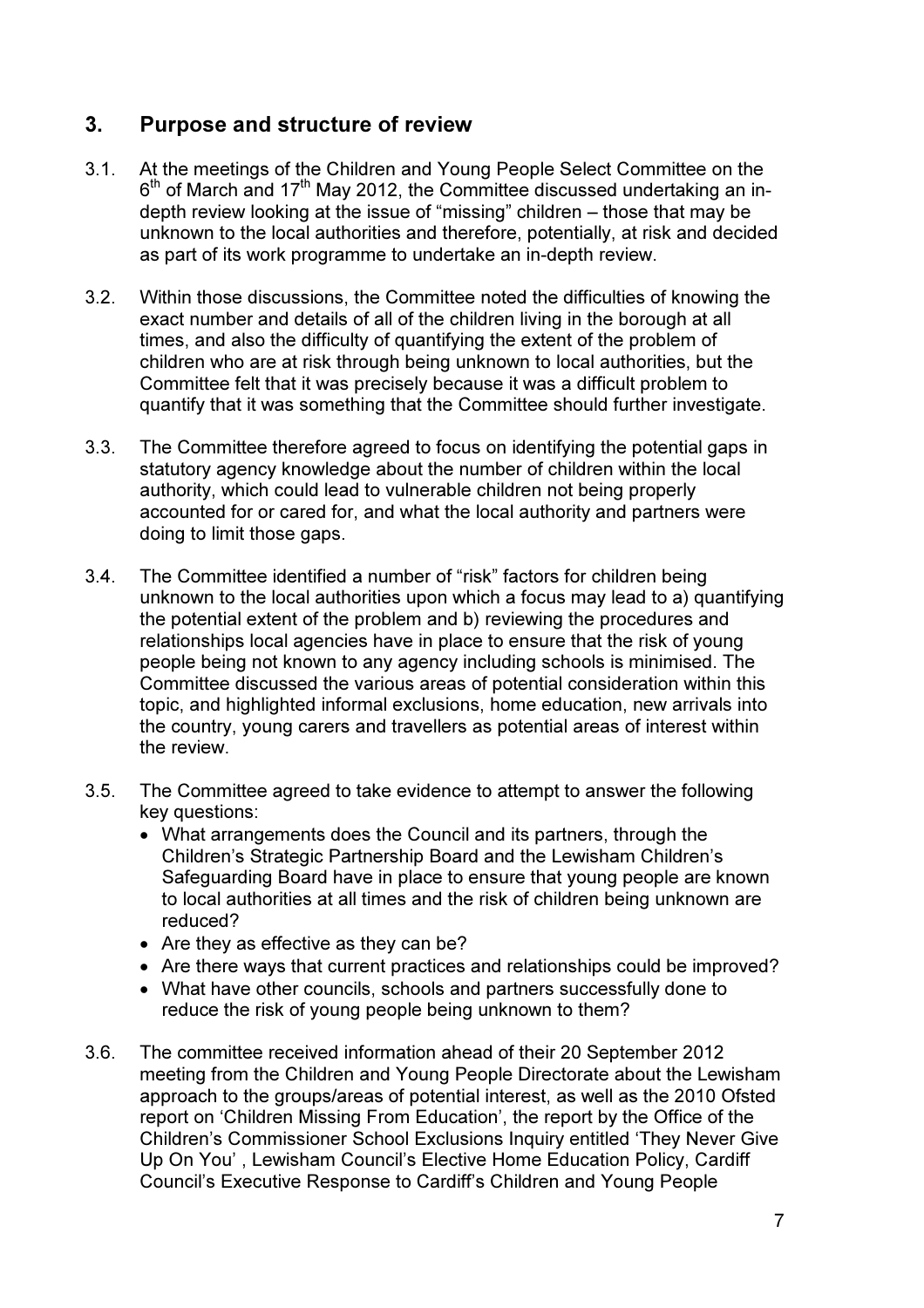Scrutiny Committee review of 'Children Missing From Education in Cardiff' and the Lewisham Mayor and Cabinet's response to the Children and Young People Select Committee review on safeguarding.

- 3.7. At the meeting itself, evidence was supplied by Frankie Sulke, Executive Director for Children and Young People, John Russell, Service Manager for Educational Access, Chris Doorly, Chair of Lewisham Safeguarding Children Board, Ian Smith, Director of Children's Social Care and Mark Gale, School Improvement Officer with responsibility for Elective Home Education. Steve Davies, Headteacher at Coopers Lane Primary School and Ruth Holden, Principal of Bonus Pastor Catholic College also spoke to the Committee.
- 3.8. Following the meeting, the committee was circulated Lewisham's Out of School Policy, Managed Move Protocol and the Bonus Pastor Catholic College Inclusion Policy.
- 3.9. The Committee received further evidence ahead of their 4 December 2012 meeting in the form of notes from an interview conducted by the Scrutiny Manager about young carers with Helen Hay, Service Manager for Referral and Assessment, Shareen Jenkins, Team Manager for Referral and Assessment and Pearl Morene, Young Carers Social Worker. Also included was information about the Young Carer Charter information, young carer responding flowchart and notes from an interview conducted by the Scrutiny Manager with Anne Finn (Service General Manager, Children & Young People) and Beulah Lewis (Children's Service Manager) at Lewisham Healthcare NHS Trust.
- 3.10. At the meeting itself, evidence was supplied by Brenda Downes, Traveller Outreach at Lewisham Irish Community Centre, Philip Mills, Young Carers Manager with Carers Lewisham, Ian Smith, Director of Children's Social Care, John Russell, Service Manager for Educational Access, Helen Hay, Service Manager for Referral and Assessment and Keith Martin, Service Manager for Children In Need.
- 3.11. Subsequently the committee received information about newly arrived children from Rosario Mincher, Director of Lewisham Refugee and Migrant Network as well as case studies on young carers supplied by Helen Hay, the report by Charlie Taylor, the Government's Expert Adviser on Behaviour on Improving Attendance in School and the Centre for Social Justice's review of educational exclusion entitled 'No excuses'.
- 3.12. The Committee concluded its review and agreed its recommendations on 30 January 2013.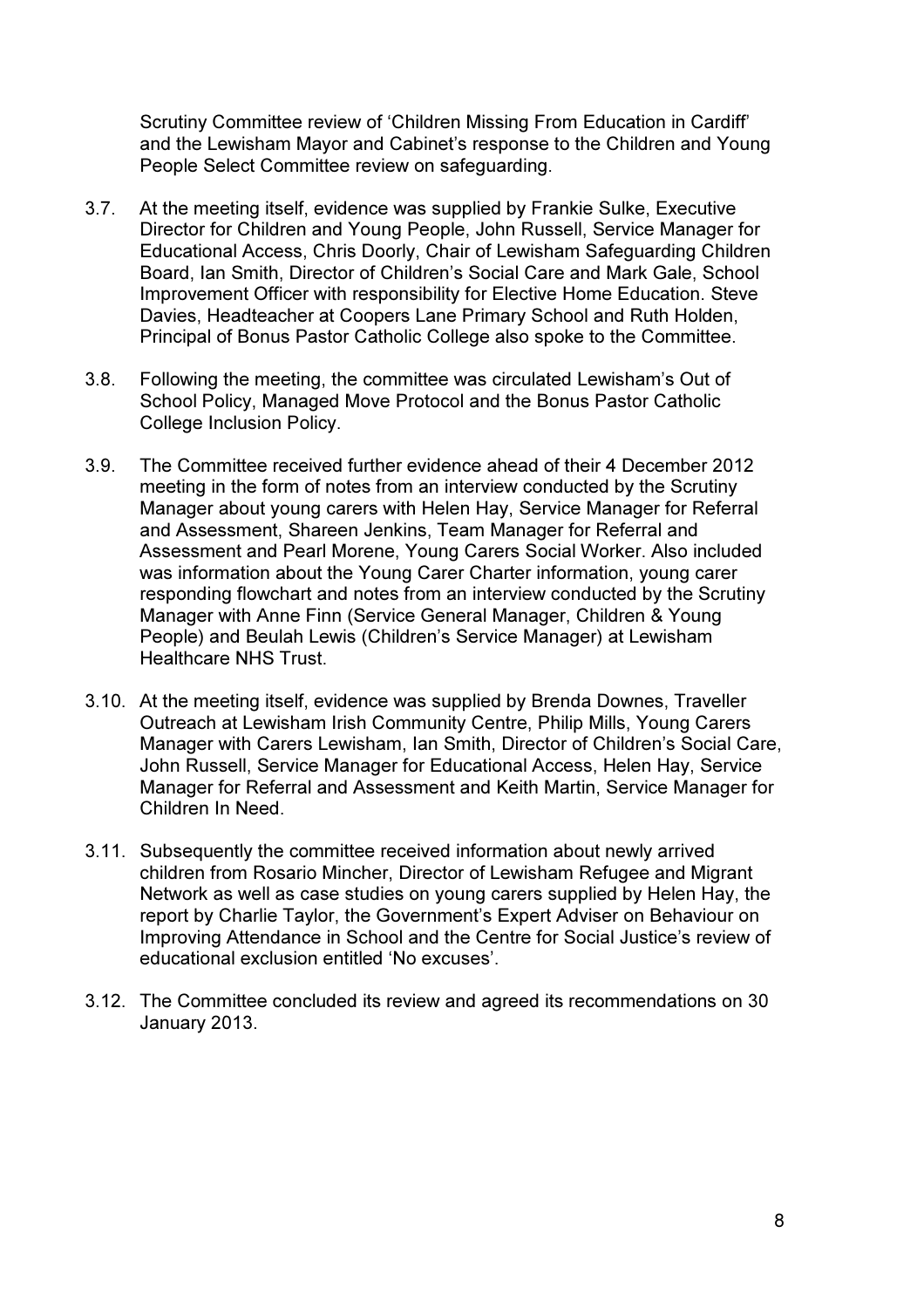# 4. Previous scrutiny

- 4.1. Other Local Authority scrutiny functions have carried out reviews focusing on children "missing from education". Cardiff County Council conducted a Scrutiny Review entitled 'Children Missing from Education in Cardiff' which reported in April 2009<sup>1</sup>. The review was triggered in 2008, as it was reported in the local media that 125 of Cardiff's pupils who were expected to transfer directly from their feeder primary school to the secondary school did not attend the expected secondary school. The task and finish group inquired into a number of areas relating to the processes and procedures, and organisations involved in the monitoring and investigation of incidences when it is alleged that a child has gone missing from school. In particular the Members considered partnership working, legislation and guidance, responsibilities, and data collection management and analysis.
- 4.2. The review made a number of recommendations based on their findings including: that the Welsh Assembly Government should issue statutory guidance to all Local Authorities on the expected standard practice across Wales in dealing with Children missing from Education and that it should also issue additional powers for Educational Welfare Officers to make inquiries about children who are not registered at a council school. The Cardiff review also recommended that the Local Safeguarding Board should develop and implement a 'children missing from education' policy approved and adopted by all members of the board to ensure compliance with Section 436A of the Education & Inspection Act 2006. They further recommended that the Local Safeguarding Board develop and implement data sharing protocols, to aid in the monitoring and control of pupils who are at risk of going missing or who arrive in Cardiff without registering with a school, and this protocol to be agreed and adopted by all members of the Board.
- 4.3. The Children and Young People's Select Committee carried out a review entitled 'Safeguarding: Information sharing for child protection' in 2009/2010<sup>2</sup>. The Committee wanted to carry out a detailed review into this vital statutory responsibility to assure itself, and the public, that safeguarding responsibilities were being robustly implemented in Lewisham, and identify possible improvements to safeguarding practices in Lewisham.
- 4.4. The Committee found a real commitment to robustly meeting safeguarding responsibilities across all levels of staff the Council and all partner agencies. Officers from all partner agencies demonstrated a clear organisational commitment to meeting their safeguarding responsibilities; however all accepted that embedding a culture of awareness and information sharing

 $1$  'Children Missing from Education in Cardiff', Cardiff Children and Young People Scrutiny Committee April 2009 (www.cardiff.gov.uk/objview.asp?object\_id=14845)

<sup>&</sup>lt;sup>2</sup> 'Safeguarding: Information sharing for Child Protection' Lewisham Children and Young People Select Committee, March 2010

<sup>(</sup>http://councilmeetings.lewisham.gov.uk/Data/Mayor%20and%20Cabinet/20100303/Agenda/8 7e33f2b43cc42cfa21ca65a814a2ed0SafeguardineviewbytheCYPSelectCommitteeFINALApp endixtoitem133March2010.PDF)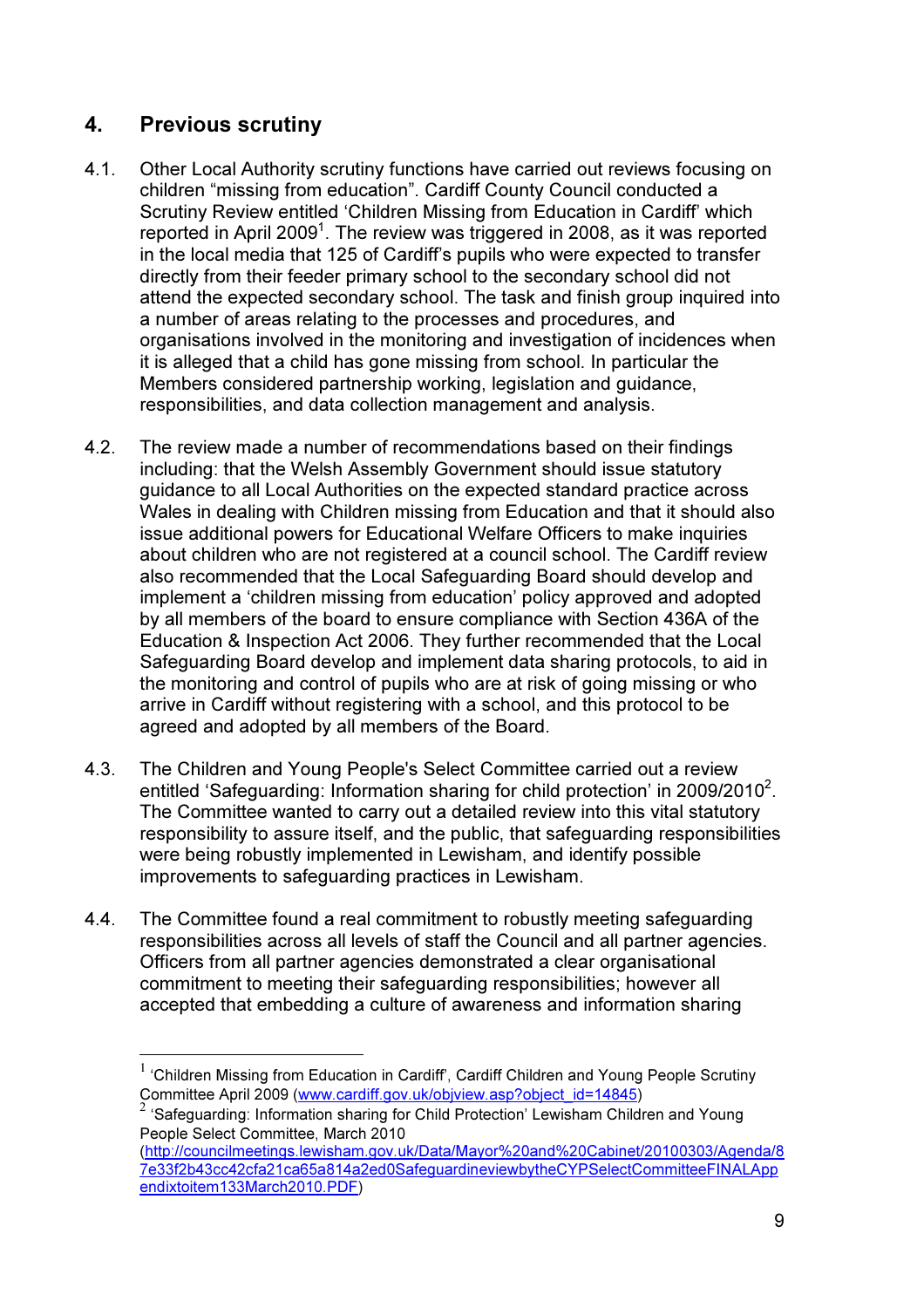through to every single member of staff at every level of every organisation in Lewisham was a challenge that they had to continue to prioritise.

- 4.5. Staff from all organisations confirmed that progress was being made in improving communication and joining up services and practices to develop a truly multi-agency approach, although all agreed that there was still room for improvement in the way in which agencies communicated and worked together.
- 4.6. It was evident to the Committee that there was a genuine desire at all levels across all agencies to continue to improve practices and communicate more effectively to safeguard children in Lewisham and that work has been done to implement previous Serious Case Review recommendations. Upon consideration of the evidence gathered, the Committee identified a number of strategic and practical recommendations to support continued improvements in communication and safeguarding practices in Lewisham. These recommendations were directed to the Council as well as specific recommendations directed to the Metropolitan Police, the Primary Care Trust (PCT), schools and the Lewisham Safeguarding Children Board.
- 4.7. One set of recommendations focussed on promoting understanding below the strategic level, including:
	- The prioritisation of the co-location of services
	- Actively seeking out opportunities for joint training across all partnership
	- Shadowing between different professionals and organisations to develop understanding
	- Listening to the direct experiences and views of children and parents who have been through the child protection system
	- Clear escalation procedures for urgent safeguarding concerns
- 4.8. Another set of recommendations focussed on mechanics of communication, including:
	- Harmonising systems or sharing ICT systems (such as through joint commissioning) to ensure that partnership organisations systems are compatible
	- A protocol for sharing confidential information between all partner organisations
	- Guidance on how, when and what method to use to communicate with families and professionals
	- Noting and agreeing the contact details of all involved parties, and the best method of communication at each case conference
	- A standardised model for recording information
- 4.9. There were also a series of organisation specific recommendations for the Metropolitan Police, the Primary Care Trust (PCT), schools and the Lewisham Safeguarding Children Board. These recommendations centred on closer working, sharing information, enhanced involvement by GPs and strong monitoring of absence management in schools.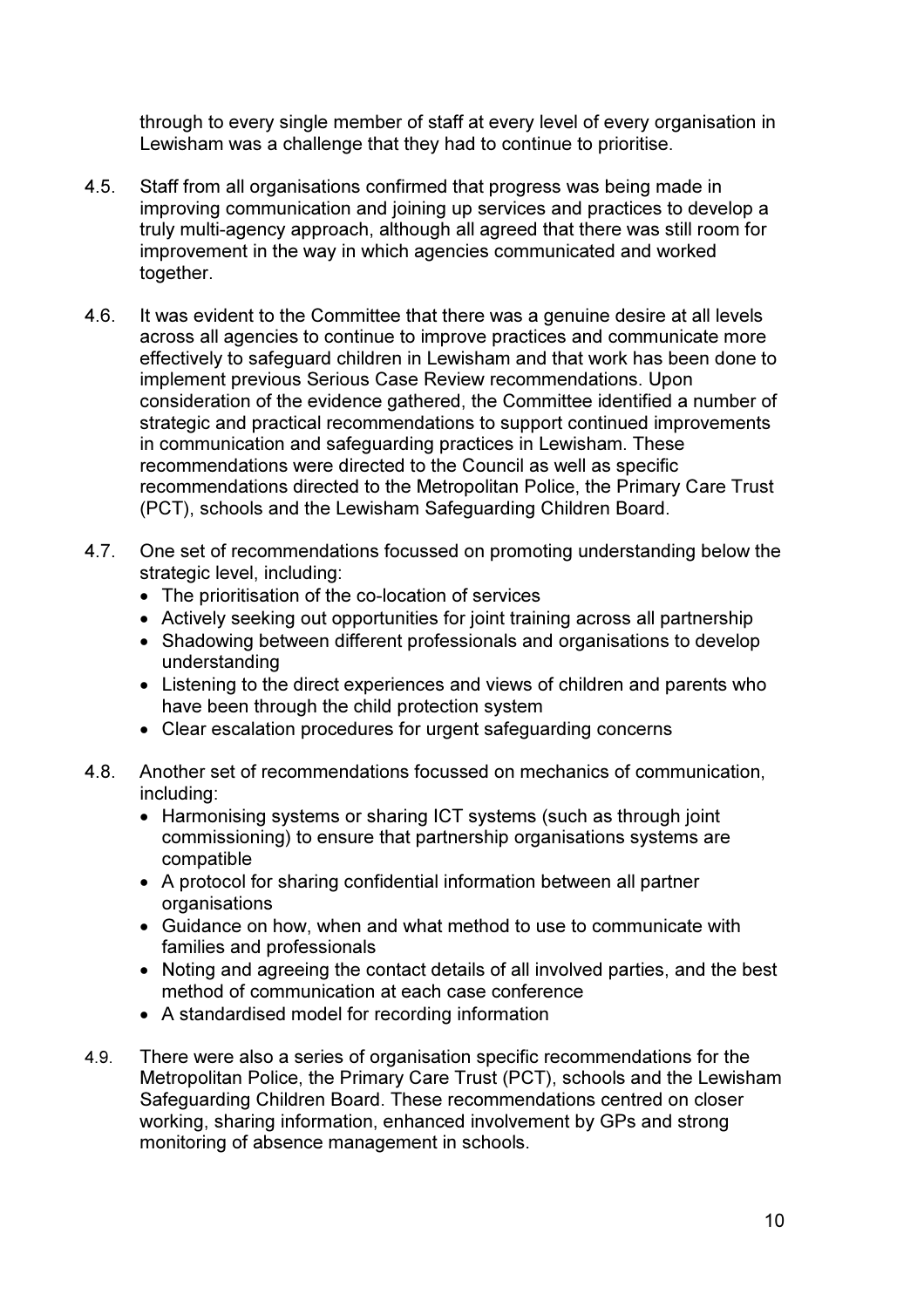# 5. Identifying Children at Risk

## What are the key issues?

- 5.1. Children who are unknown to local authorities are more vulnerable and more at risk. A child who is unknown is less likely to have someone notice if something happens to them and are less likely to have any sort of effective intervention to help them. Therefore an unknown child is a potential safeguarding issue. A child who is unknown to local authorities is also likely to be not receiving a suitable education.
- 5.2. All local authorities are required to make arrangements to enable them to establish, as far as it is possible to do so, the identities of children living in their area who are not receiving a suitable education. 'Suitable education' is defined as 'efficient full-time education suitable to her/his age, ability and aptitude and to any special educational needs the child may have.' Children who are not receiving a suitable education either through school, alternative provision or home education are often referred to as children who are 'missing education'.
- 5.3. Under the statutory guidance for local authorities in England, issued by the former Department for Children, Schools and Families in 2008, some children living in certain circumstances are recognised as facing more obstacles to achieving the five Every Child Matters Outcomes (being healthy, staying safe, enjoying and achieving, making a positive contribution and achieving economic well-being). This can include not receiving a suitable education. The range of obstacles could include:
	- children and young people under the supervision of the youth justice system
	- children from families fleeing domestic violence
	- children of homeless families, perhaps living in temporary accommodation, house of multiple occupancy or bed and breakfast
	- young runaways
	- children in families involved in anti-social behaviour
	- children who are on the child protection register
	- children affected by substance and/or alcohol misuse
	- unaccompanied asylum seekers; children of refugees and asylum seeking families
	- children in new immigrant families, who are not yet established in the UK and may not have fixed addresses
	- children of migrant worker families (who may not be familiar with the education system)
	- children of families who can be highly mobile, e.g. parents in the armed forces, Gypsy, Roma and Traveller families
	- children who do not receive a suitable education whilst being educated at home
	- children who have been bullied
	- children who have suffered discrimination on the grounds of race, faith, gender, disability or sexuality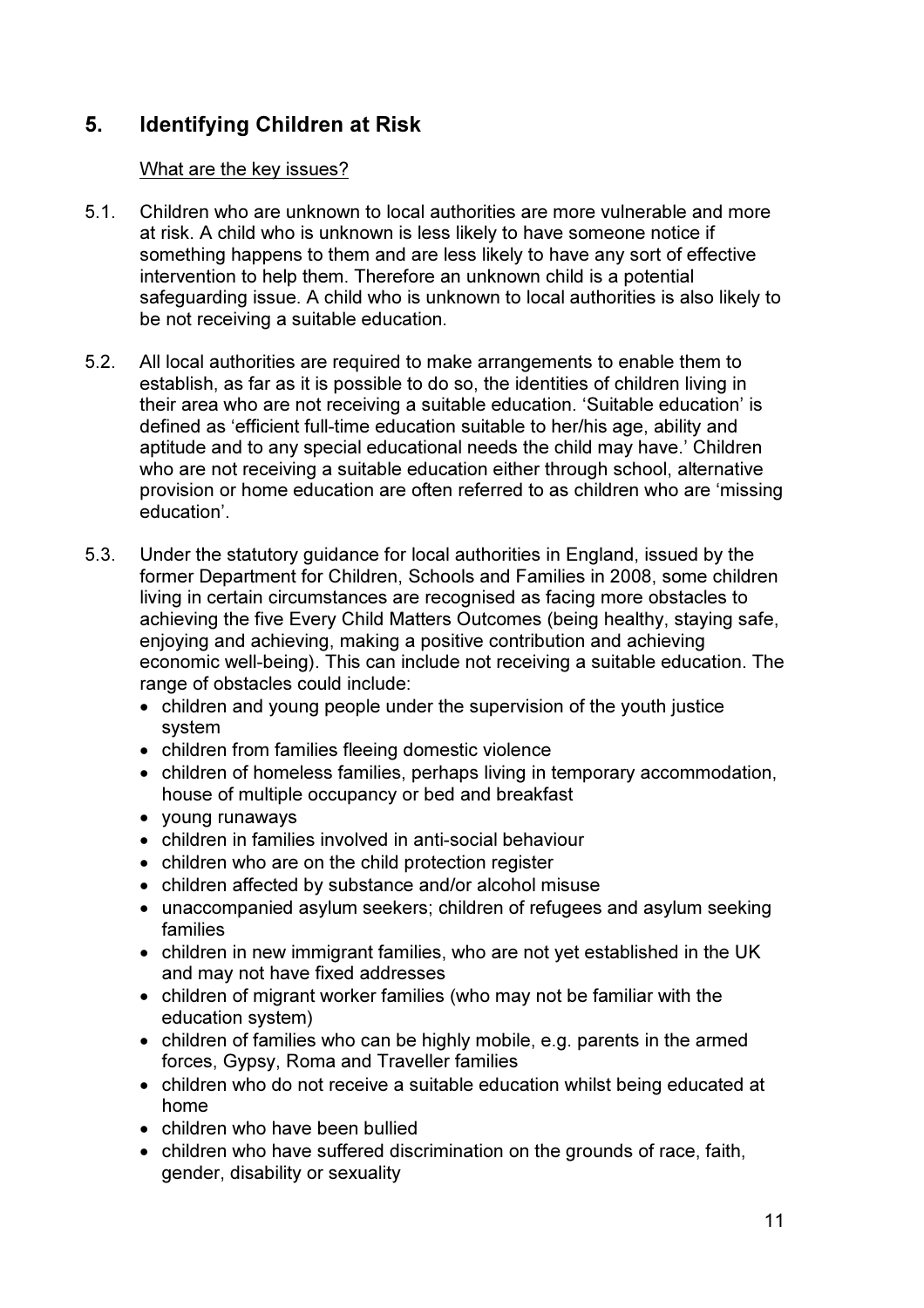- children at risk of sexual exploitation, including children who have been trafficked to, or within the UK
- children at risk of 'honour'-based violence including forced marriage or female genital mutilation
- looked after children/children in care; children who go missing from care
- children who are privately fostered
- young carers
- teenage parents
- children who are permanently excluded from school, particularly those excluded unlawfully e.g. for problematic behaviour or offending children whose parents take them abroad for a prolonged period
- children who were registered with a school that has closed, and have not made the transition to another school
- children of parents with mental health problems
- children of parents with learning difficulties
- children with long term medical or emotional problems.
- 5.4. In August 2010, Ofsted published a report entitled 'Children Missing From Education'.<sup>3</sup> The report highlighted that children missing from education, and whose whereabouts become unknown, not only risk failing academically but are also potentially vulnerable to physical, emotional and psychological harm. Children and young people who are not being educated are also at risk of failing socially. Therefore children missing from education are also the first most obvious and researchable group of children who could potentially be at risk by being out of contact and/or unknown to the local authorities.
- 5.5. In order to identify children who are not receiving a suitable education, a local authority has to know which children live in its area. None of the children's services departments in the local authorities visited as part of the Ofsted report's work were confident that they were aware of all the children living in the area.
- 5.6. Officers in the authorities visited consistently said, 'We don't know what we don't know.' Although the children's services departments had established clear protocols with maintained schools and academies for taking pupils off a school's roll, excluding them or putting part-time timetables in place, young people of secondary school age were potentially vulnerable because some schools did not follow guidelines and procedures.
- 5.7. The Ofsted report highlighted 3 strands of work carried out by local authorities: preventing poor school attendance and truancy; acting once absence occurred to establish children's safety and try to get them back to school; and taking action to trace children whose whereabouts were not known. In the best practice seen, preventing children from becoming 'missing' was a high-level strategic responsibility, often led by the education welfare service.

<sup>&</sup>lt;sup>3</sup> 'Children Missing From Education', Ofsted 2010 (http://www.ofsted.gov.uk/resources/children-missing-education)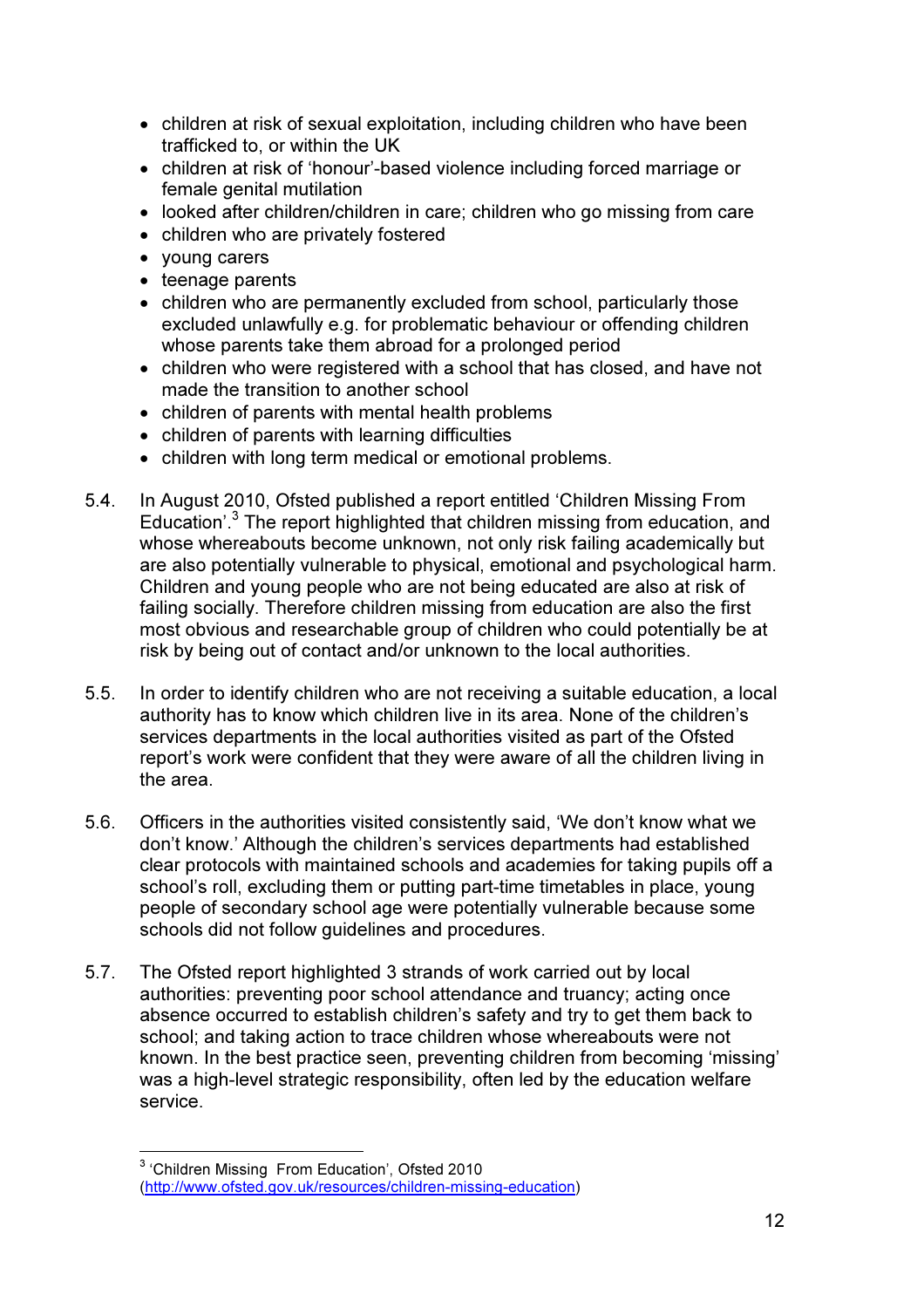- 5.8. It started with promoting good attendance from the moment children started school through to the end of compulsory education, and involved paying careful attention to key transition points. Additionally, the systematic involvement of health professionals in identifying children who were not receiving any education had a positive impact on finding children who were not previously known to the local authorities and enabling them to be placed in school.
- 5.9. All but two of the local authorities in the Ofsted report had identified groups of children and young people who were perceived to be most at risk of missing education, based on national guidelines and the local area's characteristics. The Local Safeguarding Children Board regularly scrutinised the data about children who were missing from education and the actions being taken. However, even when the local authorities had clear policies and processes, with a strong emphasis on safeguarding, if schools disregarded them, this could quickly result in children and young people becoming lost to the system.

## What is done locally?

#### Local authority

- 5.10. The local authority has a general duty to secure provision for every child in their area, suitable to their age, aptitude and special needs as well as a duty to safeguard children. Officers highlighted that Lewisham has well-established arrangements and structures in place for identifying and supporting vulnerable children and young people, with education partners key to these arrangements. The arrangements incorporate features recommended in good practice.
- 5.11. Vulnerable young people can be identified through statutory means (e.g. through a school register check), networking (where a member of the partnership identifies concerns through contact with the family), or through a complaint (by the parent, or from a member of the extended family or a member of the public).
- 5.12. The local authority has a range of methods for intervening and supporting vulnerable children, from statutory interventions such as prosecution, to holistic approaches such as the Team Around the Family, designed to tackle the wider issues the family faces. It is a minimum expectation that any child presenting concerns will have a Common Assessment Framework (CAF) form completed about them by the relevant agency and a Team Around the Child or Family (TAC or TAF) arranged, where a multi-disciplinary team of practitioners is established on a case-by-case basis to support a child, young person or family. This is designed to lead to the implementation of plans and provision of services to support them.
- 5.13. The network of support includes a range of Children's Social Care teams such as the Family Support Team (looking at early intervention with the aim of keeping cases from escalating), the Family Intervention Project (which deals with more complex cases and family work) and Targeted Family Support, as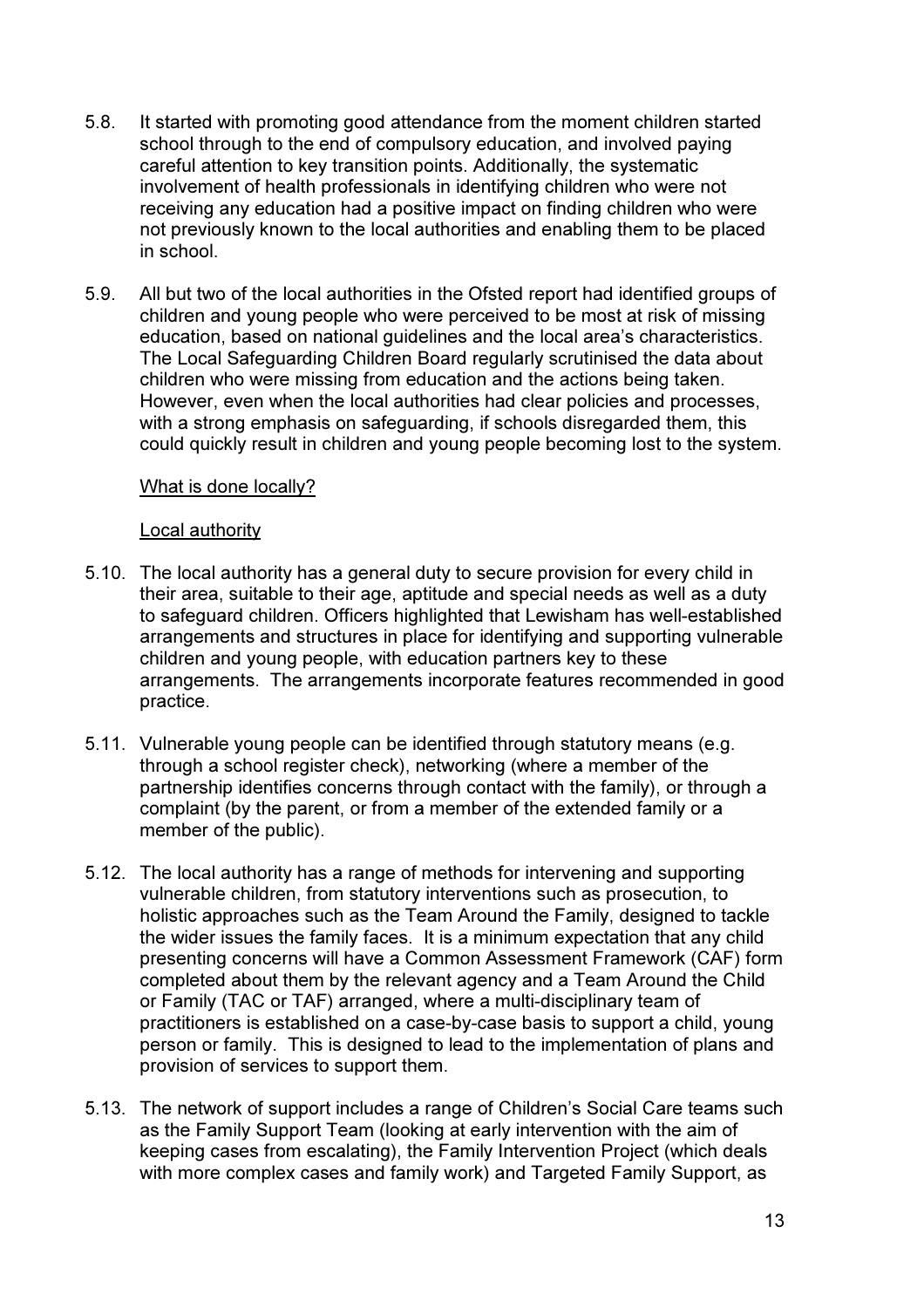well as Children's Centres, the Attendance and Welfare Service, the Integrated Youth Support Service, GPs, CAMHS, the Police, School Nurses and Health Visitors.

- 5.14. The local authority has a key role in the local partnership's response to the needs of vulnerable children. This includes putting in place appropriate arrangements for sharing information about these pupils and brokering packages of support.
- 5.15. The CYP Attendance and Welfare Service has a pivotal role in terms of identifying children and young people who may be at risk. Regular register checks are overseen to identify any early problems in attendance or highlight specific areas of concern.
- 5.16. The Children Missing Education Officer tracks children whose whereabouts are not currently known, and advises schools whether they can be removed from roll or not. The importance of good attendance was flagged as a crucial protective factor for vulnerable children and retaining them on a school roll helps to establish a line of accountability for that pupil. The Inclusion Officer supports schools and parents with the exclusion process, in doing so ensuring there is consistency in approaches taken and that schools and parents are aware of the relevant quidance.
- 5.17. Lewisham's Out of School policy<sup>4</sup> highlights the way that Lewisham provides for pupils that may not be attending school. Lewisham defines pupils out of school as pupils who are not on a school roll for the following reasons: they have been permanently excluded from school; they are being educated otherwise or at home; they are new to the area and difficult to place. Lewisham has a zero tolerance policy towards exclusions of pupils with a Statement of Special Educational Needs (SEN), pupils who are Looked After Children (LAC) and pupils subject to a child protection plan. The Out of School policy also defines support for those children leaving custody.
- 5.18. Ofsted recently conducted an inspection of Lewisham's safeguarding and looked after children services, with a report published in March 2012. Safeguarding services were given a grade 1 or outstanding mark, with praise for partnerships between agencies which were described as strong and mature with a robust focus on improving outcomes for children and young people in all aspects of their safeguarding and child protection work. It identified a wide range of partners involved at all levels. The work of the fair access panel was seen as having contributed to a significant reduction in numbers of children missing from education. Ofsted pointed out that vulnerable groups were identified early, through excellent partnerships between schools and the police, and through knowledge of siblings.

<sup>&</sup>lt;sup>4</sup> 'Policy and Protocols for Pupils Out of School', Lewisham Council, December 2011 (http://www.lewisham.gov.uk/SiteCollectionDocuments/PoliciesProtocolsForPupilsOutOfScho <mark>ol.pdf</mark>)<br><sup>5</sup> Safeguarding and looked after children inspection, Ofsted 2012

<sup>(</sup>http://www.ofsted.gov.uk/local-authorities/lewisham)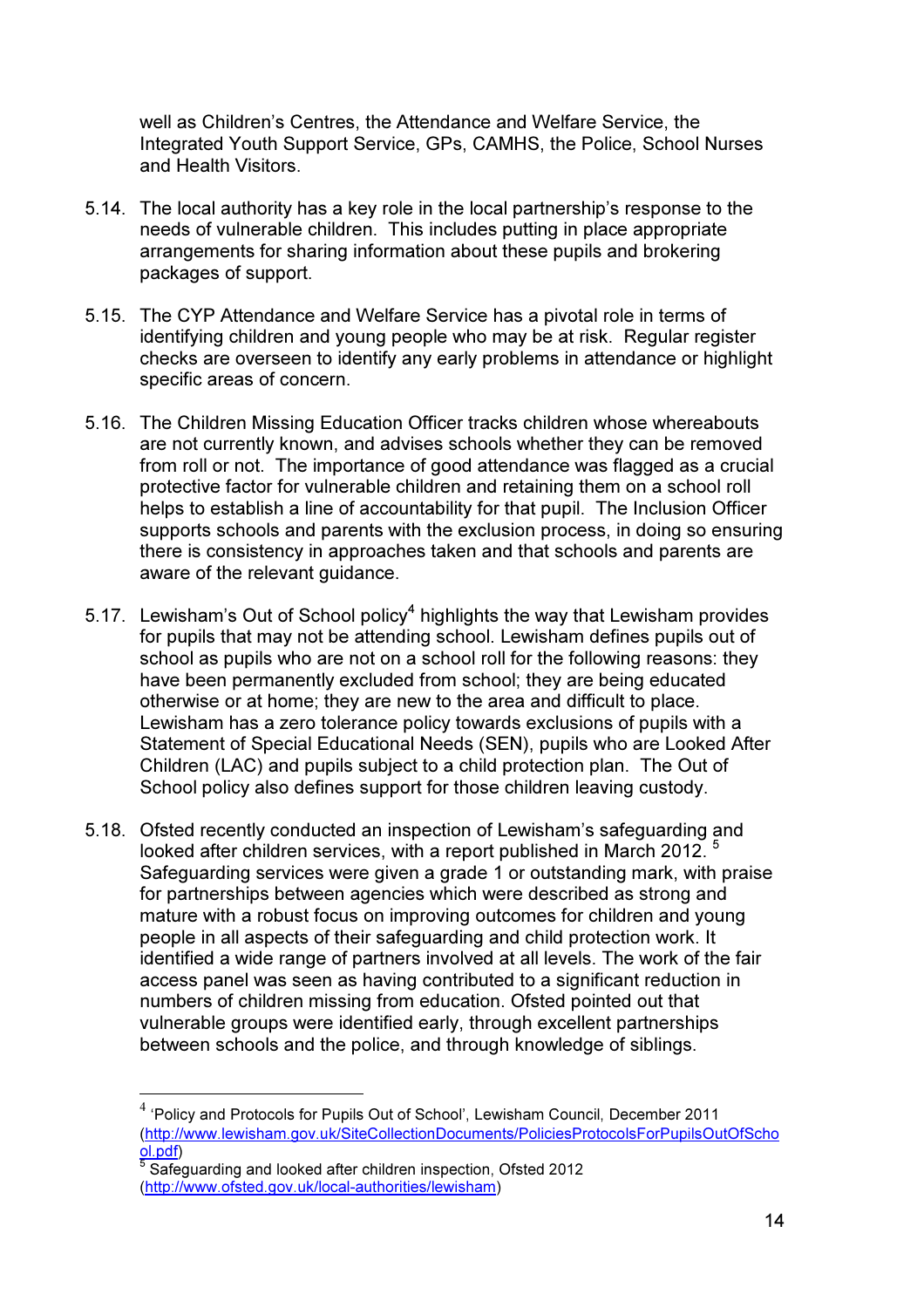## **Schools**

- 5.19. The attendance and attainment of pupils in vulnerable groups is a key focus for any school, given the evidence that many pupils in these groups have poorer attendance and poorer outcomes and may be more subject to exclusion. Schools are under a duty to make appropriate provision for pupils with special educational needs, including those who present behavioural problems and who might be at risk of exclusion.
- 5.20. Evidence from the Headteacher of Coopers Lane Primary School and the Principal of Bonus Pastor Catholic College highlighted the importance of safeguarding training for all staff and that the welfare of children is everyone's business. By using a collaborative approach to engage parents in their child's education and building relations with them a school is more likely to gain information on the child's wellbeing. By being engaged with parents, schools can also reduce the likelihood of a child leaving without the parents informing anyone or an unofficial exclusion taking place.
- 5.21. Schools also use a joined-up approach by working with different agencies to share information, including between secondary schools, primary schools and academy schools. Staff are encouraged to attend meetings where they can share information and best practice. Bonus Pastor Catholic College has an inclusion policy that sets out expectations of teachers, children and parents. It also sets out their safeguarding policy and approach.

### Lewisham Safeguarding Children Board

- 5.22. The Lewisham Safeguarding Children Board fulfils a number of roles, including co-ordinating different agencies that deal with safeguarding, ensuring safeguarding responsibilities are undertaken properly as well as promoting training and communication. The LSCB can oversee and pick up on issues and hold organisations to account. The Chair of the LSCB explained that serious case reviews can often highlight that organisations have little bits of information that don't get shared and that this can be a factor in cases where there have been negative outcomes for a child.
- 5.23. There are policies in place that offer guidance on sharing information and concerns. There are also procedures in place for officers to record, monitor and share information, highlighting when and how to share information.
- 5.24. Training and awareness is also offered to the voluntary sector and there are voluntary sector representatives on the board. The Chair of the LSCB informed the Committee that the last training and awareness event had 100 attendees.
- 5.25. There is also communication with different providers, agencies and boroughs across London due to people moving in and out of different areas. For example, officers highlighted a recent case where a number of boroughs worked together to share information about one family. There is a pan-London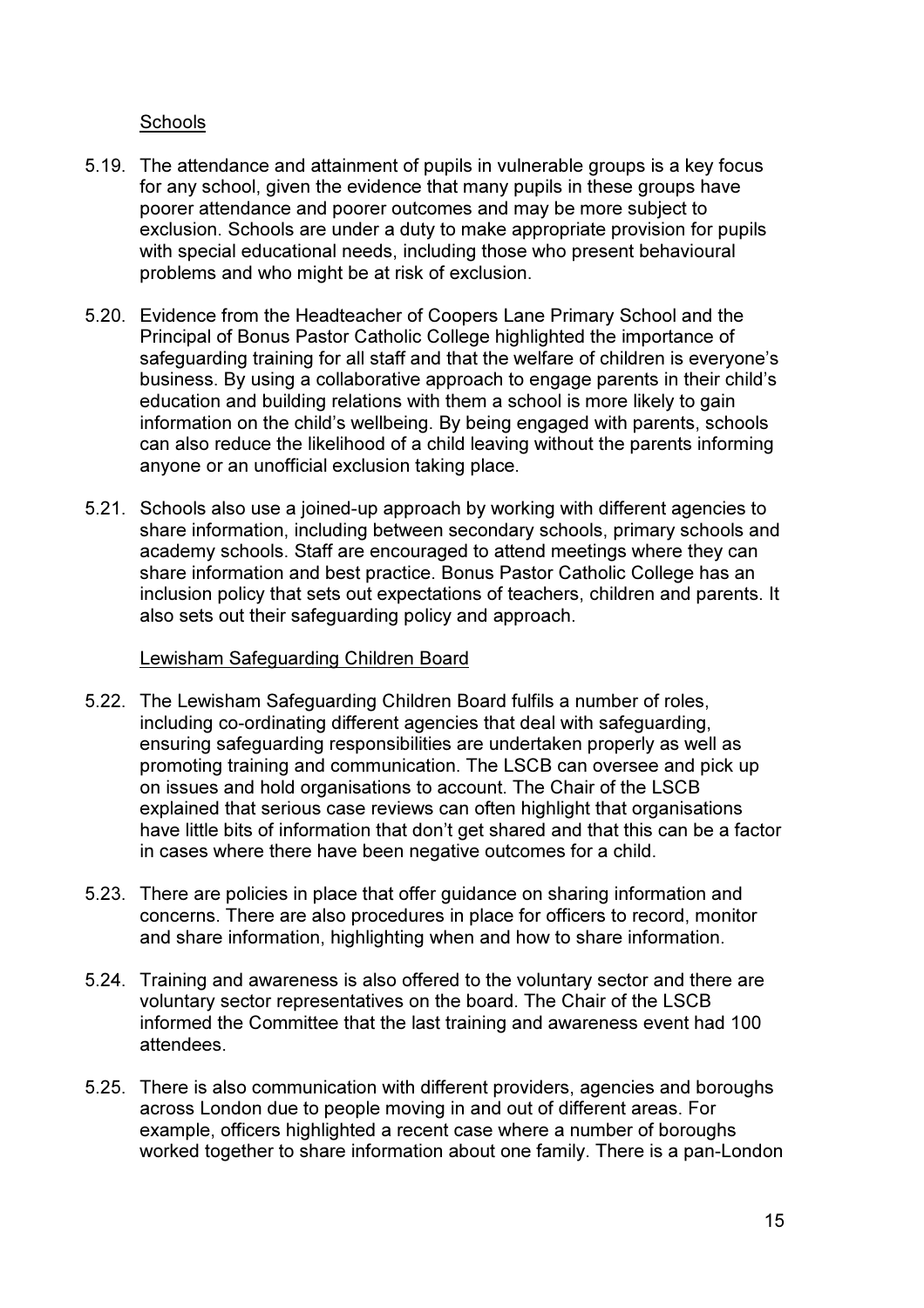approach to safeguarding where the borough of ordinary residence has the lead responsibility.

5.26. The LSCB has not carried out any specific work related to children who may be unknown to the local authorities, but welcomed the Committee looking at children at highest risk.

Health

- 5.27. Lewisham Healthcare NHS Trust (LHT) and other health providers also deal directly with children and can help with identifying children that may be falling through the gaps. All pregnant women who attend hospital for ante-natal care are notified to the Health Visiting service, after which the Community Health Visiting Service would be notified about the birth and all families are then offered a universal health visiting service which includes regular developmental reviews for the child.
- 5.28. Under 5s will generally be known as they will be registered with GPs or have some kind of health concern where they are seen by a health worker. Schoolage children over the age of 5 are already in the healthcare system when they register for education as there is the transfer of care from the Health Visiting Service to the School Nursing Service. The School Nursing Service may receive information about any of the young people in the targeted groups and may continue to provide services even if the young person is not currently attending school. Therefore their contribution is vital in identifying and tracking vulnerable pupils, whether they are on the roll of a school or not.
- 5.29. Anne Finn, Service General Manager for Children & Young People at LHT and Beulah Lewis, Children's Service Manager at LHT pointed out during an interview that school aged children are more vulnerable to being missed if they move into Lewisham and do not attend school. For a child to be known to health services it will be largely dependent on them registering for services, although home visits by health workers can be useful to pick up and register siblings who may not be registered with health services.
- 5.30. Anne Finn highlighted that safeguarding is taken seriously by LHT. There is an Executive Director with responsibility for safeguarding who sits on the Lewisham Safeguarding Children Board as well as Safeguarding Advisors within LHT teams. Information sharing protocols are in place and training needs are identified clearly, with every person's needs for training on safeguarding mapped out.
- 5.31. The Committee was informed that links to GP practices and health workers are generally strong, with practices having procedures in place for sharing information. The Ofsted report on safeguarding and looked after children services <sup>6</sup> highlighted that awareness on safeguarding and child protection within primary care is very good and well embedded. The majority of GPs

 $^6$  Safeguarding and looked after children inspection, Ofsted 2012 (http://www.ofsted.gov.uk/local-authorities/lewisham)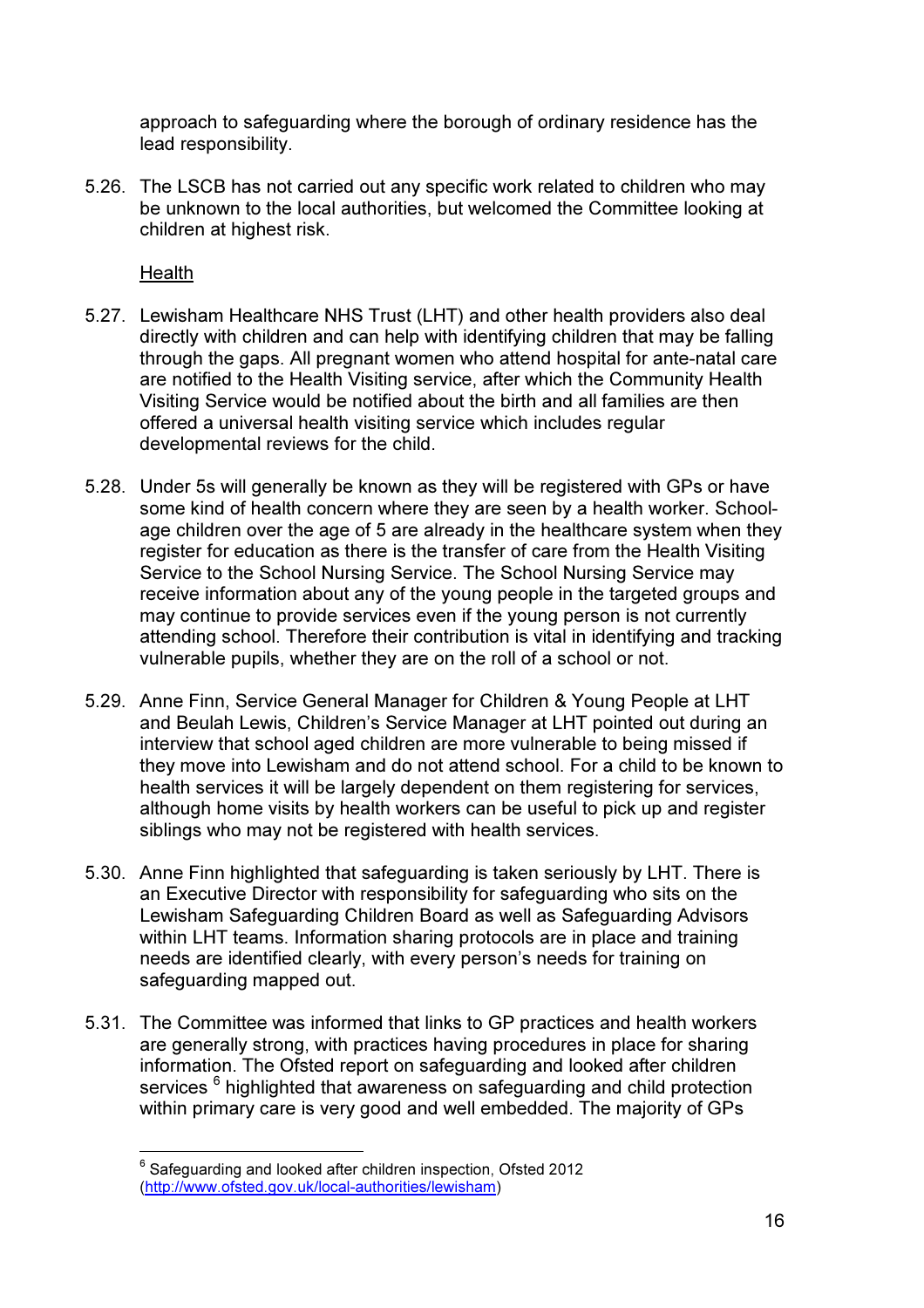have completed training at Level 2 and named GP safeguarding leads have been identified in all GP practices and are well supported by regular meetings as well as access to supervision. Effective meetings take place regularly between GPs and health visitors to share information on vulnerable families, ensuring coordination of primary care services in safeguarding children. However, for the protocols concerning the passing on of information and making sure that a child is known to other agencies to be completely effective it is completely dependent on all individuals at all times following the protocols set in place. Other health providers also pass on information, and Accident and Emergency protocol is to always check to make sure that a child coming through its doors is known and to notify the Community Health Service.

#### Where are the gaps?

- 5.32. 'We don't know what we don't know' it is difficult to know all the children, all the time, though this should remain the aim of local authorities.
- 5.33. If schools and other organisations don't follow guidelines and protocols or share information effectively then the knowledge that they have will not be passed on, nor will they understand the significance of information being supplied from other agencies.
- 5.34. School-aged children moving into Lewisham after 5 and then not attending school could be at risk as they are less likely to be in touch with services provided by a local agency (such as the health service).
- 5.35. There is a potential gap in between developmental reviews for the under 5s, although these are regularly scheduled by the health visitors. However, there does need to be a balance between regular checks and surveillance.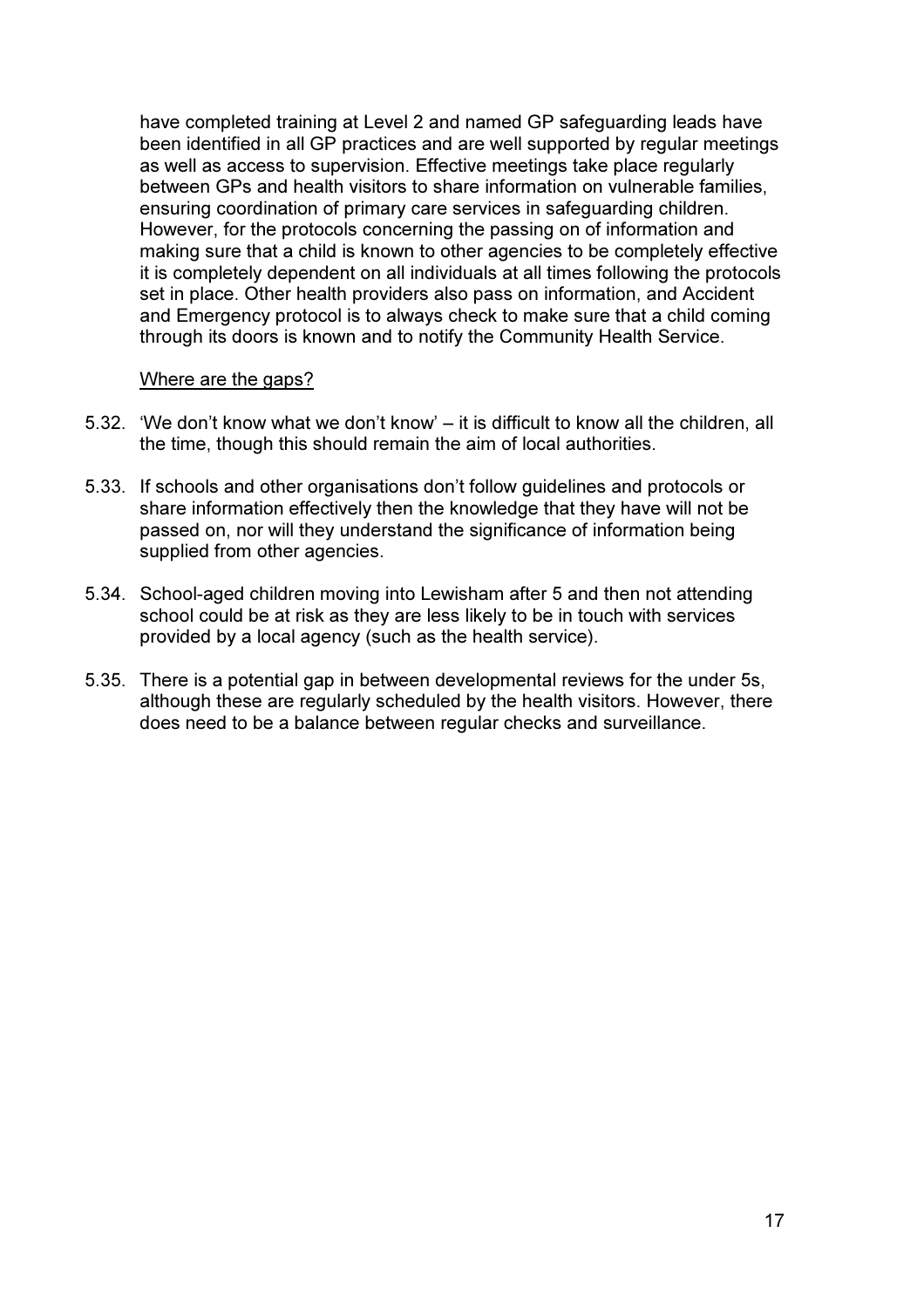#### Recommendations:

- R1. Ensure that arrangements are in place so that when a child with potential difficulties who was previously unknown to authorities is identified, services can be made aware of their existence. This could be of particular use for newly arrived children in the country.
- R2. Consideration should be given to how the borough's single point of contact for safeguarding concerns can be more widely known, emphasising the wider message that 'It's Everybody's Business' to take responsibility and look out for vulnerable children in Lewisham.
- R4. Lewisham Safeguarding Children Board should continue to regularly scrutinise data about children who are missing from education and ensure that all agencies are aware of which groups of children are locally most at risk of missing education, in order to ensure that they are given the appropriate attention
- R5. Councillors' safeguarding responsibilities should be routinely highlighted to them through the member development programme.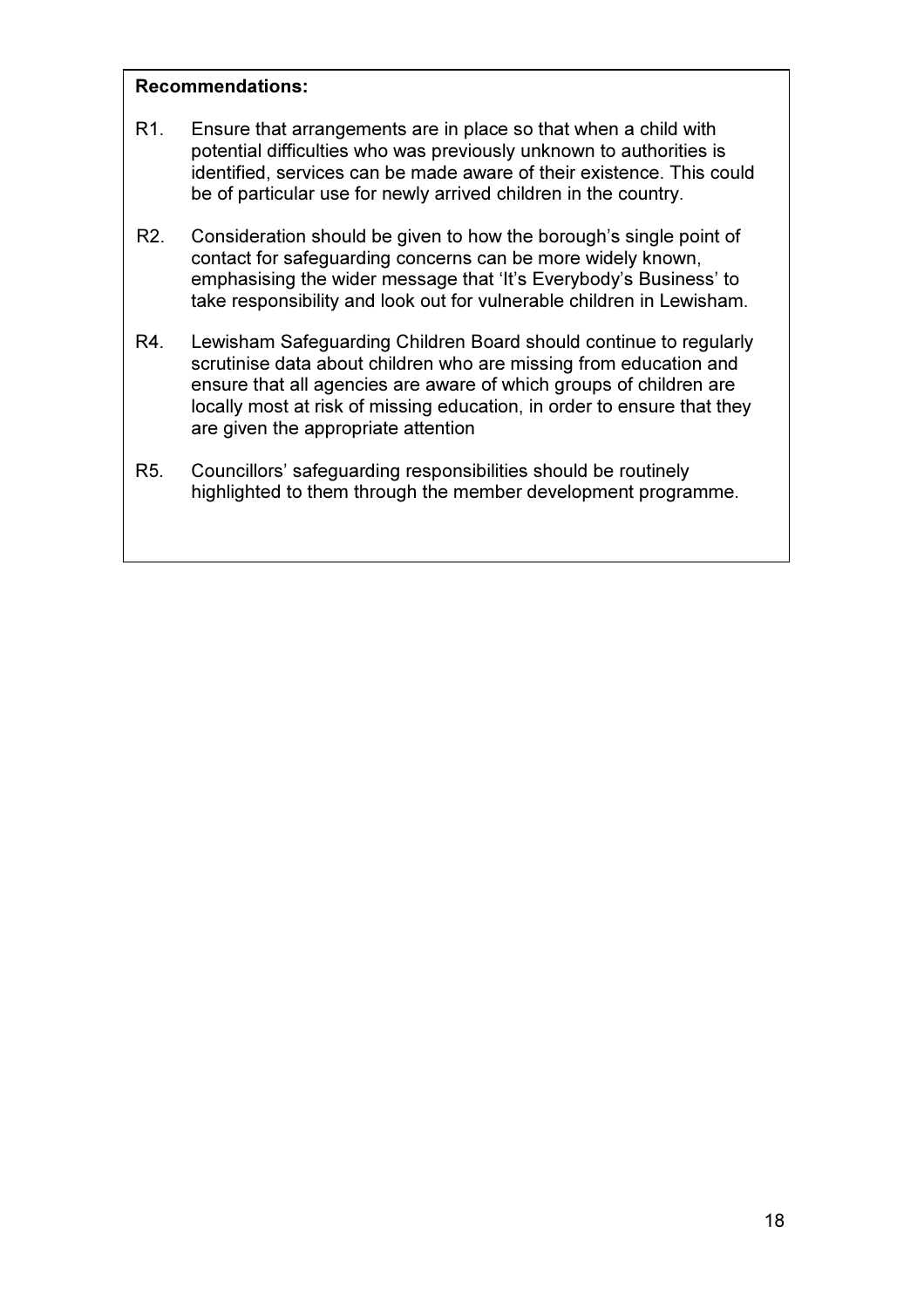# 6. Poor attendance

 $\overline{a}$ 

## What are the key issues surrounding poor attendance?

- 6.1. The Taylor report on 'Improving Attendance at School'<sup>7</sup> reiterated the link between poor attendance and lower academic achievement. Only three per cent of the pupils who miss more than 50% of school manage to achieve five GCSEs grade A\* to C, including Maths and English. It also highlighted the importance of focusing on overall and persistent absence rather than authorised and unauthorised absence, and of switching the emphasis from 'truancy' in the later years to non-attendance condoned by parents in the early years. Evidence shows that children who miss significant amounts of their education in primary school are more likely to truant later on. Non-attendance in the early years when approved by parents can become a pattern and establish poor attitudes towards school.
- 6.2. The Taylor report also highlighted that poor attendance is often a sign that there are some more serious issues going on in the child's home, but many schools have commented on the difficulty of getting social workers to take it seriously enough. If the family circumstances that are leading to children not being sent to school regularly are addressed at an early stage then further more serious and costly interventions from social care may be avoided.
- 6.3. A child not in school is potentially unsafe, especially if it is not clear whether the child is under suitable supervision while not in school. A child not in school is a potential safeguarding issue.

What is being done locally to address the issues surrounding poor attendance?

- 6.4. Responsibility for children being educated is shared between schools and the authority. Schools are accountable for their attendance, while governing bodies have a duty to ensure that their school has appropriate policies in place to secure good attendance. The local authority is the only body with the power to prosecute parents for poor attendance, under the Education Act 1996, sections 441 and 441(a). The government definition of persistent absence refers to pupils who attend schools for less than 85% of the available sessions, and this is a key, though not exclusive, focus for the authority. Provisional figures show that Lewisham's primary school attendance in 2011- 12 was 95.71%, an increase from the previous year's 95.25%. %. The authority has the second highest attendance in primary schools among inner London boroughs and is in the top quartile nationally. Secondary school attendance in Lewisham is less good.
- 6.5. Schools, supported by the local authority, have a range of tools specifically to improve attendance and help safeguard pupils, including targeted casework, truancy patrols with the police, register checks, scrutiny of data to enable

<sup>&</sup>lt;sup>7</sup> 'Improving Attendance at School', Charlie Taylor for Department for Education, 2012 (http://www.education.gov.uk/schools/pupilsupport/behaviour/a00208164/taylor-review)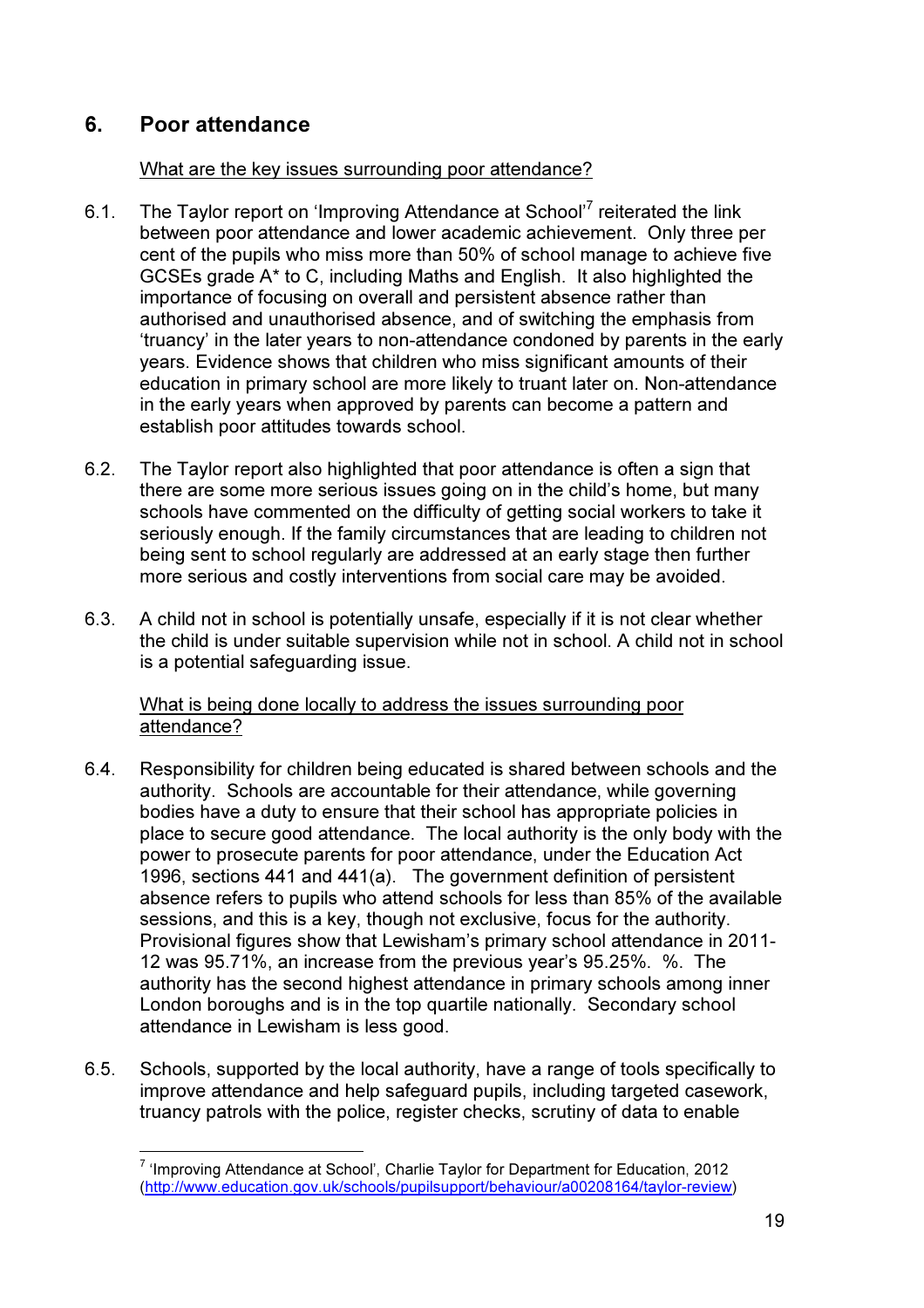effective targeting, attendance 'panels' to give parents a final pre-court opportunity to improve their child's attendance, fixed penalty notices and other forms of prosecution. These are supplemented by other forms of support for the family, designed to address the issues holistically, and accessed via the Early Intervention Service, which includes Children's Centre services, the Family Support Team and Targeted Family Support.

- 6.6. Regular register checks are carried out in schools to ensure that instances where attendance is a concern (such as unofficial exclusion, or persistent absence), are brought to light. However, officers highlighted that it is important that absence is coded appropriately, otherwise a misleading impression could be created. It has been known for schools to use codes such as C (other authorised circumstances) or B (educated off site) wrongly. This type of coding should not stand up to repeated scrutiny and part of the role of the Attendance and Welfare Service is to challenge schools about ongoing cases of persistent absence.
- 6.7. Officers explained to the Committee that the reasons why children fail to attend in primary school and secondary school can vary. Younger children are more subject to medical absences, whereas secondary pupils in the later years are more subject to disengagement. Parents are more likely to condone absence with younger children, whereas with older children they may have less influence over the absence

#### Where are the gaps?

- 6.8. Poor attendance can be an indicator of a wider issue, be it an informal exclusion, a young carer or a traveller who may need extra attention. Poor attendance may be an indication of a child heading towards becoming unknown.
- 6.9. The use of the wrong codes for absence by schools can conceal the actual reason for absence, thereby preventing those monitoring attendance from identifying what is happening and increasing the chances of a child becoming unknown.
- 6.10. Parents can inadvertently increase the chances of their child becoming unknown by condoning absences from school at an early age. This could be especially important as doing at an early age could lead to absence at a later stage.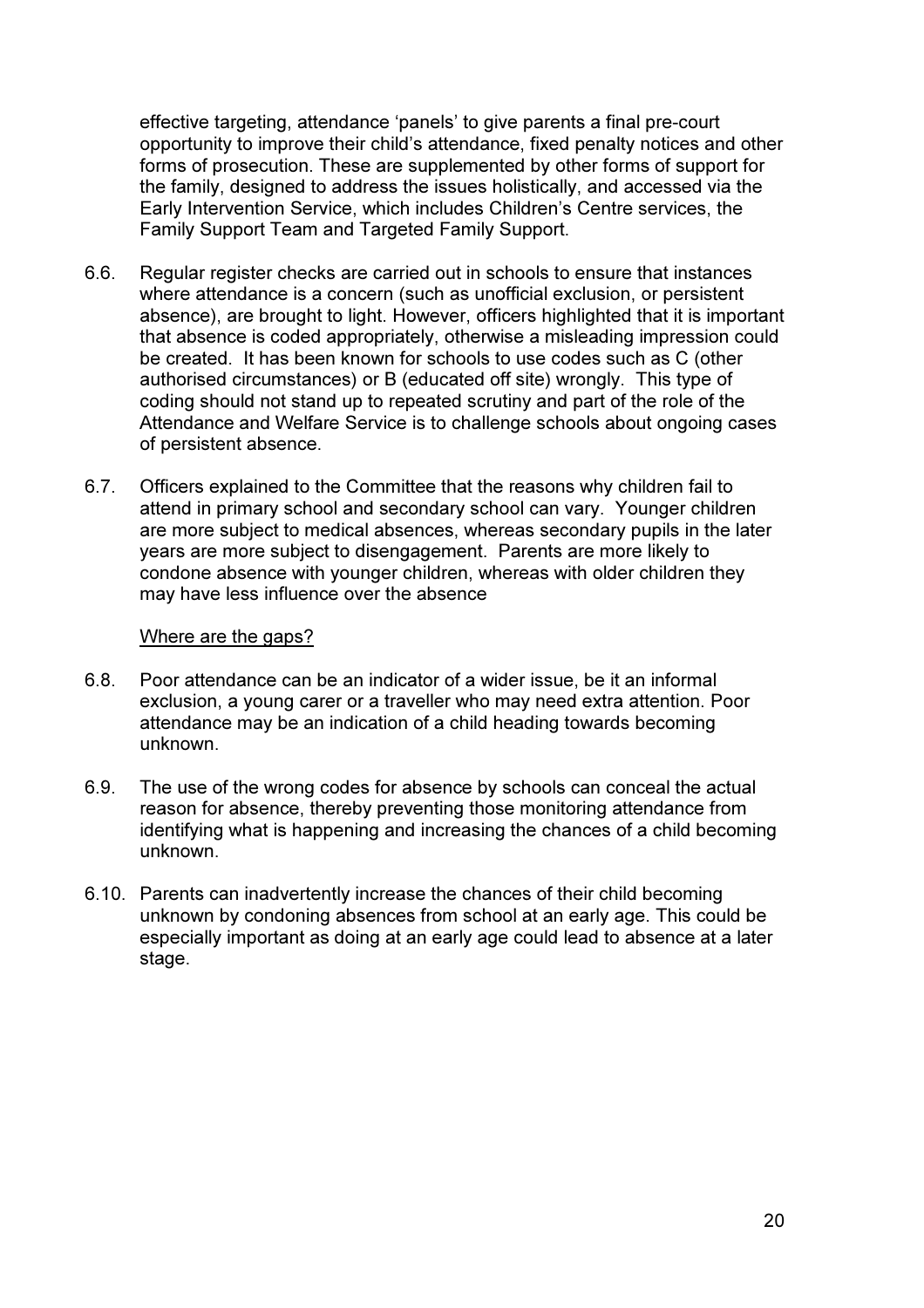## Recommendation:

- R6. Schools should be reminded of the need to ensure that the use of relevant categories for recording absences should be regularly audited in detail and the Attendance and Welfare Service should continue to challenge schools on their use in order to identify instances of poor attendance.
- R7. School Governors should be supported, where needed, with training and awareness on tracking and identifying poor attendance, particularly in relation to poor attendance as an indicator of broader problems that a child may be facing.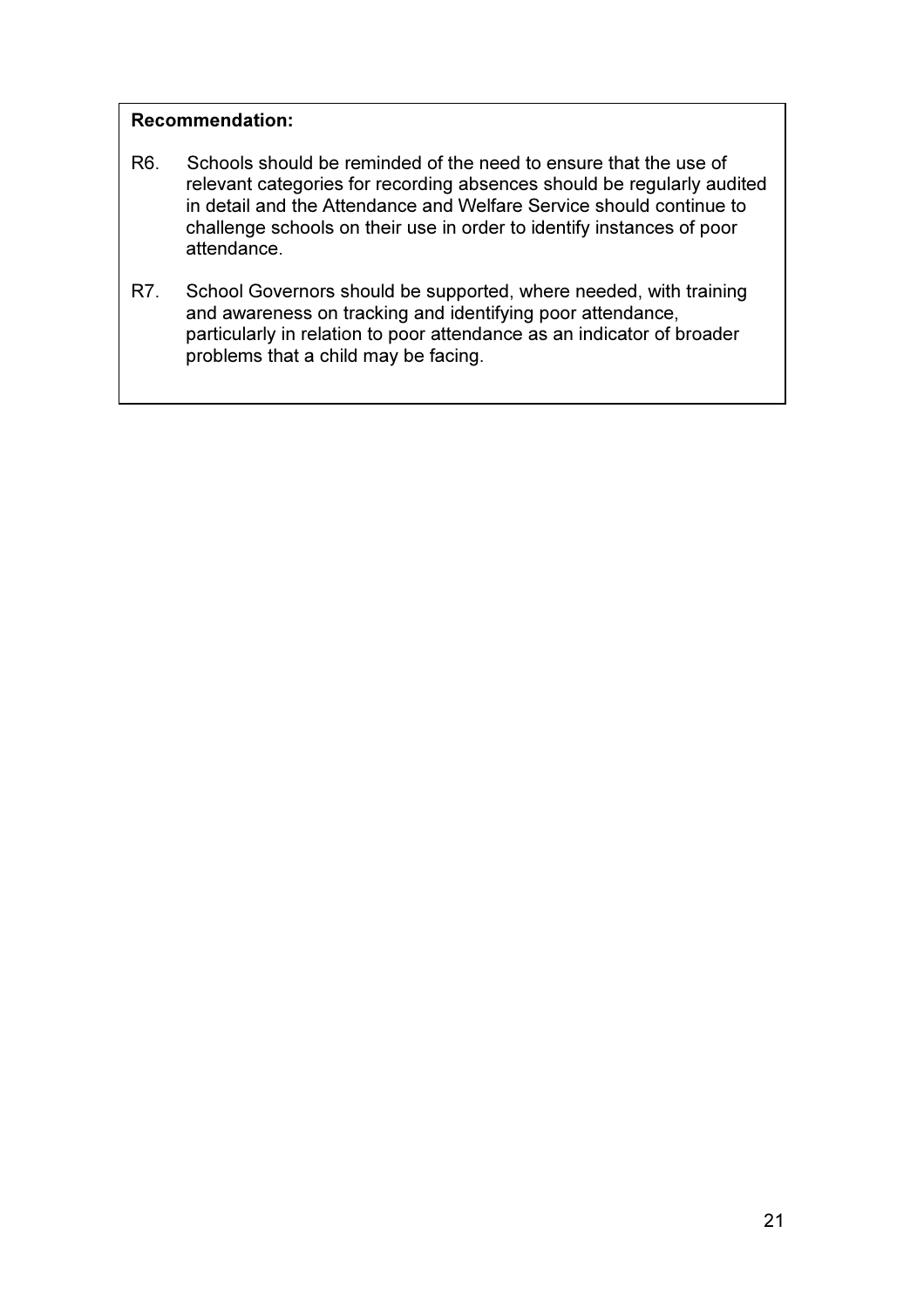# 7. Unofficial exclusions

 $\overline{a}$ 

## What are the key issues surrounding unofficial exclusions?

- 7.1. The issue of "unofficial" or "informal" exclusions relates to situations when a school requires a young person to leave the premises but does not record it as a formal exclusion. This might be for a fixed, usually short, period of time, or in the worst cases indefinitely.
- 7.2. While schools can exclude pupils by reason of their behaviour, provided the school acts within the law (which is explained to schools through Statutory Guidance), the practice of unofficial exclusion is illegal. The Department for Education issued guidance on this specific matter in April 2011 ('Managing and eliminating incidents of unofficial exclusion'), which restated that the practice of unofficial exclusion is illegal.
- 7.3. Examples of the kind of illegal activity that the enquiry and the guidance noted include the following
	- Unrecorded short-term exclusions to allow children to 'cool off'
	- Students being sent home and not allowed back into school until a reintegration meeting had taken place with the parents (and which may be delayed)
	- Parents being told that their child risks being permanently excluded if they return to school after a fixed-term exclusion
	- Parents being recommended to educate their child otherwise, even though they do not realise what is involved
	- Students being sent home without being told the reason, or without the parent being told
	- Students being coerced by head teachers into moving to different schools
	- Requesting students to stay out of school for a particular reason, such as an Ofsted inspection
	- Placing pupils on study leave for longer than usual
- 7.4. A report by the Office of the Children's Commissioner Exclusions Inquiry  $8$ provided examples of unofficial exclusions, including students being "sent home" and not allowed back into school until after a meeting has taken place with their parents. Where parents are unwilling or unable to attend this meeting, the informal exclusion can run for a week or more. Other examples involved students being coerced by head teachers into moving to different schools; and in one extreme case, a head teacher admitting to researchers that he managed Year 11 pupils from Christmas until May, with parents asked to keep their children at home for the rest of the academic year, otherwise they will be permanently excluded.
- 7.5. Pupils who are unofficially excluded are in a particularly vulnerable situation. The reasons for them being unofficially excluded in the first place may constitute vulnerability, and the position they are put in increases that, while

<sup>&</sup>lt;sup>8</sup> 'They Never Give up on You', Office of the Children's Commissioner Exclusions Inquiry, 2012 (http://www.childrenscommissioner.gov.uk/content/publications/content\_561)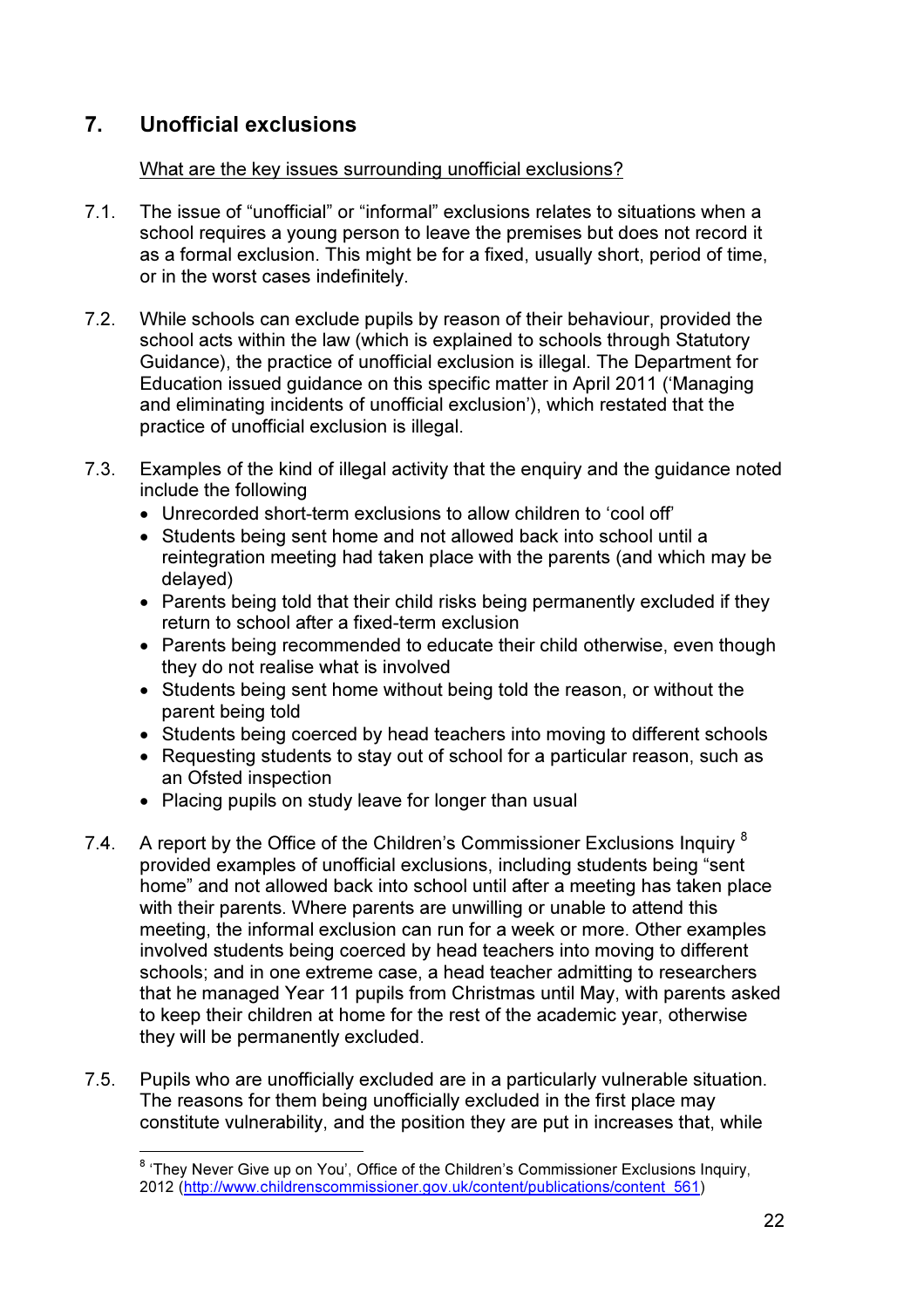removing the means of support to address their issues. By definition, an unofficially excluded pupil has already fallen through the gap.

- 7.6. The Office of the Children's Commissioner (OCC) report explained that given this behaviour is already illegal but persists in the system, further regulation is unlikely to be either necessary, or an effective deterrent. Because it is usually covert and informal with no records kept, it is extremely hard to identify and quantify. The acquisition of information therefore depends on scrutiny of procedures, on reliable sharing of data between partners who encounter examples, and on anecdotal evidence from parents or others. To protect children and young people's legal rights, the OCC recommended that more must be done to prevent these illegal exclusions. This could include measures such as creating mandatory standard wording for documentation sent to parents in cases of exclusion.
- 7.7. Many parts of England operate "managed move" systems as an alternative to formal exclusions. Under these systems, when a school is no longer able to continue to educate and support a child as a result of the child's behaviour or in the case of an irretrievable breakdown in relationships for other reasons, the "home" school makes an agreement with another school or an alternative educational setting for the child to move without a formal exclusion appearing on their record.
- 7.8. Systems and practice vary enormously. The OCC report found that in some cases the move is negotiated informally between head teachers, and often consists of a simple reciprocal exchange of disruptive pupils between schools. In others, there is a more formal and closely monitored process.
- 7.9. A review of educational exclusion by Centre for Social Justice<sup>9</sup> highlighted the use of managed moves (on a 'voluntary' basis) to remove a pupil from the school roll, though the process is subject to no regulation and little statutory guidance. The Centre for Social Justice reported that the process is being abused by some head teachers who engineer these moves with carefully chosen words and implicit threats to permanently exclude pupils contrary to the relevant guidance, with some schools are taking an 'out of sight out of mind' approach to challenging pupils, and getting their behaviour 'off their hands.' As a result the child's learning is not carefully or adequately structured and unofficially excluded children are at risk of becoming unknown.

What is being done locally to address the key issues surrounding unofficial exclusions?

7.10. The authority has a duty to secure suitable provision for every child in its areas, suitable to their age, aptitude and special needs. If this is a child with behavioural issues, the suitable education may include assistance provided through the school's delegated budget, or via a statement, or in specialist provision such as the behaviour resource at New Woodlands.

<sup>&</sup>lt;sup>9</sup> 'No excuses: A review of educational exclusion', Centre for Social Justice 2011 (http://www.centreforsocialjustice.org.uk/publications/no-excuses)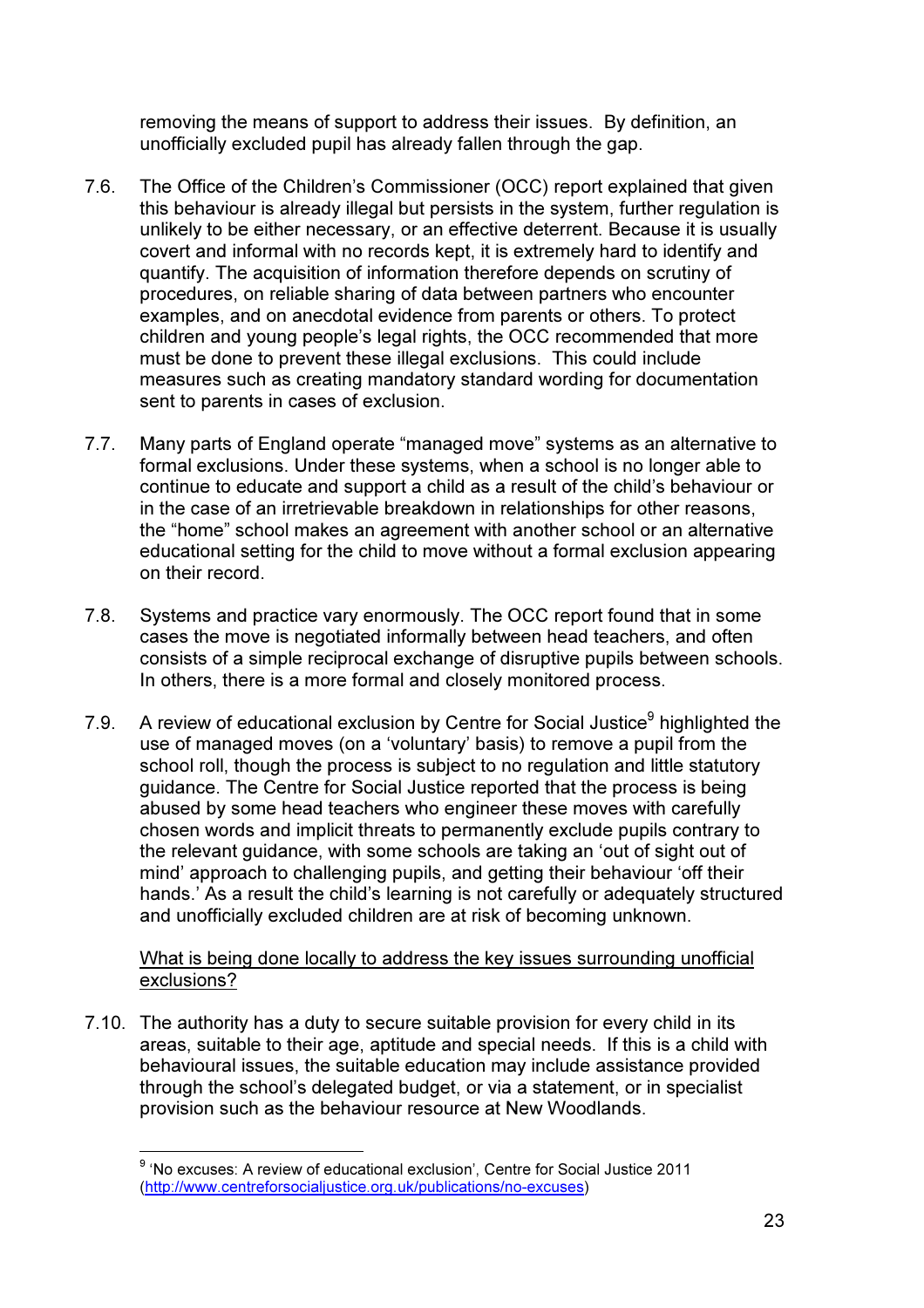- 7.11. Officers explained that there is a robust approach to formal exclusions, which includes a shared understanding that there should be no permanent exclusions of Looked After Children, children with statements of special educational need or those with a Child Protection Plan.
- 7.12. Within Lewisham, only the headteacher (or the deputy head if the head is absent) has the power to recommend exclusion, which the school governors' discipline committee must then consider. The process should involve an exploration of what measures have been put in place for the pupil to address any behaviour issues, and what alternatives to exclusion have been considered. The parent has the right to make representations to the governors, for most fixed term exclusions and for all permanent exclusions.
- 7.13. Lewisham has a Fair Access Policy<sup>10</sup> which is agreed to by all maintained mainstream schools including Academies in the borough. The Policy is legally binding and is underpinned by the School Admissions Code. The purpose of this policy is to ensure unplaced children are admitted to school and receiving education without delay and to ensure all schools admit a fair share of such children. The aim is to strengthen and develop the existing admissions arrangements and procedures, with the Fair Access Panel taking account of any genuine concerns about the admission. In certain circumstances, it may be appropriate to transfer a pupil to another school to reduce the risk of the pupil being permanently excluded.
- 7.14. Lewisham also has a managed moves policy, which sets out the principles, procedures and guidance to parents and carers. A managed move must be with the agreement of the pupil's parents and the receiving school, and should have the signed agreement of the parents, known as the Managed Moves Contract. Copies of this contract and correspondences must be forwarded to the Inclusions Officer within 5 working days for the purposes of tracking and monitoring. Prior to a managed move, headteachers should satisfy themselves that the usual requirements of behaviour management have been met.
- 7.15. Officers also highlighted a number of other approaches that Lewisham has to deal with exclusions, including
	- The Inclusion Officer, whose role is to challenge the school involved and set out the authority's expectations in terms of a return to school or alternative placement. It would also involve raising the matter at the Fair Access Panel,
	- The Early Intervention framework means support can be provided to families whose children are experiencing exclusion (official or otherwise), with the aim of ensuring their reintegration and addressing the wider difficulties that the family may be facing. To reiterate, schools already have

<sup>&</sup>lt;sup>10</sup> 'Fair Access Policy' Lewisham Council, October 2012 (http://www.lewisham.gov.uk/myservices/education/schools/school-admission/Pages/Fair-Access-Policy.aspx)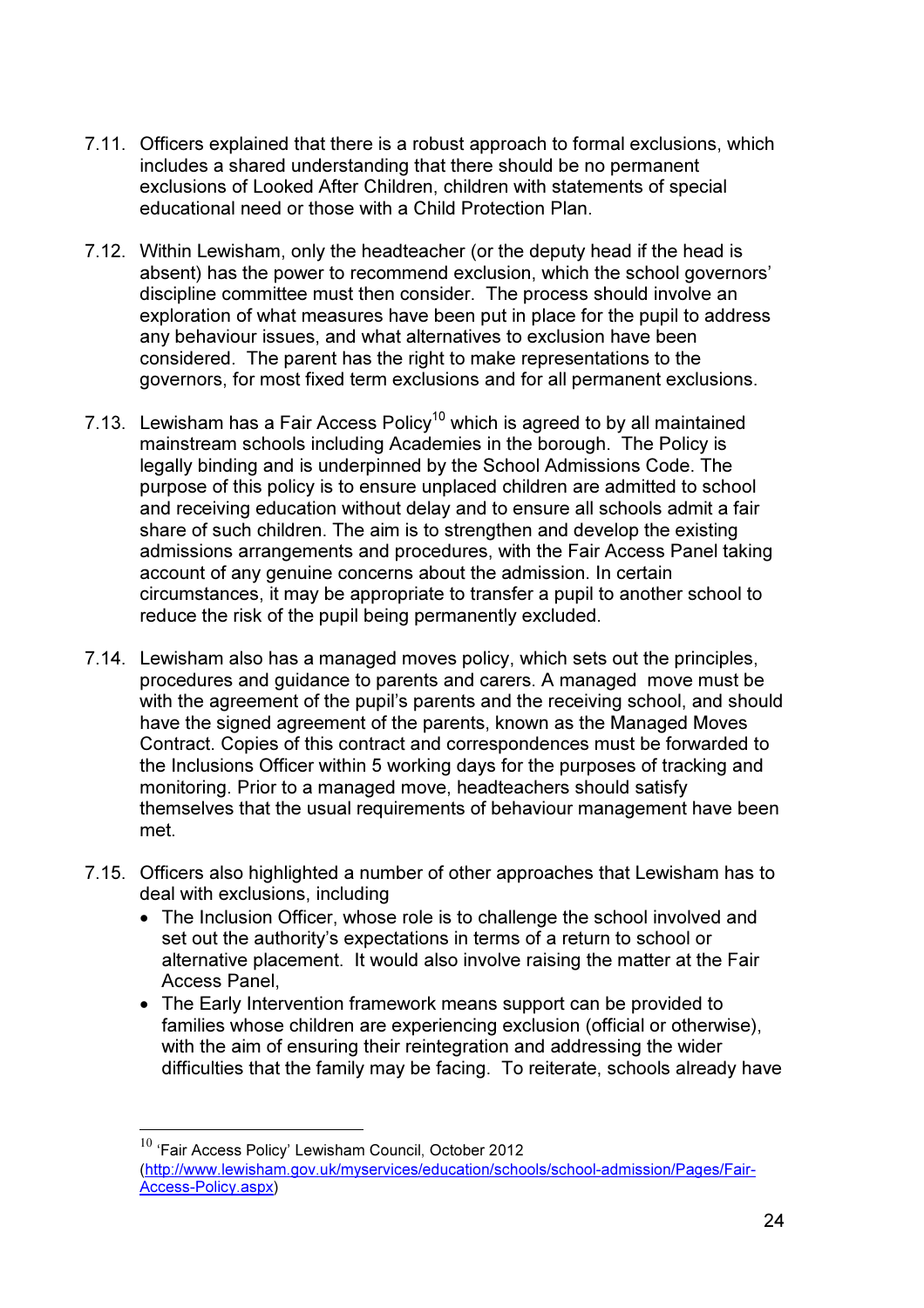a range of resources available to help these pupils and unofficial exclusion should not be an option.

- The School Recovery Board monitors school performance, and issues of concern such as high levels of exclusion, or instances of unofficial exclusion, would be reported there, and could result in the school being placed into a category of concern
- 7.16. Evidence from the Headteacher of Coopers Lane Primary School and the Principal of Bonus Pastor Catholic College showed that the approach taken in those schools is a preventative one. The aim is to avoid exclusion by using behaviour strategies and other disciplinary strategies such as internal exclusion where a child is removed from class and educated separately, or by using learning mentors. Both schools have clearly defined behaviour policies which set out the expectations of pupils. No child has been permanently excluded from a primary school in Lewisham for many years and this is seen as a measure of success of these school policies.
- 7.17. Despite the systems and safeguards mentioned above, it is not possible to guarantee that unofficial exclusions will not take place in Lewisham schools. None of the usual safeguards and support applied to formal exclusions such as daily phone calls, work sent home and planned reintegration apply to pupils who are unofficially excluded. As an unofficial exclusion is informal the parent has no formal right of appeal. They also be unaware of the child's right to a suitable education and the school's responsibility to provide this, and may lack the wherewithal to assert their concerns and rights.
- 7.18. As highlighted earlier in the report, information gathering on this group of pupils is less straightforward than for other groups where there is a reporting requirement between schools and the authority and possibly the DfE. As an unofficial exclusion can be characterised in a number of ways, partners should be alert to any situation where a child or young person is on roll of a school, is not attending, and has not been formally excluded
- 7.19. The Attendance and Welfare Service is a key source of information on unofficial exclusions. The service now routinely collects information which can help identify whether any informal exclusions are taking place. The Inclusion Officer and the Children Missing Education Officer may also encounter instances of informal exclusion. In the academic year 2011-12, the service uncovered about 14 instances of informal exclusion, 11 from secondary schools and 3 from primary schools
- 7.20. Lewisham has a zero tolerance approach to unofficial exclusions, supplementing its zero tolerance of permanent exclusions of Looked After Children and other vulnerable groups. However, it is important to establish the extent of any failure to follow proper procedures, and how any instances that do occur are dealt with
- 7.21. Case studies of unofficial exclusions that occurred in Lewisham were also presented to the Committee. In the first case study, a gap in attendance originated from the pupil not returning to school after a fixed term exclusion,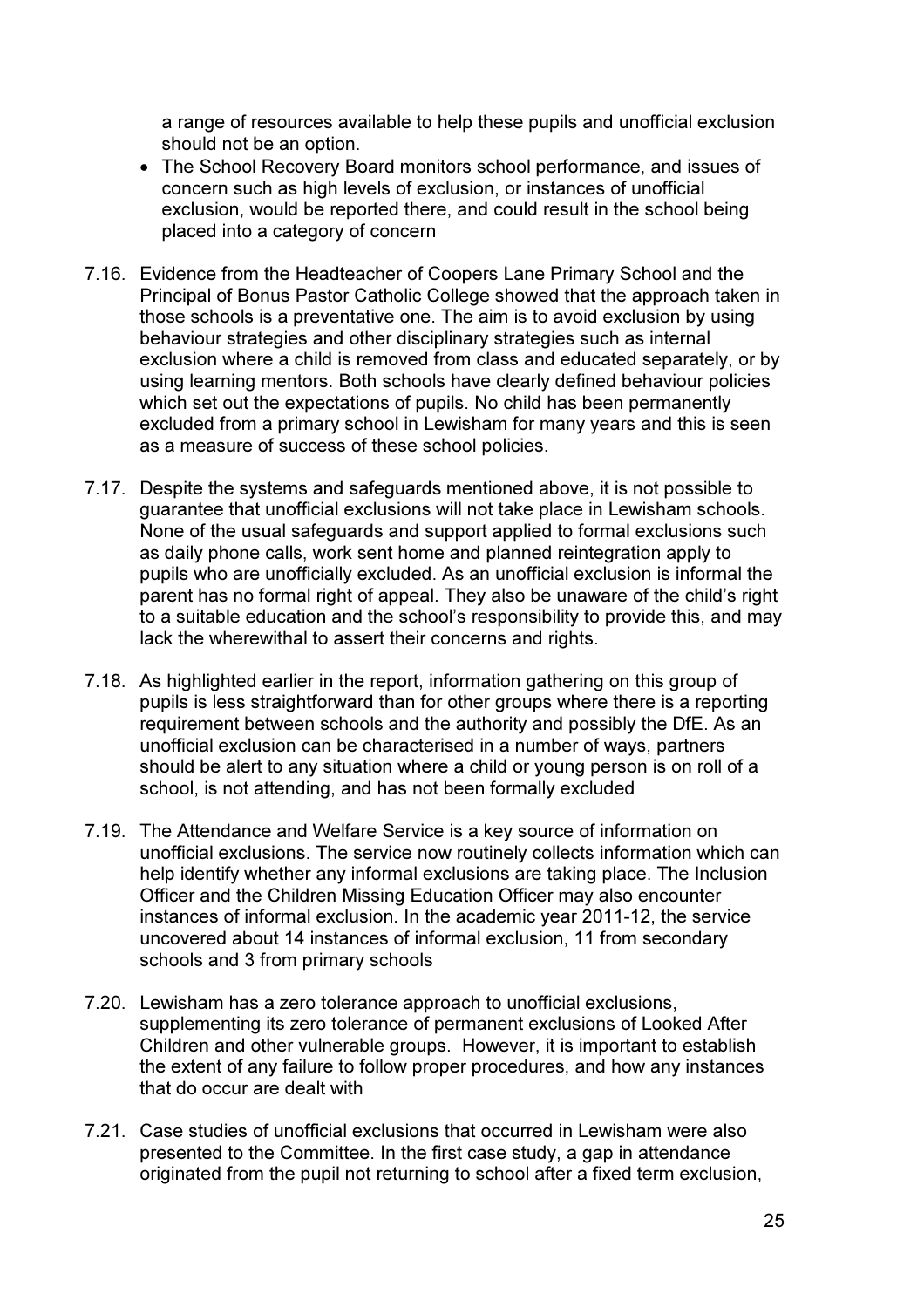which is one of the indications quoted in national guidance of an illegal exclusion. This was followed by attempts to identify a managed move to another school, which the parents refused. There was no indication of any attempts to establish what the parents' wishes actually were. The case highlighted the limitations of the effectiveness of managed moves if parents choose not to accept them. Although the Attendance and Welfare service correctly identified this as an unofficial exclusion, this was only conclusively done after the third register check.

- 7.22. In the second case study the pupil missed school between February and May, because the attempted managed move failed, and because parents kept the pupil at home inappropriately, and the school colluded with this. The protocol agreed by schools in Lewisham is that pupils should only have one managed move, as the evidence is that repeated moves are unlikely to be successful. It was incorrect for Pupil B's absence to be marked as receiving education offsite as he was not.
- 7.23. The case studies highlight that unofficial (illegal) exclusions often follow a Fixed Term Exclusion, and the latter should be markers for investigation in the half-termly register checks by the Attendance and Welfare Service

## Where are the gaps?

- 7.24. Due to the lack of definitive information available, unofficial exclusions are hard to pick up on and therefore a gap.
- 7.25. Absence after a formal exclusion or around time periods where a managed move is being negotiated or about to take place could be an indicator of an unofficial exclusion.
- 7.26. Due to the illegal nature of the exclusions, those involved are unwilling to talk about unofficial exclusions or to raise the issue.
- 7.27. A school could inappropriately and inaccurately authorise absence, creating a gap and 'legitimising' it.

#### Recommendation:

- R8. The local authority should ensure that schools operate close monitoring of attendance when a pupil has been formally excluded or around a managed move, to ensure that an unofficial exclusion is not taking place.
- R9. Parents should be able to access accurate information to support them in dealing with exclusions, both official and unofficial.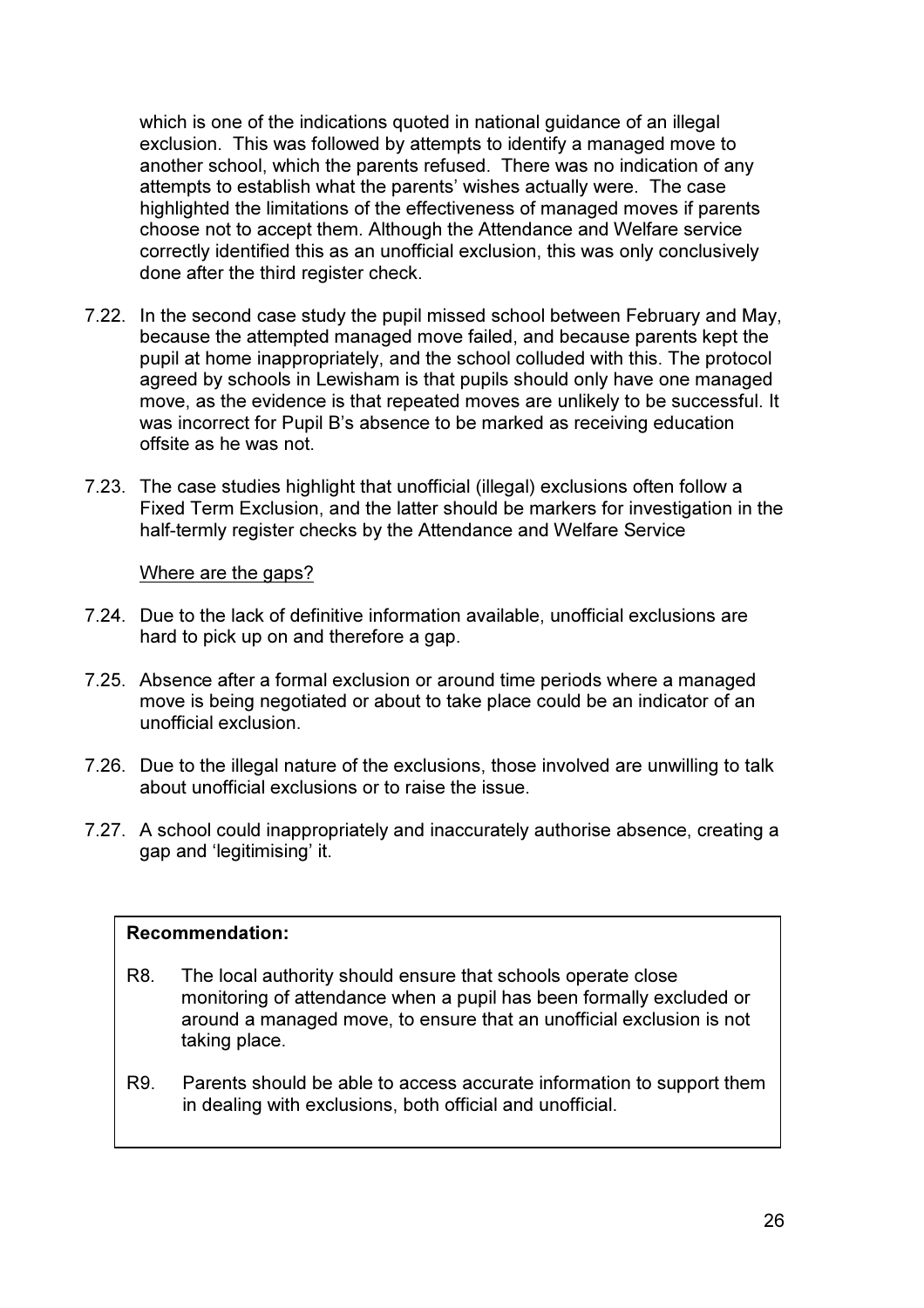## 8. Elective home education

### What are the key issues surrounding elective home education?

- 8.1. Parents have a right under the Education Act 1996 to choose to educate their children otherwise than at school. They are required to inform the authority in writing that they intend to educate their child otherwise. Once they have done so, schools can remove the child's name from their roll, in line with the Pupil Registration Regulations. The authority has limited powers to ascertain the standard of the education being provided, as the authority does not have the right to enter the home to inspect the provision being made, unless they have reason to think there are concerns, which in some ways is contradictory. This means a 'visit' may have to take place for example in a library rather than in the family home.
- 8.2. Parents have various reasons for saying they are going to home educate. These include not being willing to accept an alternative offer of a school place when they did not get the school they wanted. This may be partly related to the greater pressure on primary school places in recent years, and the number of parents of primary children who home educate has indeed increased.
- 8.3. Evidence supplied from Children and Young People Directorate officers showed that there are also isolated instances where schools encourage parents to say they will home educate, in order to avoid an exclusion. This was reinforced by anecdotal evidence from members of the Committee who had come across examples of this either through their casework, or through their roles as school governors. However, the parent may realistically be unable to provide suitable education for the child. If the parent then decides to seek a place in another school, there is disruption both to that child's education and potentially to that of pupils in another school where they may be admitted. Lewisham's Fair Access Protocol seeks to prevent this transfer of responsibilities by requiring the original school to readmit the pupil.
- 8.4. Mark Gale, the School Improvement Officer with responsibility for elective home education (EHE) explained that attainment levels by children in EHE are generally not as good as school educated children and this is explained to parents as a potential outcome. They are not required to take SATS, GCSEs or A levels.

What is being done locally to address the issues surrounding elective home education?

8.5. The actual number of EHE children increased significantly in 2011-12 (up 49% on the previous year) though in terms of the overall pupil population the change was not statistically significant. The current caseload, at the most recent available figures, is 145, which demonstrates a significant amount of churn in the system. 111 new cases were recorded from 1 September 2011, but many of these parents only educated otherwise for a short time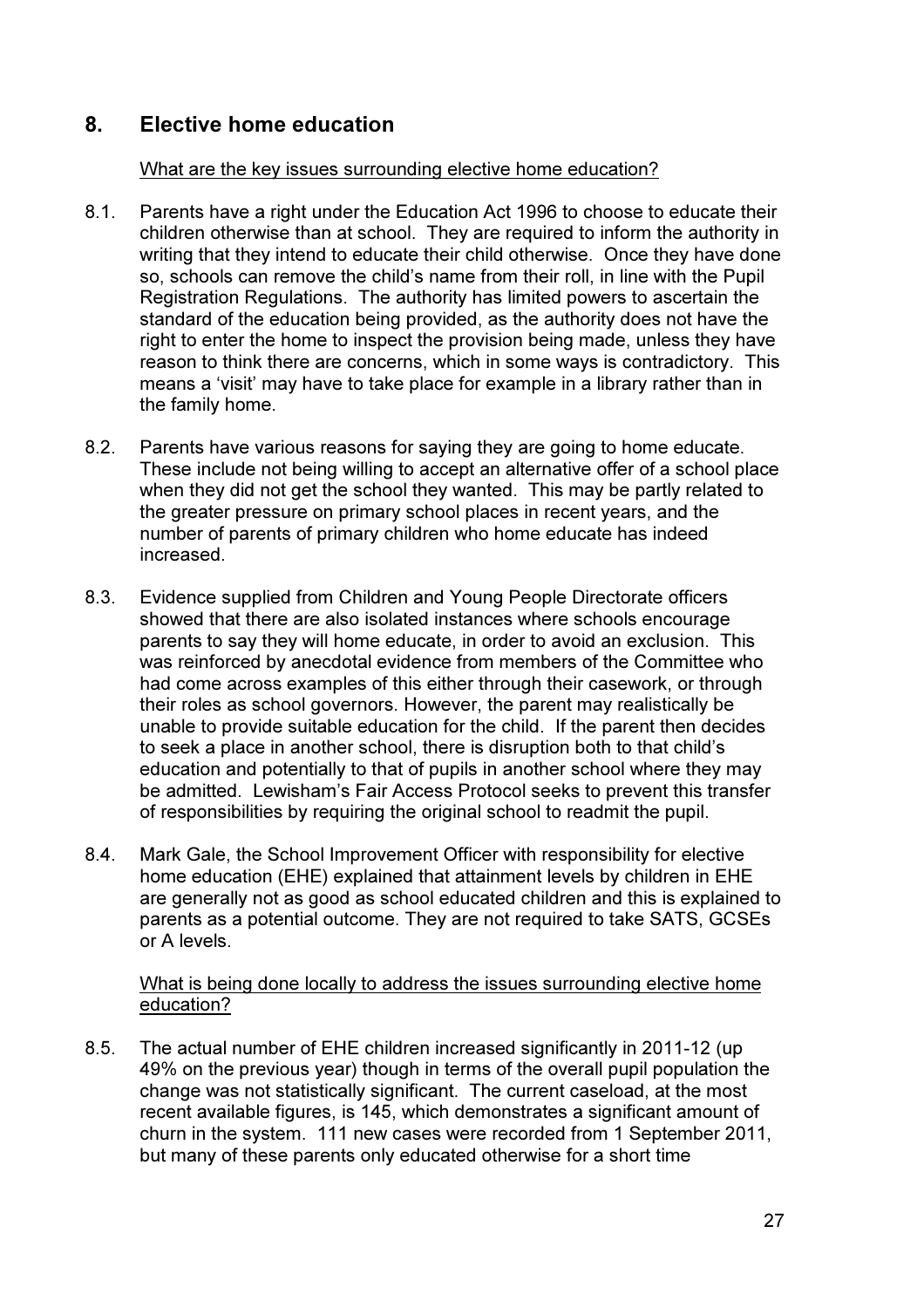- 8.6. The caseload is red, amber and green rated to indicate where there may be concerns. Out of 157 children on the list at the end of the summer term 2012, 118 (75%) were rated 'green' to indicate that EHE provision is suitable and there are no safeguarding concerns. 19 (12%) were 'amber', which meant either this was a new referral where provision is unknown and a visit is required, or the provision has previously been inspected and judged suitable, but the parent is slow to engage with the authority for annual inspection or review. 20 (13%) were 'red', which means that the parent is not engaging, or poses a legal challenge (by refusing access), or the previous school has raised concerns about the family's capacity to deliver EHE. It may also indicate the authority has stated that the education is not suitable but the family continues to believe it can deliver, or the case is being monitored.
- 8.7. There are no leans towards specific ages, genders or geographic clusters for children in EHE and Lewisham has similar numbers of EHE children to neighbouring boroughs and very similar issues. Lewisham has good practice and shares it.
- 8.8. Lewisham has an Elective Home Education Policy<sup>11</sup>, which was developed in January 2012 and outlines guidance for local authority staff, the procedures for EHE children, and guidance for schools (including part-time or 'flexi-time' schooling). The system for monitoring children who are receiving Elective Home Education is well embedded in Lewisham. The authority recognises the parental right to choose to educate their children otherwise than at school, and that it has a responsibility to safeguard both education and welfare and ensure that children are being educated outside of school, of whom its officers are aware, are being provided with a suitable education. The authority has measures in place to ensure that partners should report any children being home educated of whom the authority is unaware.
- 8.9. A School Improvement Officer will contact the family to ascertain whether the education being provided is suitable. The contact is usually in the form of a visit. Regular reviews take place thereafter. If the education is found not to be suitable, the School Improvement Officer may agree a plan of action with the parent, or may refer the matter to the Fair Access Panel, which initiates a School Attendance Notice, if parents are less co-operative. This is intended to prompt the parent to say what arrangements they are making for their child's education, and can lead to prosecution if the parent refuses to cooperate or does not satisfy the authority that the arrangements are suitable. A school place would normally be identified during this process and the child would be expected to start there by a given date.
- 8.10. The EHE Safeguarding Board meets twice a term with representatives from across CYP and Health to discuss EHE cases where there may be concerns over a child.

 $11$  Elective Home Education Policy, Lewisham Council, January 2012 (http://www.lewisham.gov.uk/SiteCollectionDocuments/ElectiveHomeEducationPolicy.pdf)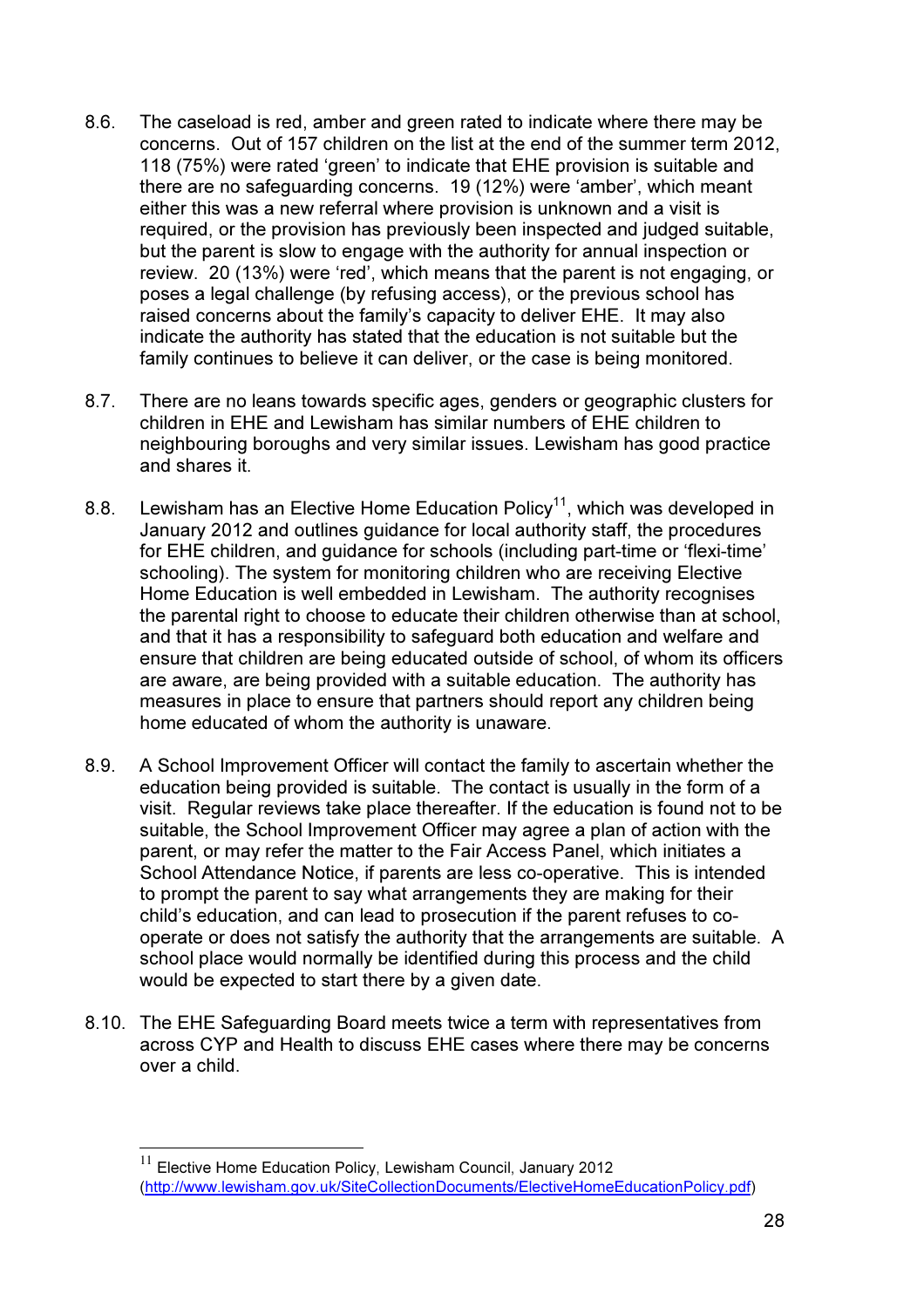8.11. Developments in the School Improvement Service have meant enhanced joinup with other services across CYP and Health to explore unknowns, risk assess, problem-solve and monitor progress. Enhanced tracking and monitoring systems are now in place and there is increased frequency of visits and contact with families. There is also increased challenge to parents who refuse access to their children as the authority argues that they have a statutory duty to ensure that the welfare and education of all children and young people is safeguarded.

## Where are the gaps?

- 8.12. Legislation around EHE means that local authorities lack the power to enforce visits to ensure standards of education and safeguarding.
- 8.13. If parents are uncooperative there is a danger of a lag, which could be months, between the Council being informed a child is being EHE and the visit.
- 8.14. There is a potential link between a child being declared EHE after problems with a school and an unofficial exclusion
- 8.15. A child who has never been in the school system would not be picked up by School Improvement Officer as there is no requirement for the parents to notify the local authority.

## Recommendation:

R10. Lewisham should encourage networking between parents and children in elective home education to provide more accessible opportunities for informal contact between those families and officers.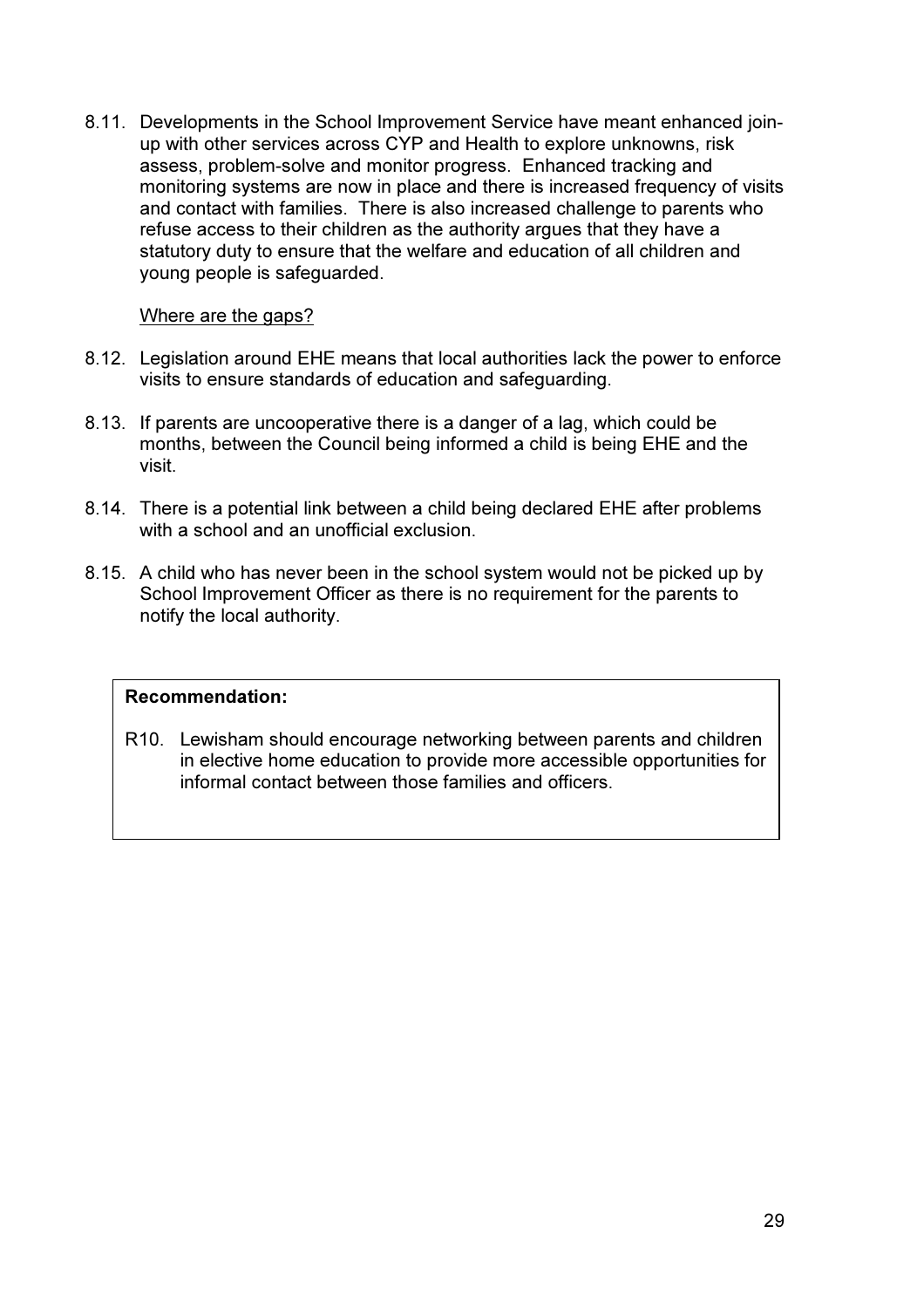# 9. Traveller children

## What are the key issues surrounding traveller children?

- 9.1. The 2011 Census categorised Roma and Irish Travellers as distinct ethnic groups, for the first time. Recent estimates of the numbers of Travellers living in Great Britain vary widely, from 15,000 to 300,000. As children of Travellers often grow up outside conventional health and education systems, their progress and outcomes can be significantly worse than those of other groups, in particular a high mortality rate. This was supported by Brenda Downes, the Traveller Outreach worker with Lewisham Irish Cultural Centre, who provides access to services, advice and some advocacy to Travellers, both adult and children.
- 9.2. Brenda Downes informed the Committee that Traveller children are amongst the lowest achieving and lowest attending in schools and suffer from both a general lack of access and a lack of successful access. Their high mobility means that they can be queuing for places in schools, especially in inner London and in secondary schools mid-term. The Ofsted report 'Children missing from education' highlighted that schools in the authorities visited did not always follow the legislation on attendance which requires them to keep Traveller children on the roll of their 'base school'. The result was that if the school was full, Traveller children were unable to be readmitted when they returned to the school.
- 9.3. Further evidence from Brenda Downes highlighted that Traveller communities are still nomadic, but that there has been a shift from elective nomadism (such as moving to different traveller sites or physically moving) to forced nomadism where families are in private sector rented accommodation and move every 6 months at the end of tenancies due to the instability of rental contracts and a lack of records and references. Accommodation is frequently of a poor standard, which can also contribute to the low level health issues in children.
- 9.4. Traveller communities tend to have low levels of literacy. Previously there had been efforts to improve education for travellers via the Traveller Education Service, which had a national network contacting the receiving borough when travellers moved to the area and was quite efficient. However, the service was disbanded in 2011 and the loss of it has had a significant impact. Support for Travellers was mainstreamed, which relies on support and effort to make sure that education and awareness of needs is built into those mainstream services. The Traveller Education Service had a 100% secondary transfer record, but Brenda Downes informed the Committee that she had come across Traveller children that had not made the transfer, with 8 or 9 identified over the last 2 years.
- 9.5. Communication by official bodies is largely via textual and IT means, such as an email or a letter. However, as pointed out by Brenda Downes, traveller culture is generally oral so obtaining responses to this approach is not always successful. This means that Travellers may not be able to access services as successfully.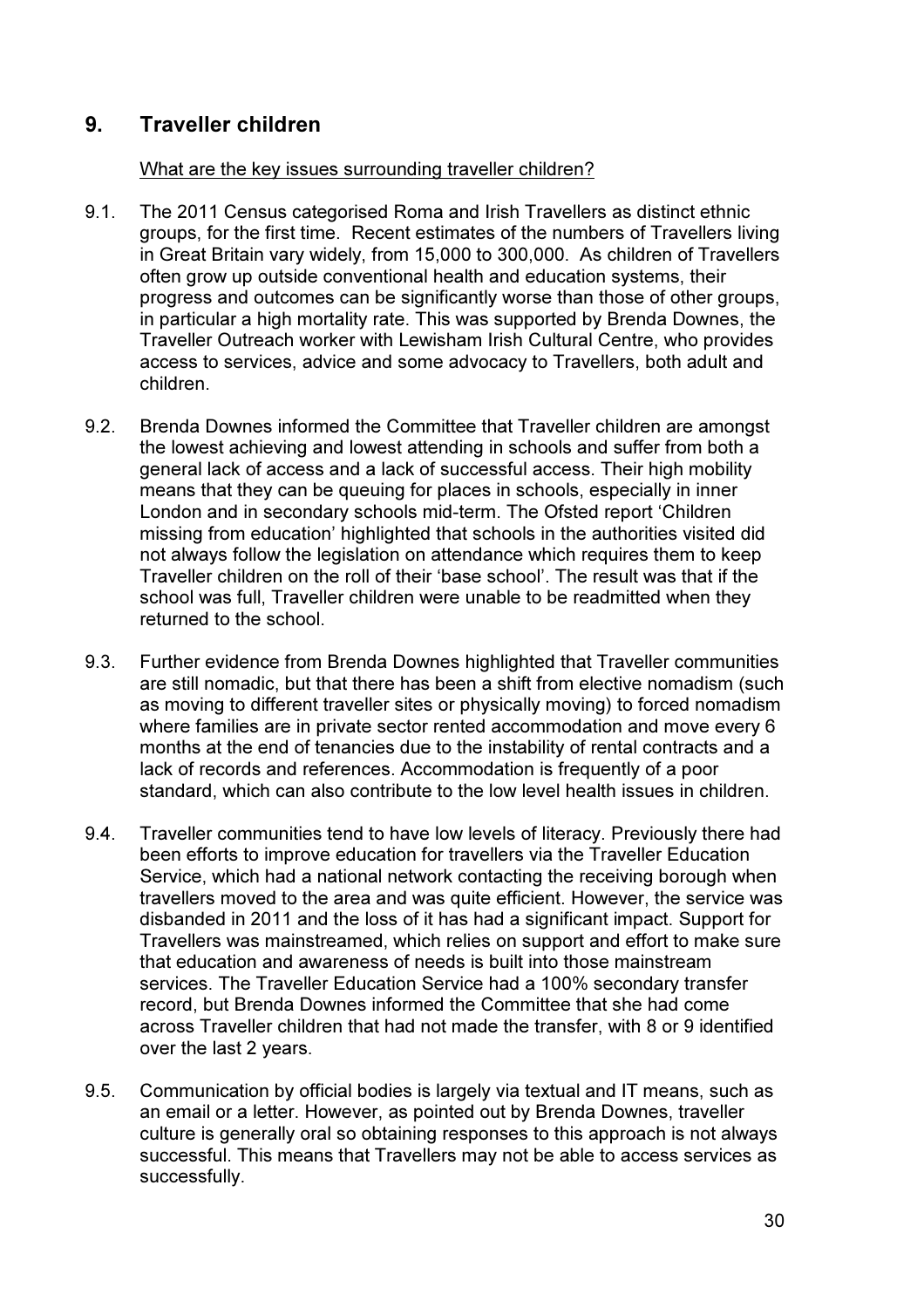9.6. Within Lewisham, of the 63 Traveller pupils identified in the Schools Census, 22 (34%) were persistent absentees, meaning they attended school on less than 85% of the available sessions. Previous research by the Attendance and Welfare Service showed that on average, Travellers had the worst attendance of any ethnic group.

## What is being done locally to address the key issues surrounding Traveller children?

- 9.7. The January 2012 school census showed there were 63 Travellers recorded as being in Lewisham schools (43 nursery and primary, 20 secondary). Figures were from nursery, primary and secondary schools and academies. The previous year there were 75 (57 nursery and primary and 18 secondary). Officers stressed that these are small samples and it would probably be wrong to draw firm conclusions from them, but that secondary numbers are much smaller than the primary, suggesting possible disengagement at secondary age. There were no Travellers recorded as being in years 12 to 14. Brenda Downes estimates that there are around 223 traveller children in or around the borough.
- 9.8. The Attendance and Welfare Service works closely with community representatives on the Traveller Forum and the Irish Community Centre to reduce the marginalisation that Travellers can experience. Their work includes embedding stricter expectations in schools about the attendance of Traveller children and helping make services more accessible to them.
- 9.9. A member of the School Improvement Team has strategic responsibility for traveller education, though the immediate responsibility for education of Travellers rests with schools. Schools are well aware of the need to differentiate their support to Traveller children and to monitor their attendance closely.
- 9.10. Brenda Downes also meets with the School Improvement Team and social workers to take a preventative approach. As part of this preventative approach there are also links to different agencies providing support and services. There are often a series of complex needs for her clients, but once involved with a Traveller family she is able potentially identify if children within that family may be at risk. Clients are mostly self-referred, though there are increasing tenant and welfare referral concerning children and referrals may come via agencies such as police and education.
- 9.11. The Traveller Community was used to having trusted workers who they know, though this has largely gone due to mainstreaming of services. As staff turnover, local knowledge about Travellers can be lost so the clear handover of information is important.
- 9.12. Obtaining a statement of Special Educational Need can be quite difficult for traveller children due to them moving. Some counties and boroughs have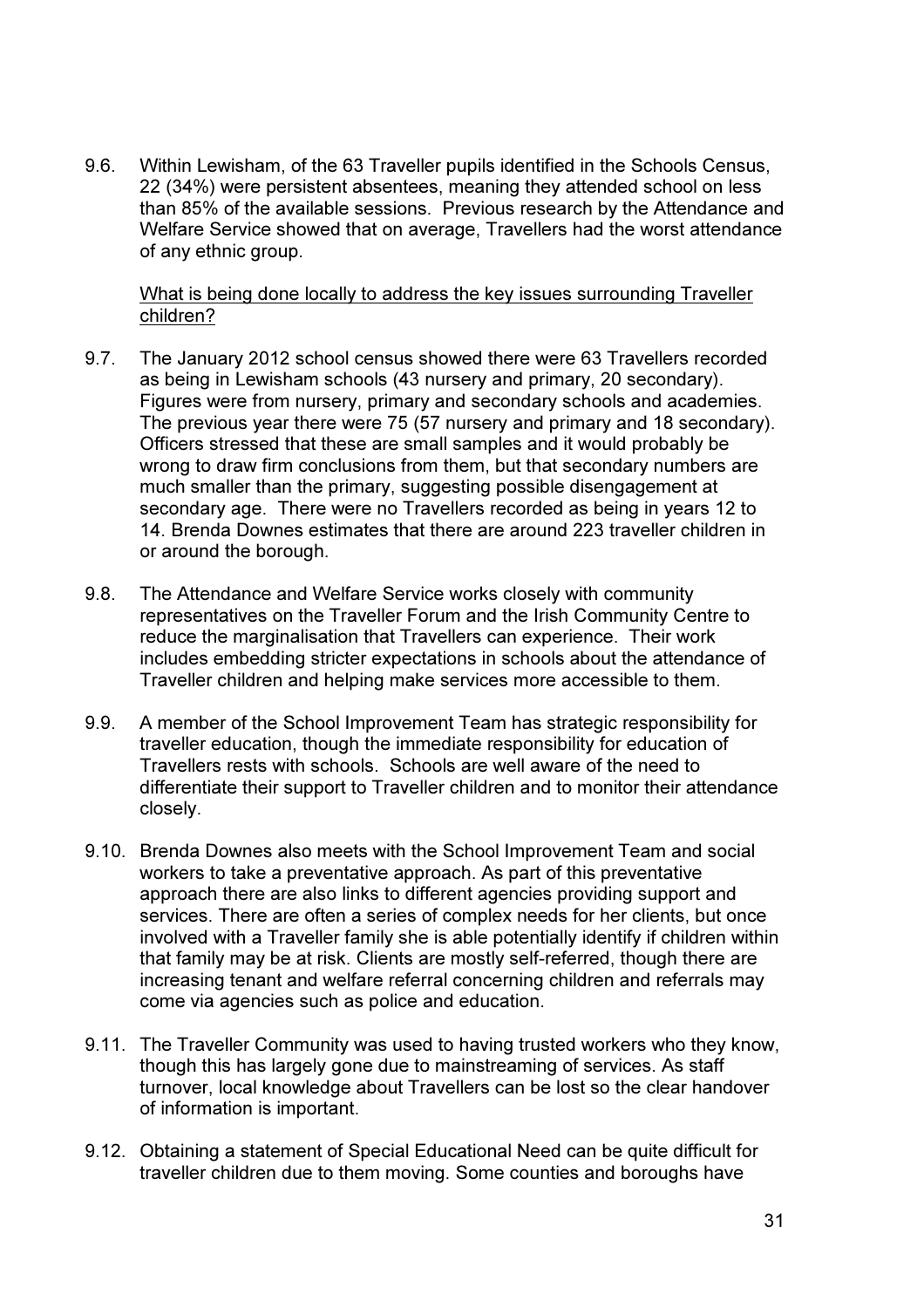agreements in place to share information and build upon it. Brenda Downes informed the Committee that Kaleidoscope in Lewisham does well in obtaining statements of Special Educational Need for Traveller children.

### Where are the gaps?

- 9.13. Due to the disbanding of the Traveller Education Service and the mainstreaming of services there is a potential lack of awareness among service providers of the specific needs of traveller children and the issues faced by them.
- 9.14. Traveller children are at risk of being inappropriately taken off the school roll.

#### Recommendation:

R11. The local authority should take into account differences in language and communication among groups identified in the review, for example the oral culture of Travellers or language barriers for children who are newly arrived in the country, and consider appropriate approaches when dealing with these groups to ensure that children are known to local organisations.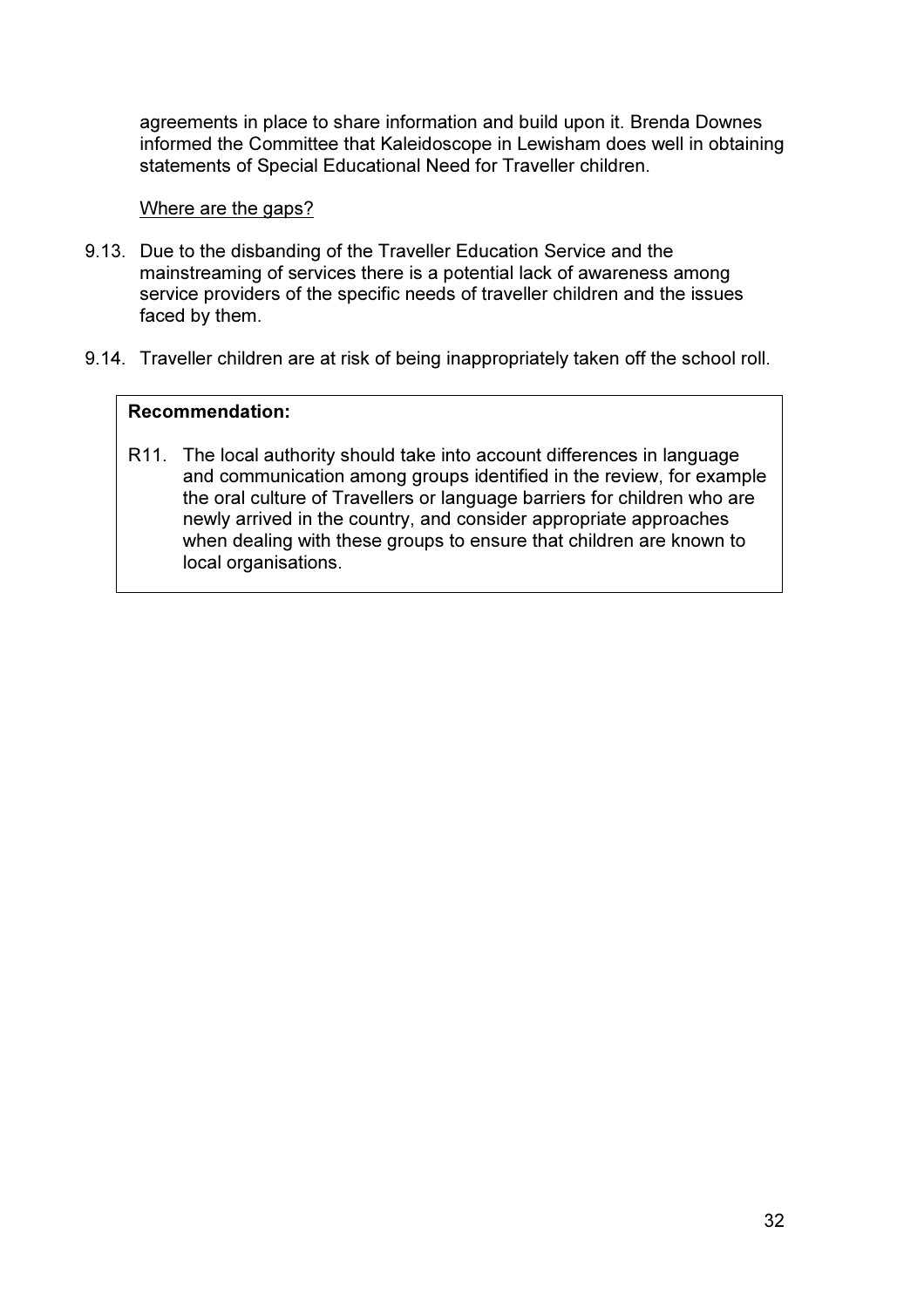## 10. Young carers

## What are the key issues surrounding young carers?

- 10.1. Young carers are children and young people under 18 who provide regular and ongoing practical, personal care and, or emotional support to a family member who has a physical, learning or mental disability, or who misuses substances, or where there are issues of domestic violence.
- 10.2. A young carer's role within a family can vary according to the nature of the illness or disability, the level and frequency of the family member's need for care and the family structure as a whole. Young carers often take on practical and/or emotional caring responsibilities that would normally be undertaken by an adult within a family. The tasks undertaken by a young carer can leave them significantly disadvantaged in terms of them being able to enjoy and achieve in their lives and maintain their school work. The mental health of a young carer could be affected.
- 10.3. Nationally there are estimated to be one million Young Carers.<sup>12</sup> 56% are girls, 56% live in lone-parent families, one in ten are caring for more than one person, and 20% receive no support other than that provided by their Young Carers link.<sup>13</sup>
- 10.4. Barriers and challenges that young carers face include:
	- Social Exclusion
	- Guilt
	- Physical & Emotional Health Problems
	- Missed Youth
	- Few Qualifications
	- Restricted choices as an adult
	- Expected to have poorer life outcomes
- 10.5. These challenges can lead to children being unknown to local authorities. A child may be missing school and have poor attendance due to caring commitments, have behavioural problems that can lead to issues around exclusion (either official or unofficial) or be pulled out of school to be home educated so they can be at home to help. Due to caring commitments young carers may not be able to socialise or leave the home very often, further cutting them off from potential contact with authorities. The focus on the needs of the person they care for, which can often be very serious, could also mean that agencies in contact with the family overlook the needs of the young carer.
- 10.6. Lack of awareness is a problem, as children and young people carrying out caring responsibilities do not always recognise themselves as 'carers'. Evidence from officers and from Philip Mills, Young Carers Manager with

<sup>&</sup>lt;sup>12</sup> National Carers Strategy, 2008

<sup>&</sup>lt;sup>13</sup> 'Young Carers in the UK 2004', Chris Dearden and Saul Becker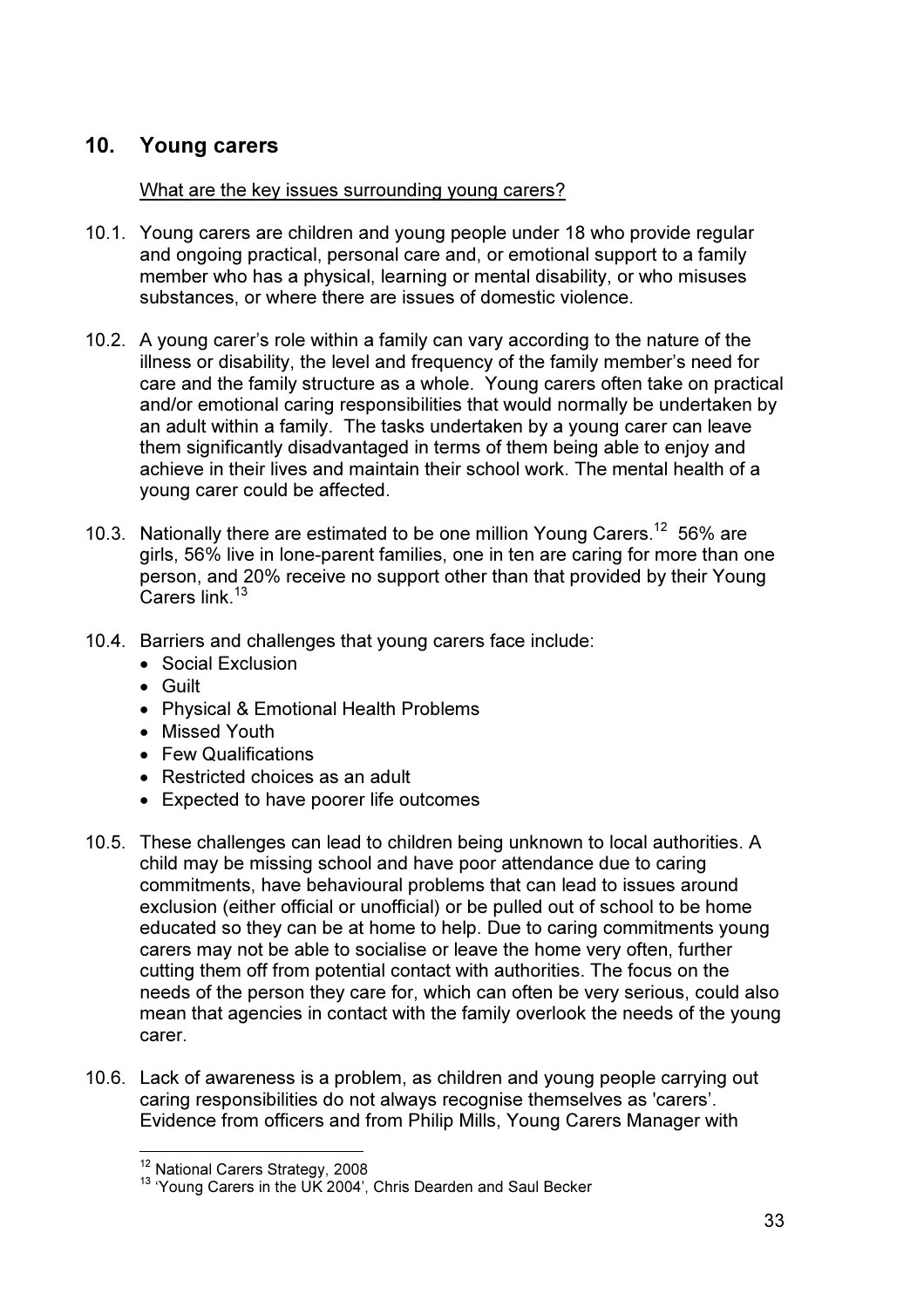Carers Lewisham showed that carers often feel that it is wrong to want or seek outside intervention and that there can be a fear of social services so families are wary of services or interference. Also adult services don't always think "family" and health professionals do not routinely refer Young Carers to social services.

- 10.7. Schools will often pick up on a caring situation due to issues such as being late to school, poor attendance or falling standards in their work. The identification of young caring situations can assist schools in monitoring and supporting pupils to reach their potential, with better understanding of their situation if they are aware that they have additional responsibilities at home.
- 10.8. Until there is an assessment in the home it is difficult to tell whether a case has crossed from a child helping out in a family situation to a carer situation. Not all young people referred to Carers Lewisham are carers, but this is a low amount.
- 10.9. Getting the person being cared for into appropriate services is important, as this is the primary concern for the young carer, as well as providing provide respite for the young carer and allowing them to engage in activities so they can have fun, which is important for children.
- 10.10. The Committee raised concerns over children who may have been brought over to the UK to take on caring responsibilities. Officers indicated that for many of these children the usual methods of identification would apply, however those that were in the country illegally may avoid getting in touch with authorities and could be missed.

## What is being done locally to address these?

- 10.11. There are 511 young carers registered with Carers Lewisham and there is rolling waiting list throughout the year. Research from Carers Lewisham<sup>14</sup> suggests that one in ten children or young people are Young Carers. This would equate to 6,500 in the borough. One in three Young Carers have regularly missed school, or experienced educational difficulties because of their role.
- 10.12. Carers Lewisham provides support to carers in Lewisham generally, with 21 years' experience of supporting Young Carers. They are funded partly by LBL and the PCT but currently get nearly 40% of the cost of providing the services from Trusts and other donors. They are a holistic service to support all carers and the main organisation within Lewisham dealing with young carers. Their aims are to improve life skills and learning for young carers, reduce inappropriate care for young carers and to improve self-esteem, confidence and resilience for young carers.

<sup>&</sup>lt;sup>14</sup> 'Still Unseen and Unheard' 2009 http://www.carerslewisham.org.uk/wpcontent/uploads/2011/12/Still-Unseen-and-Unheard-Web.pdf)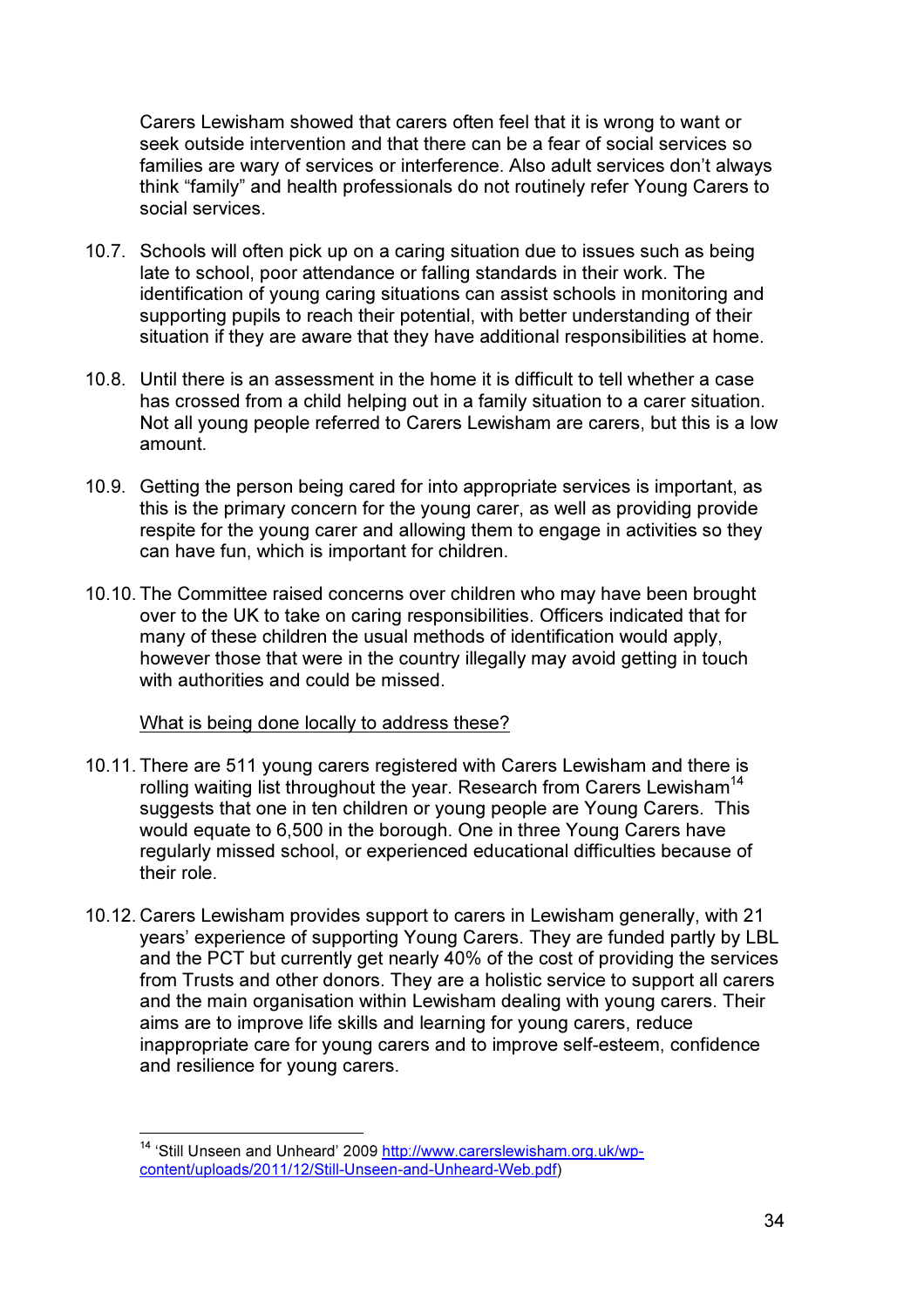- 10.13. Young carers will often come into contact with Children's Social services when they cross the threshold of needs in relation to other areas of social work, such as concerns over safeguarding or opportunity. Referrals will therefore come from other areas. There is no specific legislation attached to provision for young carers, so Lewisham's approach is based on best practice for children and whether they cross the threshold of need.
- 10.14. Children's Social Care has one Young Carers Social Worker who worked with 32 cases between August 2011 and August 2012, and currently holds a caseload of 17. The Young Carers Social Worker will tend to be involved with the more complex cases and therefore the uses a case-led approach.
- 10.15. There is an internal process flowchart which provides a guide for Lewisham officers responding to the needs of young carers and their families. Sharing information about young carers is important and happens often within Lewisham, such as within and between teams in Children's Social Care and also with Adult Social Care, Mental Health and Carers Lewisham. Approaches such as Team Around the Child/Team Around the Family will enable information sharing to take place especially if there are concerns over safeguarding.
- 10.16. Carers Lewisham and the Young Carers Social Worker work in partnership to address and support young carers' needs, and have been undertaking a number of projects to improve the way they work together, including:
	- A more streamlined and systematic way of collating data on young carers within Lewisham, with information specific to young carers who are excluded.
	- Redrafting the protocol between Lewisham Council and Carers Lewisham
	- Revised the terms of reference for the Young Carers Steering Group
	- Work closely with voluntary sector organisations who may be able to either provide assistance for the person being cared for or be able to identify a young caring situation
- 10.17. Raising awareness of young carers both internally and externally is important. Officers explained that, as recommended by the March 2012 Ofsted inspection of safeguarding and looked after children, Lewisham has made a push to encourage schools to sign up to the Young Carers Charter, which recognises and supports young carers. Additionally, awareness has been promoted within other areas of social care so that professionals in contact with families will recognise and identify young caring situations
- 10.18. GPs are well placed to gather and share information about their patients, especially if they have concerns about alcohol or substance misuse or a parent's physical or mental health.

#### Where are the gaps?

10.19. There can be reluctance and lack of awareness among young carers and their families (including parents and siblings) to approach authorities or to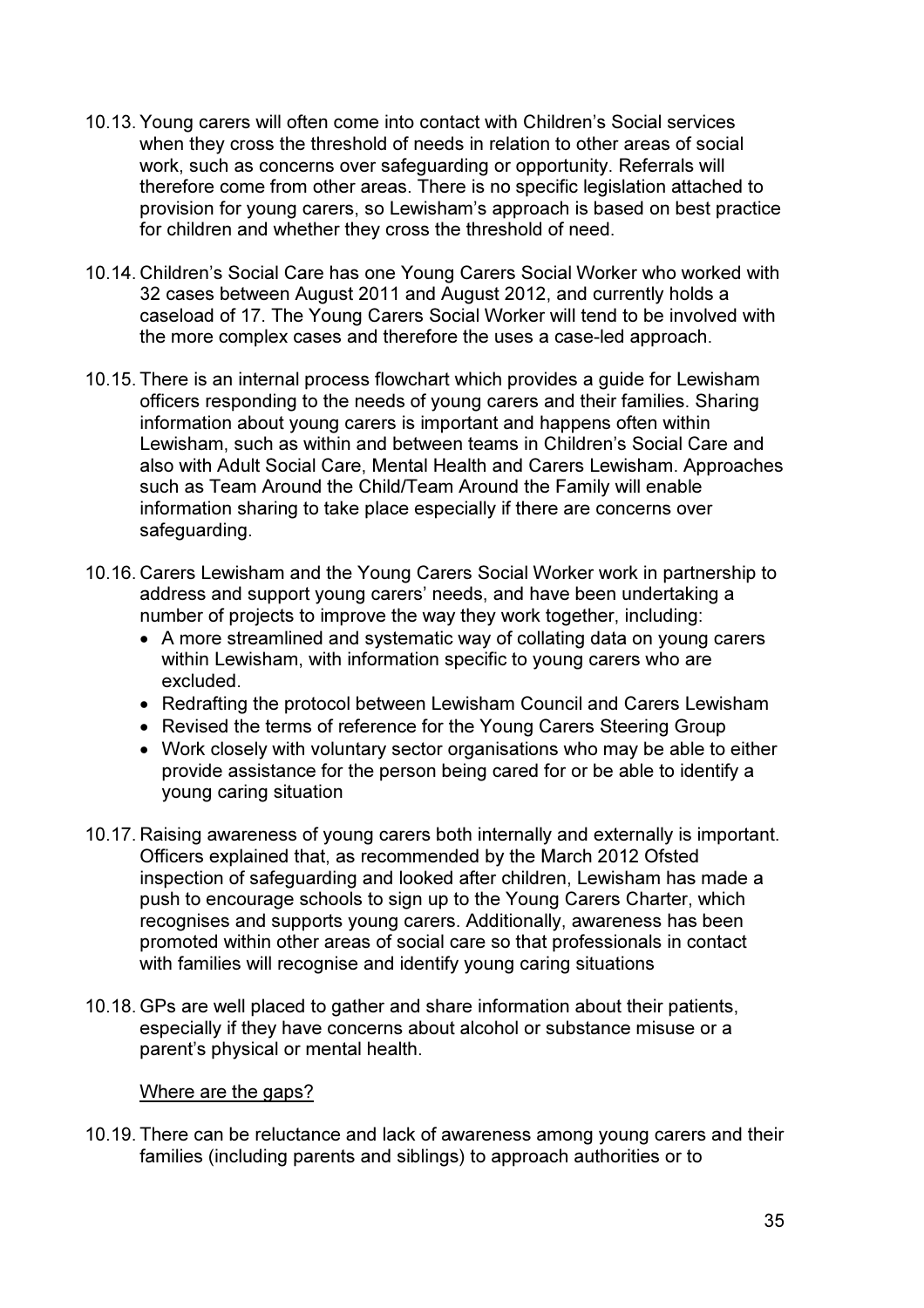recognise their situation and the potential impact for the young carer. This can be coupled with a reluctance to approach authorities to seek assistance.

- 10.20. There can be issues between adults and children's services about who is responsible for Young Carers needs this is particularly highlighted when the cared for person is a parent and due to their disabilities etc they have difficulty getting children to school. There are also issues about who is responsible for caring out Statutory Carers Assessments for young carers 16-18 who are legally entitled to them.
- 10.21. There is a potential link between young carers and children in elective home education.
- 10.22. There are a large number of potential young carers not been identified as such (potentially 6000 out of 6500 young carers not in contact with anyone about their caring)
- 10.23. GPs could be well placed to identify a child who is a young carer and pass on information, but due to concerns over the (potentially very serious and urgent) needs of the person receiving care the young carer situation could be overlooked.

#### Recommendation:

R.11 A further recommendation is that the Committee undertakes a further review looking at issues affecting young carers.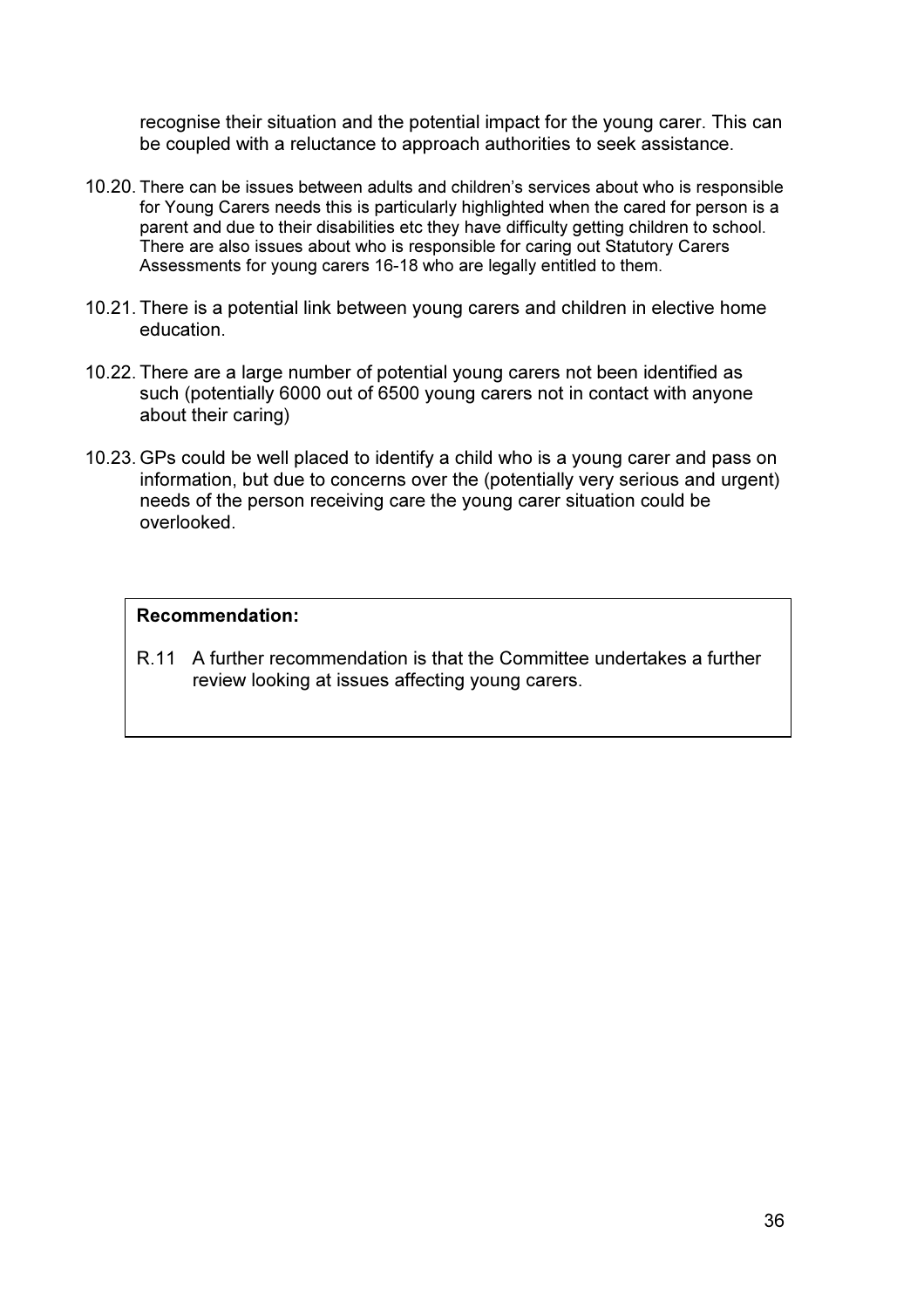## 11. Newly arrived children

## What are the key issues faced by this group?

- 11.1. Data from the Migration Policy Institute shows that in 2004, the latest date for which information was available, there were 33,205 young people under the age of 16 who were granted leave to remain in the UK. This was about a quarter of the total number allowed entry.
- 11.2. The School Admissions Code<sup>15</sup> states that admission authorities must treat applications for children coming from overseas in accordance with European Union law or Home Office rules for non-European Economic Area nationals.
- 11.3. Newly arrived children can face a number of different issues and challenges, among them:
	- Disorientation, culture shock, confusion.
	- Fear of authority (police, officials, professionals)
	- Lack of language to express their needs.
	- Locating the right support services.
	- Lack of knowledge about asylum and immigration.
	- Fear about being put into a detention centre/ deportation.
	- Finding the right immigration advice.
	- Being exploited by people impinging on their vulnerability.
	- Depending on their experiences, trauma and PTSD symptoms.
- 11.4. Government guidance on this area is not entirely helpful, and can be contradictory. Different government departments have been known to have differing approaches to young people who have limited right to remain.
- 11.5. Experience from cases considered by the Local Safeguarding Children Board shows that a family's immigration status can impact on their willingness to engage with services, which in turn can lead to disadvantage

## What is being done locally?

- 11.6. Data from the 2011 Census showed that, apart from the City of London, Lewisham has the lowest number of short-term migrants of any Inner London authority (1300), while data from the Admissions Team shows that in the academic year 2011/12, 236 pupils who were new arrivals were admitted to Lewisham secondary schools.
- 11.7. New arrivals are identified and supported through a range of partner contacts, such as Customer Services, health and housing. Commonly, their status is flagged up when they apply for school places, or by schools on admission.

<sup>&</sup>lt;sup>15</sup> 'Schools admission code', Lewisham Council, February 2012 (https://www.lewisham.gov.uk/myservices/education/schools/school-admission/Pages/Schooladmission-appeals.aspx)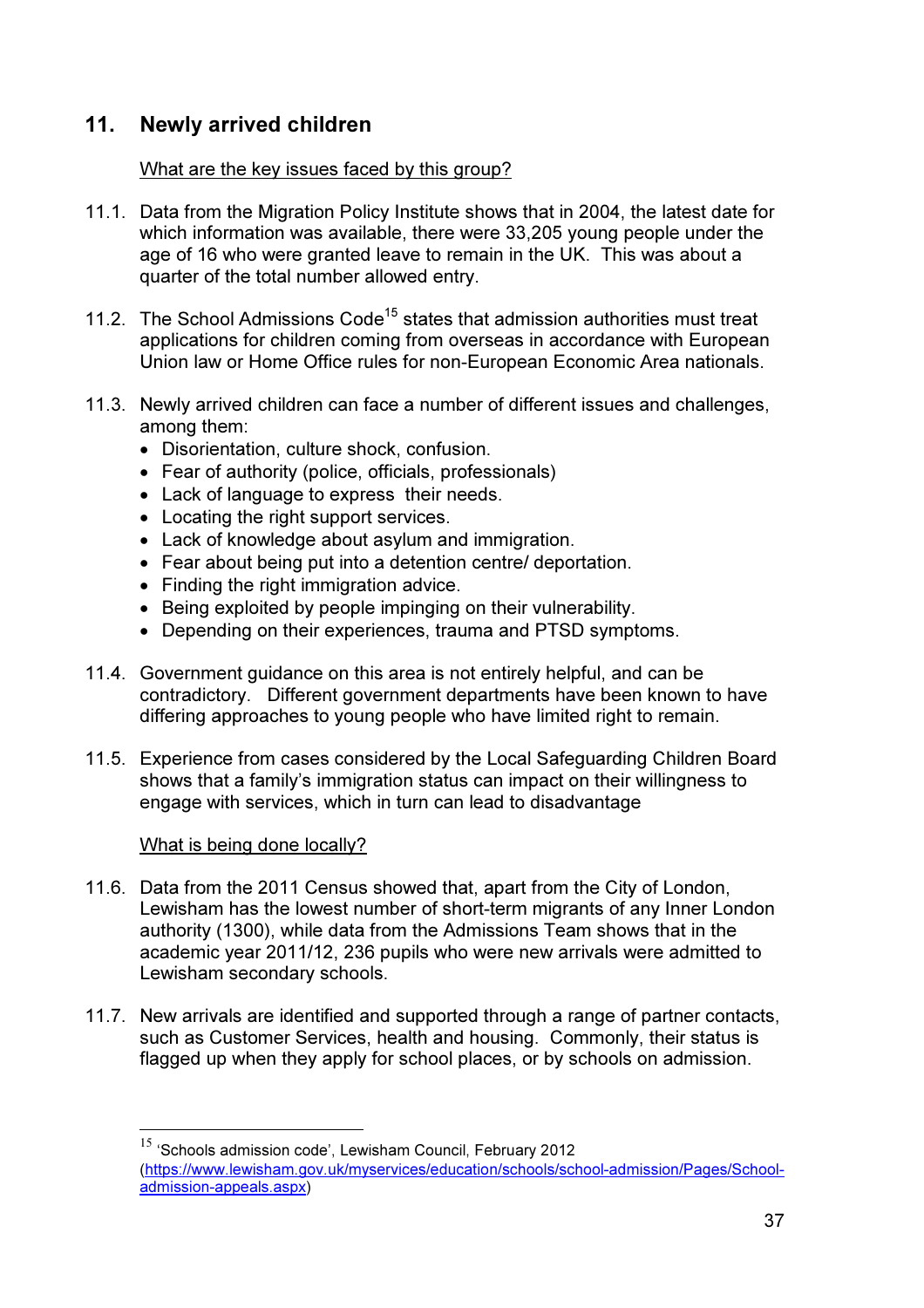- 11.8. Schools are well equipped to support new arrivals who are not fluent in English. There are programmes at Abbey Manor College and Lewisham College which provide for new arrivals in the latter stages of year 11, but the usual expectation is that new arrivals will be accommodated in schools up to that point.
- 11.9. Children or young people who are new arrivals should be identified by services at the first point of contact. Typically, this may be when the family applies for a school place or seeks support from Children's Social Care. Although schools do not have a duty to admit pupils who have visas for less than six months, the local expectation is that schools will admit pupils irrespective of their immigration status. This serves as a protective factor and enables pupils to access other services.
- 11.10. New arrivals may become known to Children's Social Care if they are unaccompanied minors. The Care Planning Panel links young people to Health and Education services, as well as addressing their social and emotional needs. If the young person has a family connection in Lewisham, this authority takes responsibility for them. If there is no such connection, and the young person is 16 or 17, there is a rota system managed by Croydon for allocating the young person to an authority.
- 11.11. Organisations in Lewisham such as the Lewisham Refugee and Migrant Network (LRMN) and Action for Refugees in Lewisham (AFRIL) provide advice, support and counselling to asylum seekers, refugees and migrants. Information supplied by LRMN highlighted that their responsibility is to attend to immediate needs for food, subsistence and shelter; to ensure access to appropriate services such as health and housing and to contain any emotional trauma and seek further specialist support. They also advise them on their rights and entitlement in the UK including immigration advice and assistance.
- 11.12. Since April 2012 LRMN have dealt with 4 children as new arrivals. If someone is claiming asylum and have presented themselves to the nearest immigration officer, they should be directed to the right services which could include an organisation like LRMN. If they have children they could be directed towards social services depending on the individual circumstances. If they are unaccompanied minors then arrangements ought to be made for referrals to social services.
- 11.13. It can be difficult for an organisation such as LRMN to pick up on children if they do not actively approach the organisation. Referrals often come through friends of clients and it is possible to reach them through their communities and social networks if they are in touch with them. Alternatively, if they are being looked after by relatives then contact with relatives could be appropriate.
- 11.14. LRMN also works in partnership with other agencies. Generally their experience is that it works well although occasionally differences in working methods can arise. There are often referrals from social services for immigration advice for minors and LRMN and they work closely with voluntary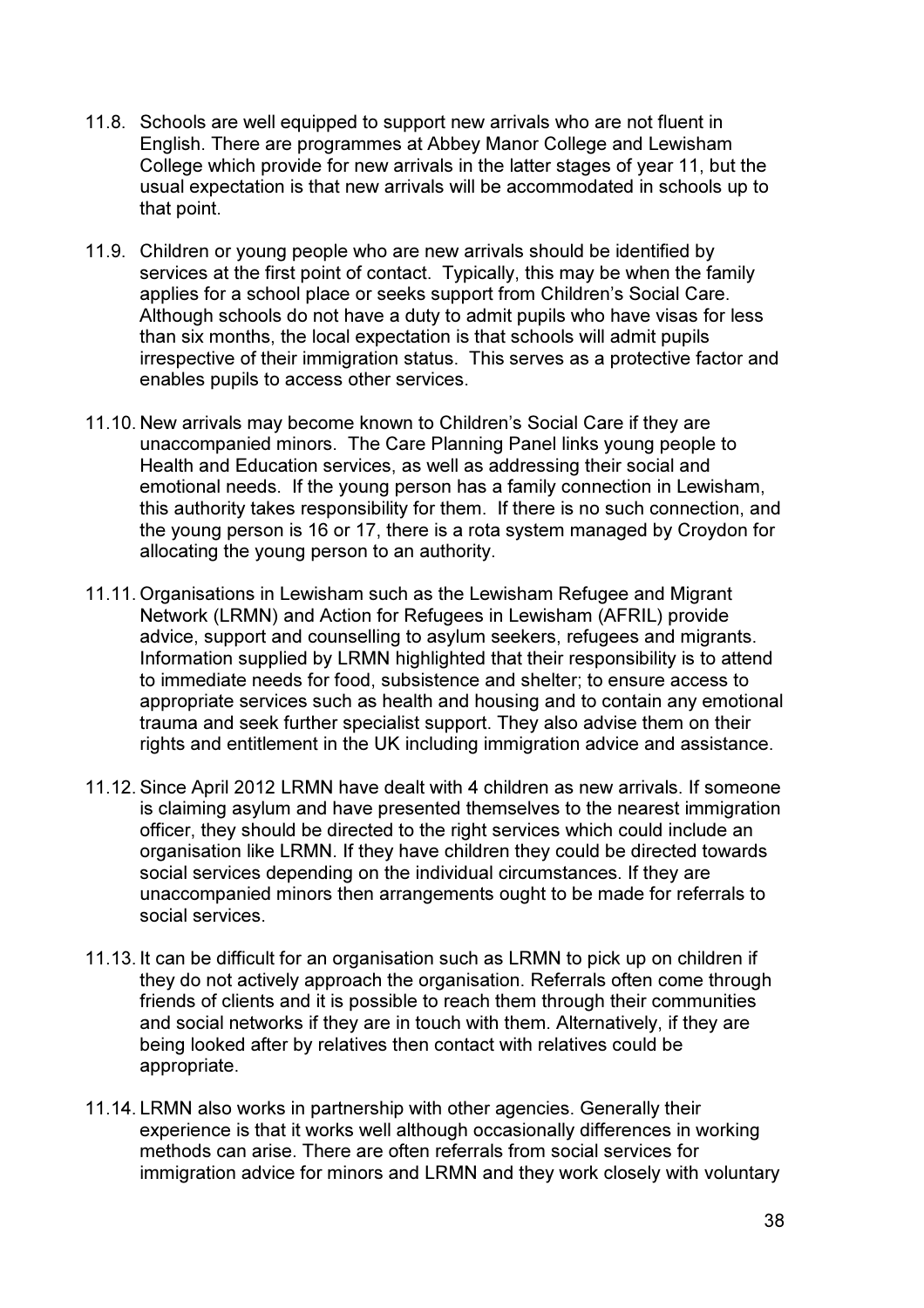sector agencies around domestic violence, homelessness, mental health and destitution.

- 11.15. LRMN shares information very sensitively, working with the family to ensure that appropriate links are made with health, education, immigration and social services. Confidentiality is vital to their work and they only share information as agreed by clients; however, if a child is at risk, immediate steps can be taken to contact social services and this does not require parental consent. LMRN follow up on all referrals, often working in partnership with agencies to support the family as they go through the asylum/ immigration process.
- 11.16. LRMN feel that sharing information works well if it is done sensitively with the needs of the client at the heart of the communications. More dialogue and working to create a shared understanding with other agencies is important, and that the best interest of the client are paramount. Mainstream agencies often misunderstand the issues faced by asylum-seekers and migrants in trying to adapt to a new country and find appropriate support. This could be improved by working with organisations like LRMN in cross-cultural awareness and communication.

#### Where are the gaps?

- 11.17. Children can potentially fall through the gaps and not be picked up if a child has been trafficked into the UK under false papers or using a falsified (older) age.
- 11.18. If a family has entered the UK unofficially and does not get in touch with education/ health/ community services or if a family goes 'underground' and does not declare themselves to any authority or organisation then they may not be picked up and identified.

## Recommendation:

- R3. MPs and Councillors, who may deal with newly arrived or unidentified children in their casework, should be regularly reminded of the clear point of contact and encouraged to refer to it.
- R11. The local authority should take into account differences in language and communication among groups identified in the review, for example the oral culture of Travellers or language barriers for children who are newly arrived in the country, and consider appropriate approaches when dealing with these groups to ensure that children are known to local organisations.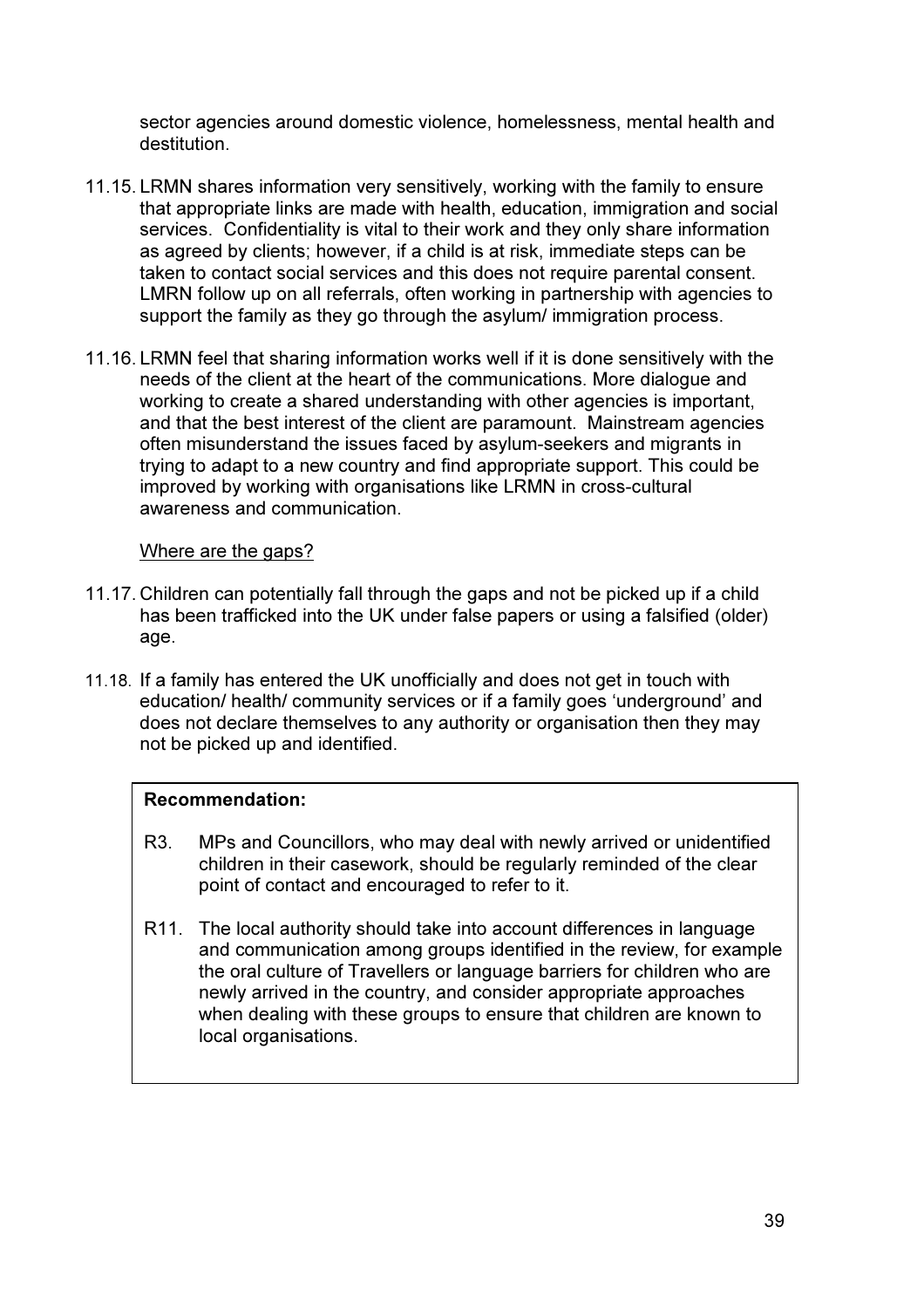## 12. Sources

'Still Unseen and Unheard' Carers Lewisham, 2009 (http://www.carerslewisham.org.uk/wp-content/uploads/2011/12/Still-Unseenand-Unheard-Web.pdf)

'Children Missing from Education in Cardiff', Cardiff Children and Young People Scrutiny Committee, April 2009 (www.cardiff.gov.uk/objview.asp?object\_id=14845)

'Children Missing From Education', Ofsted 2010 (http://www.ofsted.gov.uk/resources/children-missing-education)

'Safeguarding: Information sharing for Child Protection' Lewisham Children and Young People Select Committee, March 2010 (http://councilmeetings.lewisham.gov.uk/Data/Mayor%20and%20Cabinet/201 00303/Agenda/87e33f2b43cc42cfa21ca65a814a2ed0Safeguardineviewbythe CYPSelectCommitteeFINALAppendixtoitem133March2010.PDF)

'No excuses: A review of educational exclusion', Centre for Social Justice 2011 (http://www.centreforsocialjustice.org.uk/publications/no-excuses)

'Policy and Protocols for Pupils Out of School', Lewisham Council, December 2011

(http://www.lewisham.gov.uk/SiteCollectionDocuments/PoliciesProtocolsForP upilsOutOfSchool.pdf)

Safeguarding and looked after children inspection, Ofsted 2012 (http://www.ofsted.gov.uk/local-authorities/lewisham)

'Improving Attendance at School', Charlie Taylor for Department for Education, 2012

(http://www.education.gov.uk/schools/pupilsupport/behaviour/a00208164/taylo r-review)

Elective Home Education Policy, Lewisham Council, January 2012 (http://www.lewisham.gov.uk/SiteCollectionDocuments/ElectiveHomeEducatio nPolicy.pdf)

'Schools admission code', Lewisham Council, February 2012 (https://www.lewisham.gov.uk/myservices/education/schools/schooladmission/Pages/School-admission-appeals.aspx)

Minutes of the meeting held on 20 September 2012, Lewisham Children and Young People Select Committee, September 2012 (http://councilmeetings.lewisham.gov.uk/ieListDocuments.aspx?CId=134&MId =2036&Ver=4)

'Fair Access Policy' Lewisham Council, October 2012